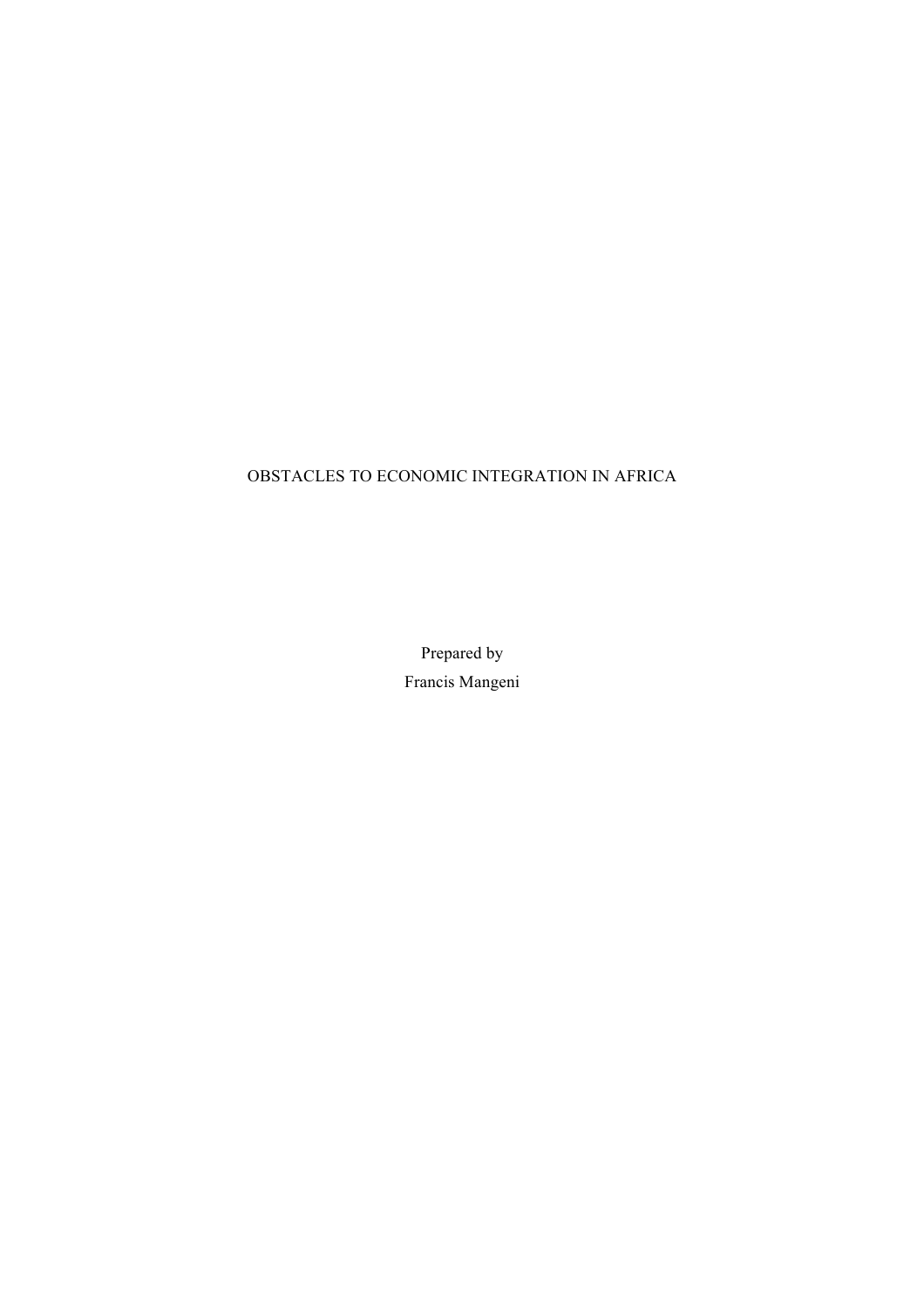#### **FORWARD**

The case for economic integration in Africa has been made for a long time now, before independence under colonial administrations and after by Africa's political leaders. Programmes for economic integration have included co-operation in major sectors such as agriculture, transport, energy, and education; and aimed for the establishment of free trade areas, customs unions, and economic unions, and in a few cases for political federations. It is generally felt that progress made on the programmes has invariably been disappointing. Targets have not always been met. Achievements made have in cases been reversed or lost.

Africa's Heads of State and Government have at the turn of the millennium again embarked upon economic integration with renewed vigour. Over a period of just under two years, they replaced the Organisation of African Unity, established in 1963 as the continental apex organisation for achieving the objectives of political and economic emancipation, with the African Union and adopted the New Partnership for Africa's Development as a core programme. The broad aims are, to achieve political union in terms of closer political cooperation, and to build the African Economic Community at an accelerated pace.

A key question is whether progress will be made and targets achieved. Without addressing the obstacles, it is likely that economic integration in Africa will not be as successful as desired. It is unlikely there will be an African Economic Community if the continental resources are not harnessed for this effort. It is unlikely that the Community will be built at all if groups of African countries continually enter regional and sub-regional economic communities in an uncoordinated manner that wastes resources and results in a complex web of overlapping communities; if it all becomes an institutional mess.

This paper addresses key obstacles to economic integration in Africa. It sets them out and proposes possible ways of dealing with them. It is a timely paper and can assist the process of economic integration in Africa.

Co-ordinator Africa Region Actionaid International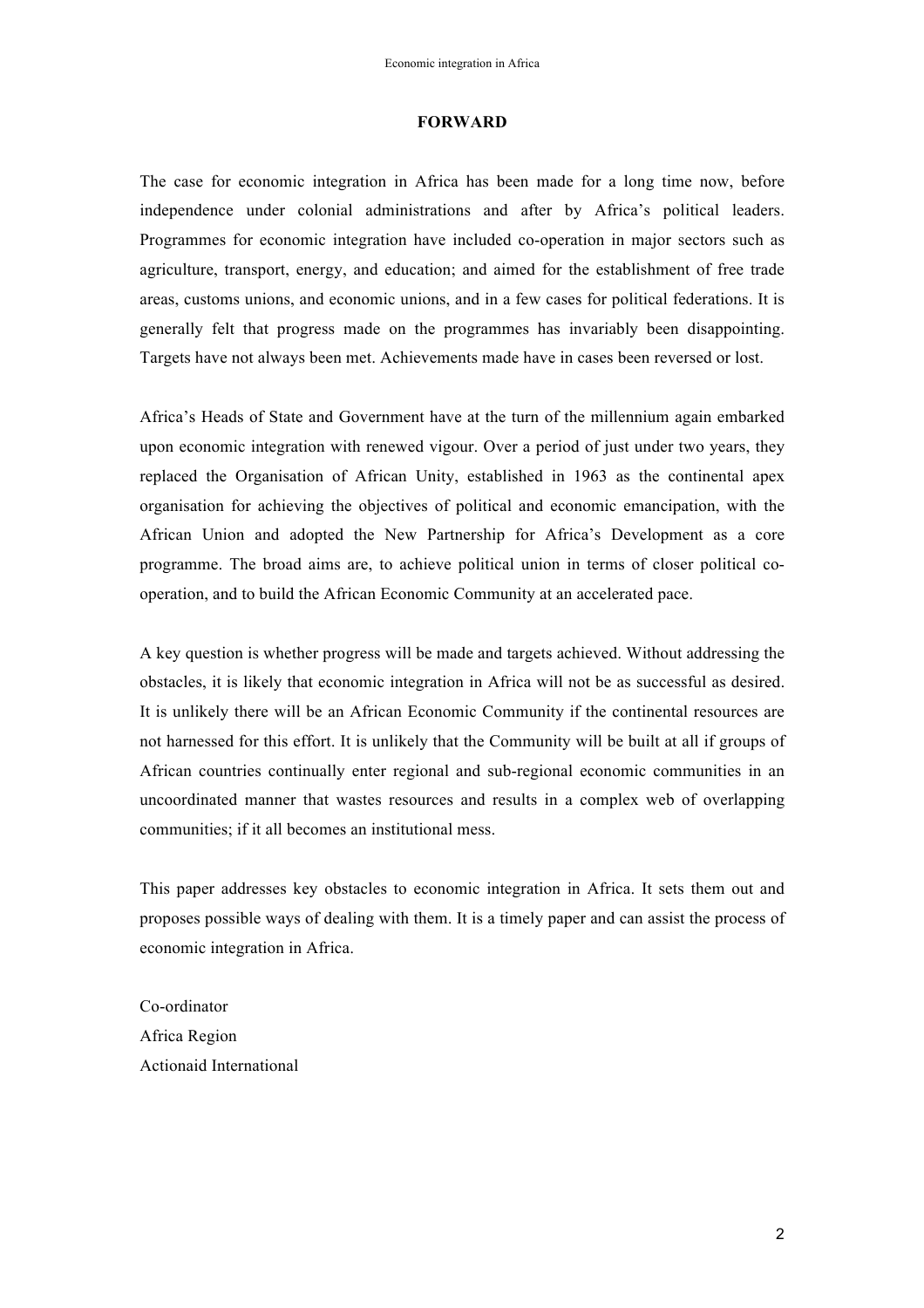# Contents

| 1.          |                                                                           |  |  |  |
|-------------|---------------------------------------------------------------------------|--|--|--|
| 1.1         |                                                                           |  |  |  |
| 1.2         |                                                                           |  |  |  |
| 1.3         |                                                                           |  |  |  |
| 2.          | SPECIFIC OBSTACLES TO ECONOMIC INTEGRATION IN AFRICA 14                   |  |  |  |
| 2.1         |                                                                           |  |  |  |
| 2.1.1       |                                                                           |  |  |  |
| 2.1.2       |                                                                           |  |  |  |
| 2.2         |                                                                           |  |  |  |
| 2.3         |                                                                           |  |  |  |
| 2.4         |                                                                           |  |  |  |
| 2.5         |                                                                           |  |  |  |
| 2.6         |                                                                           |  |  |  |
| 3.          |                                                                           |  |  |  |
| 3.1         |                                                                           |  |  |  |
| 3.1.1       |                                                                           |  |  |  |
| 3.1.2       |                                                                           |  |  |  |
| 3.1.3       |                                                                           |  |  |  |
| 3.2         |                                                                           |  |  |  |
| 3.2.1       |                                                                           |  |  |  |
| 3.2.2       |                                                                           |  |  |  |
| 3.2.3       |                                                                           |  |  |  |
| 3.2.4       |                                                                           |  |  |  |
| $4_{\cdot}$ |                                                                           |  |  |  |
| 4.1         | Regional customs unions and common markets – ECOWAS as an illustration 55 |  |  |  |
| 4.2         |                                                                           |  |  |  |
| 4.3         |                                                                           |  |  |  |
| 4.4         |                                                                           |  |  |  |
| 5.          |                                                                           |  |  |  |
| 5.1         |                                                                           |  |  |  |
| 5.2         |                                                                           |  |  |  |
| 5.3         |                                                                           |  |  |  |
|             |                                                                           |  |  |  |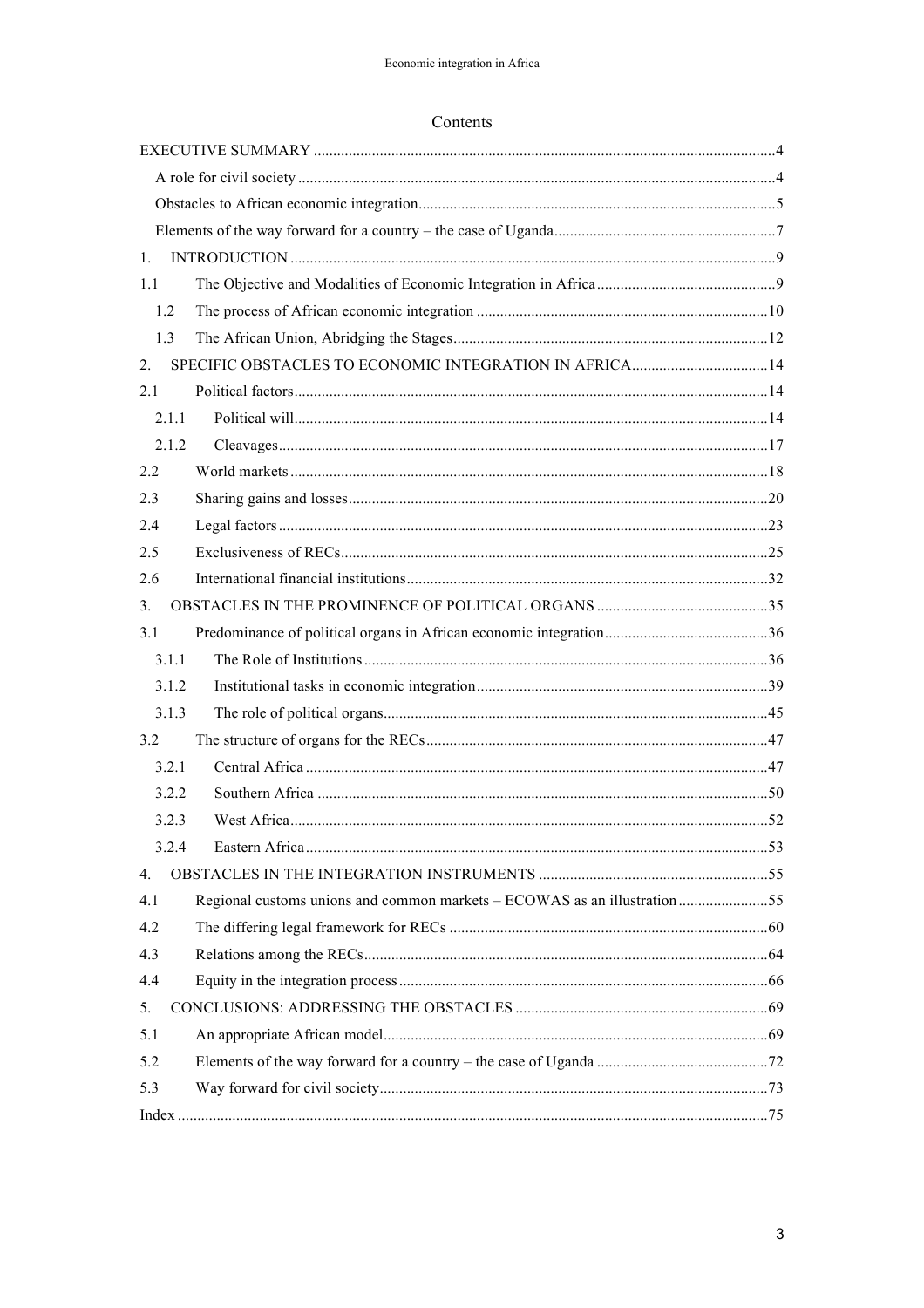#### **EXECUTIVE SUMMARY**

### **A role for civil society**

Poverty eradication is a core component of African economic integration. All the instruments, both at the continental and regional levels, contain provisions on co-operation in key sectors including food and agriculture, industry, science and technology, transport and communications, energy, education, money and finance, tourism, and natural resources and the environment. Further, there is clear realisation that equity in sharing the benefits of economic integration is necessary for the success of the process, and in this regard the instruments provide for assistance to depressed areas or disadvantaged areas. Poverty eradication programmes require resources and advocacy, and direct engagement with stakeholders including the poor themselves, among other things. In partnership with the public and private sectors, civil society organisations have a fundamental role to play building upon the existing institutional framework provided under the instruments and also charting out other appropriate ways to intervene.

The treaties establishing the African Union/ AEC, COMESA, ECOWAS and to some extent ECCAS, provide for the involvement of civil society in the activities of the technical committees. The committees initiate policy and make recommendations to the higher political organs. This provision for civil society involvement should be taken up and actively utilised. The specific activities of civil society could include representation in the meetings of the committees as observers, but perhaps more importantly the volunteering of papers and documentation that can inform the activities of the organs. The documents however would have to be well researched and balanced in order for them not to be taken lightly, bearing in mind that civil society advocacy is still looked at with some scepticism in certain governmental circles.

In their activities within Africa as a whole, civil society organisations should include African economic integration among their priorities particularly in the areas of poverty eradication, trade, peace and security, democracy and governance, environment, natural resources, infrastructure, and education. Development and empowerment will not be sustainable if restricted to isolated incidents; they are most likely only to be sustainable when Africa as a region provides the appropriate conditions. Regional development is sustainable because it is mutually reinforcing.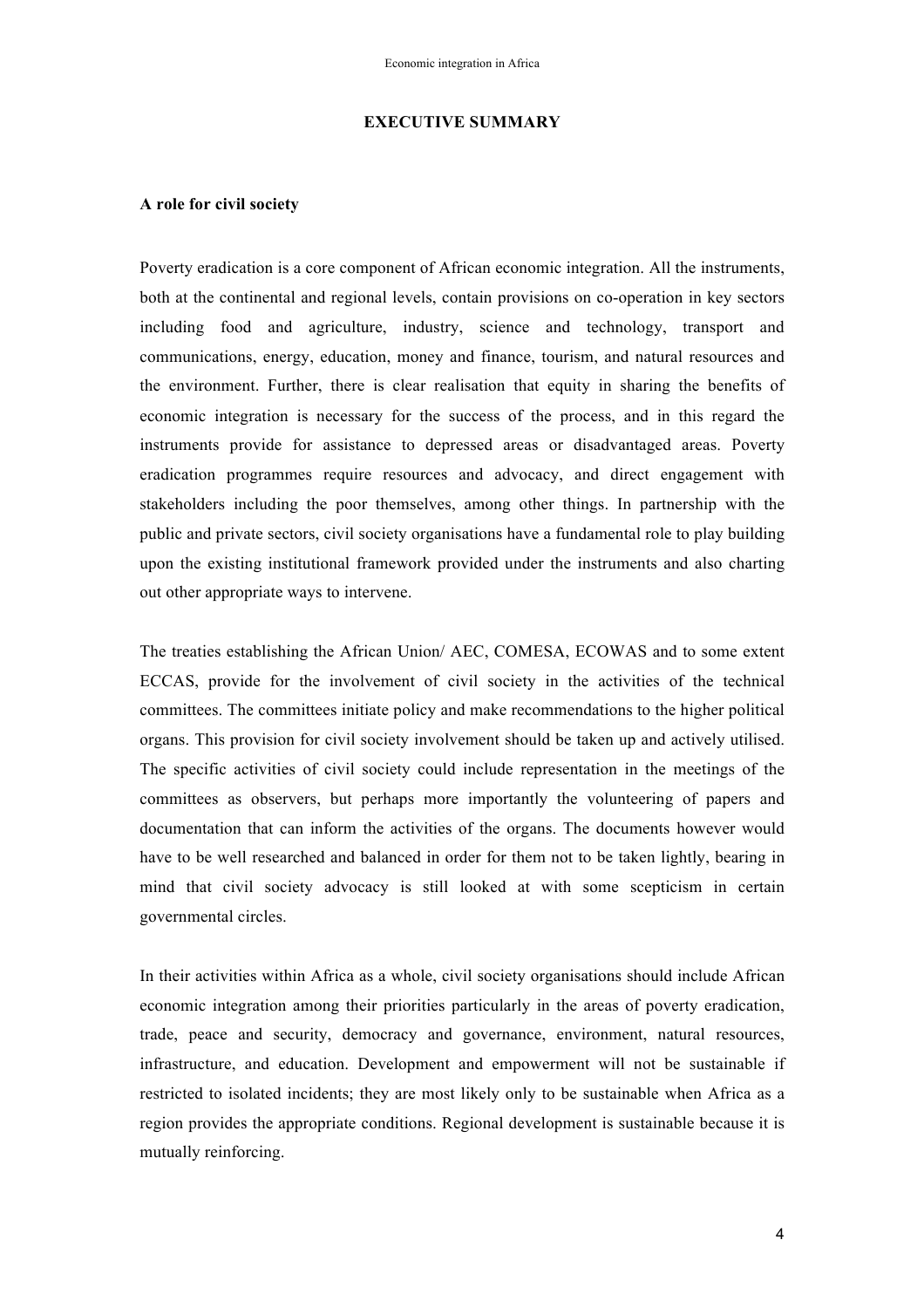#### **Obstacles to African economic integration**

Solutions to obstacles concerning foreign markets, will depend on the extent to which the community framework achieves regional markets, and to which the private sector as well as community projects can begin to develop those regional markets. It is a gradual process, involves inculcation of commitment to the development of Africa, dissemination of awareness of opportunities in the regional markets, and availability of market leaders helps. The sector co-operation must create a framework to enhance the communications and transport, and the general physical and social infrastructure.

Courts of law, at national and regional levels, enjoying the usual independence, have to be disposed to evolving a jurisprudence that promotes harmony in the application and interpretation of the laws of the region, and that promotes economic integration as articulated in the relevant instruments but with a flexibility that responds to the times, so that development is not hampered by legal anachronisms. Steering clear of a political course will be tricky, but more activist attitudes can be kept within manageable limits by use of *amicus curiae* and experts so that informed decisions can be reached.

The success of economic integration in Africa will depend on the extent to which the question of equitable sharing of benefits is addressed. A good legal framework for ensuring an equitable sharing of benefits, provides a clear conceptual and interpretational basis for the case for equity, and has elaborate provisions spelling out appropriate measures, embodying the negotiated deal agreed by all the members. It spells out the criteria for qualifying for the preferential treatment, instead of deferring it to the time of action, for otherwise deserving cases may fail and candidates disagree with the criteria applied, leading to loss of confidence in the scheme. A good framework has an institutional structure to adopt and secure implementation of the measures, instead of relying on unlikely initiatives from dissatisfied members or areas. This structure, though, should contain an emphasis on initiatives by community institutions being co-opted by the dissatisfied members or depressed areas, through provision for joint action with designated national or local authorities, and for prior consultation with these latter authorities so the scheme remains relevant to efforts in those areas.

Some of these conditions feature in some RECs. For instance, the SADC Treaty carries the principle of equity and mutual benefit, but lacks concrete provisions applying that principle. The ECCAS Treaty contains undertakings and creates an organ, but does not indicate the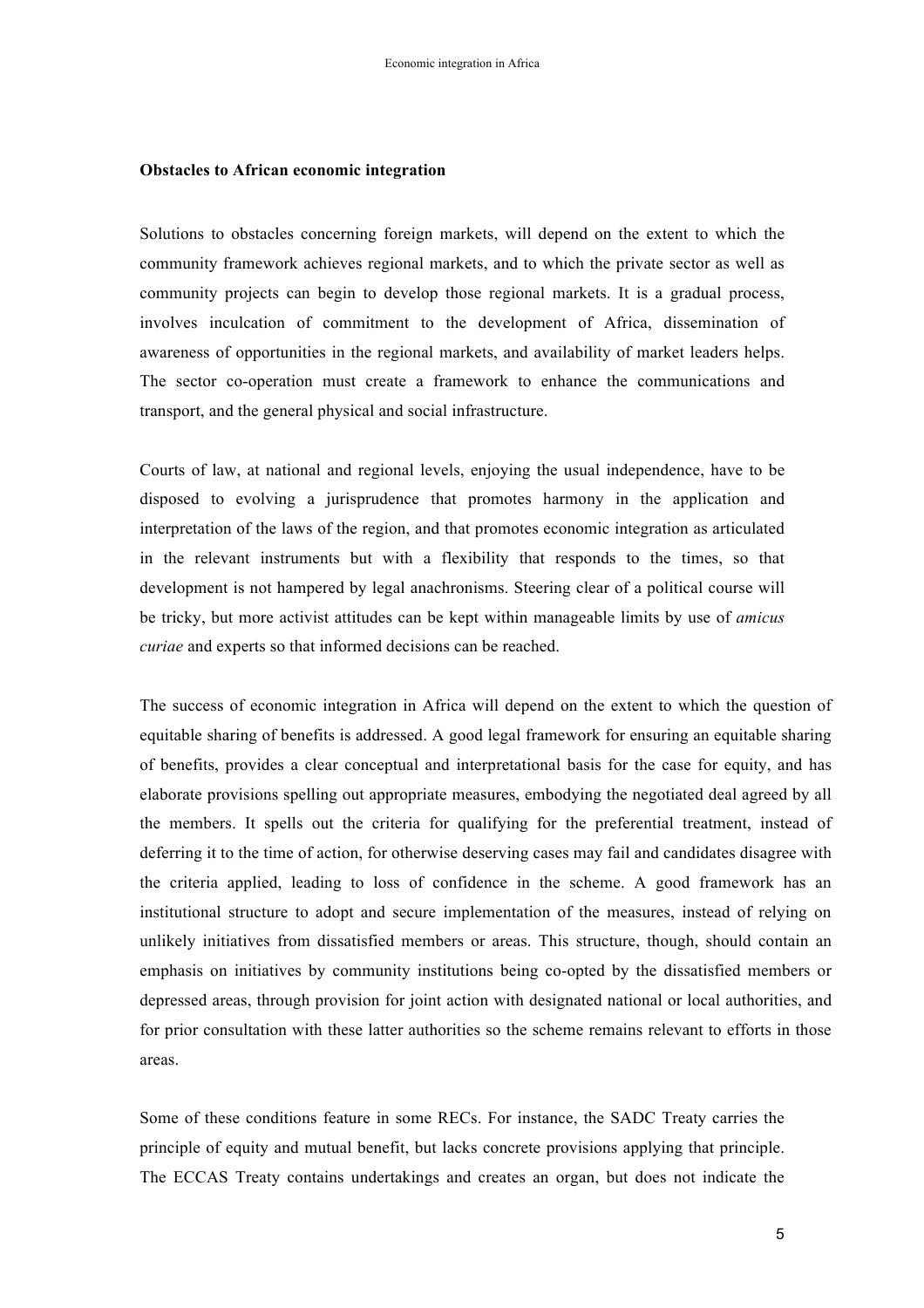criteria for selecting the least developed areas, neither does the COMESA Treaty though the Council is appointed to designate underdeveloped and depressed areas. These shortcomings are likely to pose problems in administering the schemes. As equitable sharing of benefits is a cornerstone of success, it is proper that there be a concerted effort at the continental level to devise a comprehensive scheme properly thought through. The question of acceptable sources of funding for these schemes must be answered, and realistic objectives set in view of that answer, in order to avoid unfulfilled expectations. A thorough emphasis on, and co-ordinated, national regimes for promoting investment in depressed areas are appropriate.

As perhaps the only vital role for political leaders is conclusion of instruments given that technical organs are established to deal with the actual process of economic integration, and as the instruments concluded can set out in detail the process of the integration, making provision for the stages, and rules and policies that apply, the practical relevance of the organs of Heads of State and Government can be de-emphasized. The extent to which instruments set out in detail the rules and manner of the integration to follow, determines the degree to which political leaders will be required to conclude further instruments, especially where specific and general powers are granted to other organs, created for the purpose, to fill gaps left and those which arise. If the aim is to free the process of economic integration from political leaders, it will be necessary and important to make detailed provision for the manner of the integration, and appropriately empower technical organs to run the project.

By and large, economic integration is a technical matter, and can appropriately be implemented by technical organs. Political organs should participate at the level of ministerial meetings or committees, and not at that of Heads of State and Government, and further effective power should be shifted downwards from political to technical organs. The relation between the technical organs and the Ministerial Council is that recommendations of the former should normally be implemented. Technical organs and the secretariat can in fact be elevated to function as the policy making and policing organs respectively, once the treaties have been concluded by political authorities, provided there is provision for the member states to be appropriately represented on the organs, for instance through resident missions where the secretariat is located or officials from capitals. It is in this way those obstacles related to political factors like frequent and extra-legal changes in government and shorttermism of political leaders, can begin to be addressed. The treaties for the RECs have stuck with the model giving undue prominence to the organ of Heads of State and Government, and in this manner not taken the crucial change to remove the integration process from the vagaries of Africa's political leaders.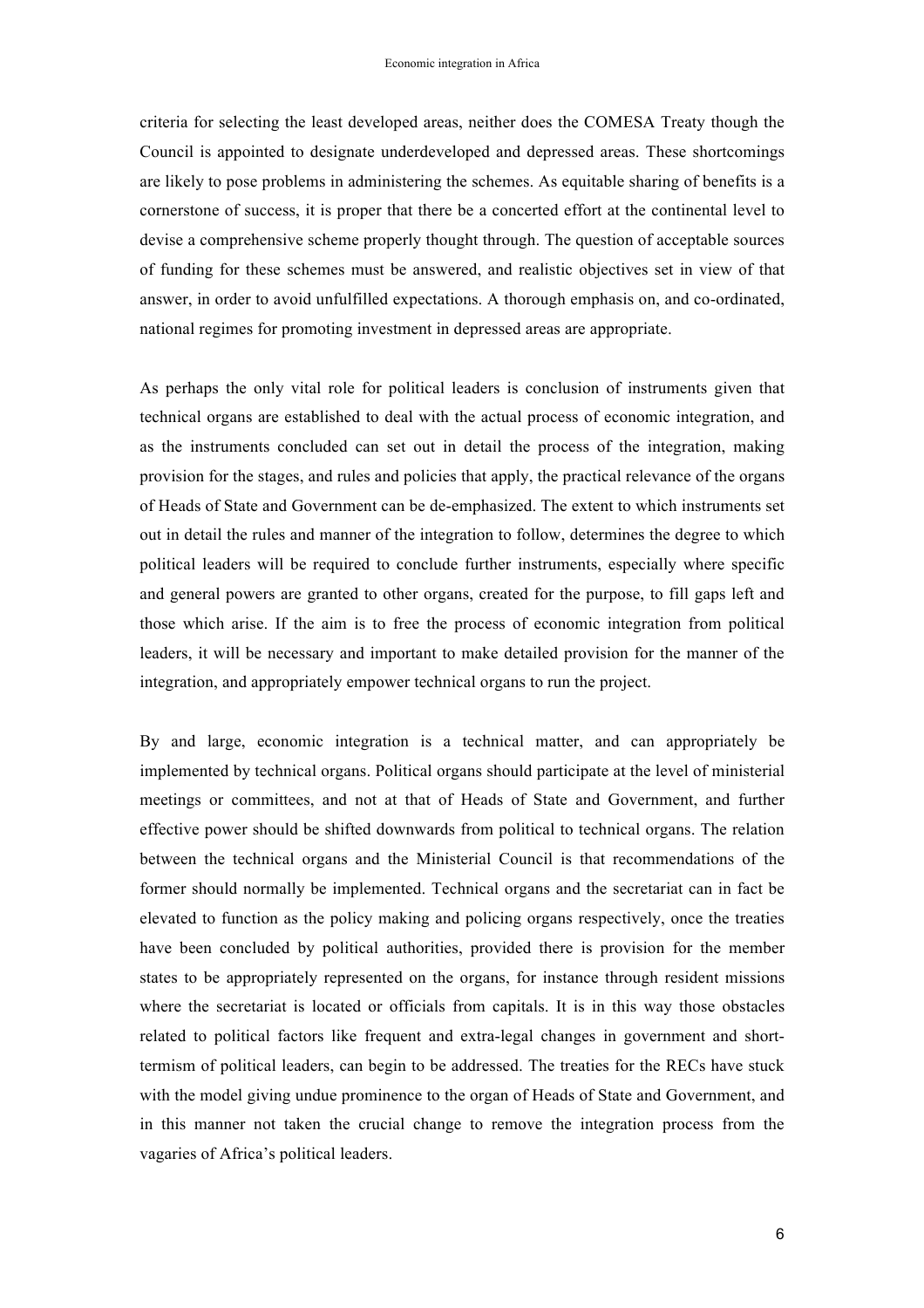However, excluding political leaders could run the risk of IFIs dealing directly with them to get governments to pursue policies without reference to the integration objectives. It seems necessary, then, for the treaties to provide that the community organs put in charge of harmonising, developing and implementing national programmes in specified sectors or areas, reserve the jurisdiction to deal with IFIs in matters of funding programmes or making recommendations for policies to be pursued in those sectors or areas, including the monetary and financial. The legal basis for such provisions could be that integration entails a surrender of a degree of sovereignty, and if indeed the governments create community organs empowered to carry on the development of certain domains of economic activity, it must be taken that sovereignty in those domains has been pooled into those community organs. Provisions such as those of the COMESA Treaty, that IFIs can come in for purposes pursuant to the treaty, and only those whose aims are compatible with the policies, programmes and activities of the common market<sup>1</sup>; or those of ECOWAS requiring, for co-operation agreements, prior approval by the Council<sup>2</sup>; are appropriate, but could be more specific in regulating the dealings.

### **Elements of the way forward for a country – the case of Uganda**

The Ministry of Foreign Affairs and the Ministry of Tourism Trade and Industry are the line ministries for economic integration in Africa. If one wanted to gauge how seriously Uganda takes economic integration, including regional trade and investment, a good indicator could be the priority accorded to these ministries especially in terms of resource allocations under the national budget. There is no doubt that allocations to these ministries must be increased.

Uganda needs to realise afresh that as a country it is far too small in the international arena, and should not pretend to punch above its weight. Solidarity with other African countries should be an important strategy in international relations including in forums such as the WTO, the Cotonou Arrangement, and AGOA. Also, the people of Uganda are in the end Africans, and will face the same fate that Africans face in humankind's long history.

The domestic consultative processes for formulating trade and investment policy should be strengthened and should give significant priority to African economic integration as a source of important regional markets. The Inter institutional Trade Committee, the apex advisory

 $<sup>1</sup>$  Article 181(2). Article 24 of the SADC Treaty is similar.</sup>

<sup>2</sup> Article 83 of the 1993 Treaty.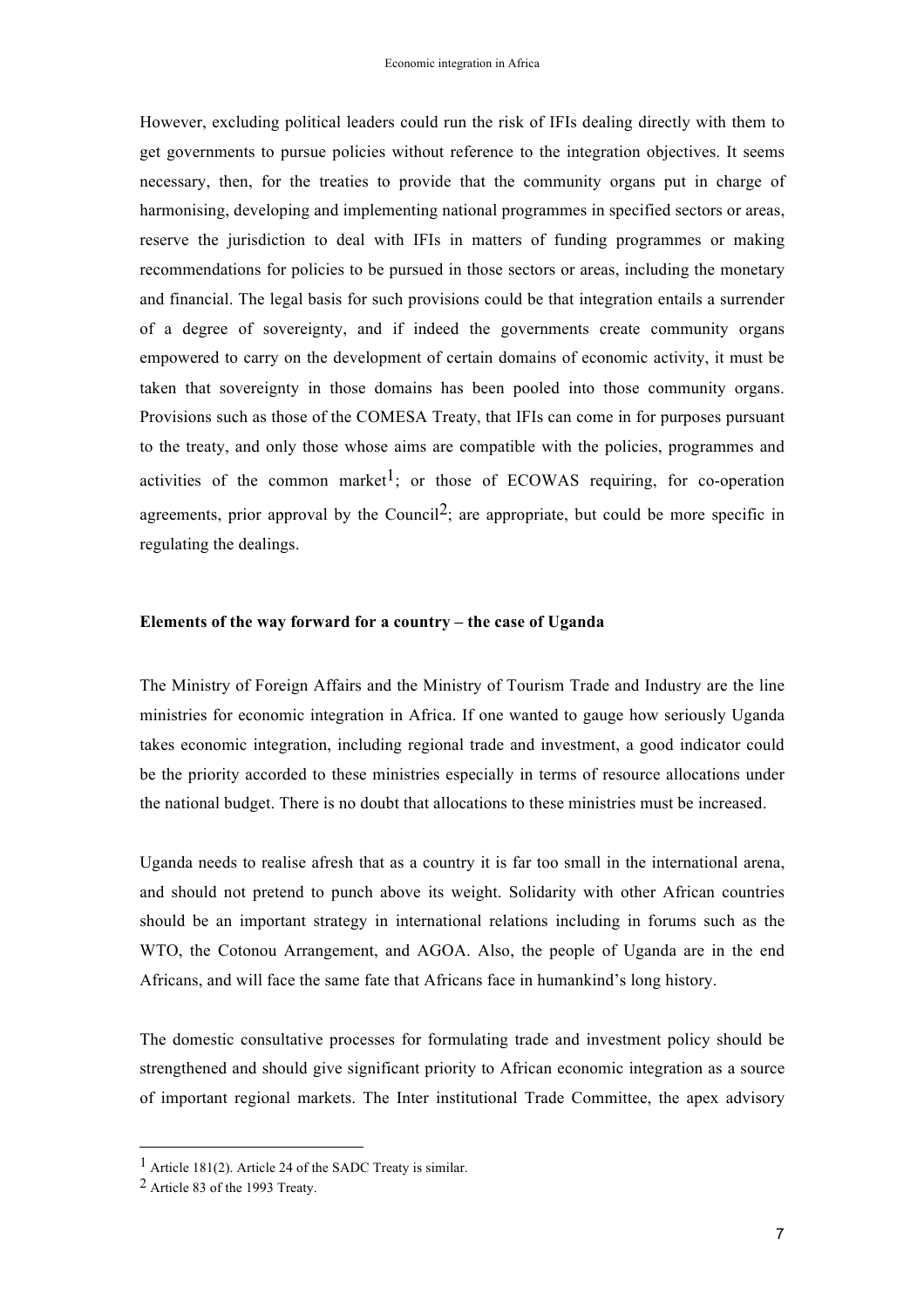body on trade policy with representation from the public, private and civil society sectors, does not have legal status in the country and has no official resources to fund its activities. This anomaly must be addressed. The entire consultative processes should squarely include the element of regional markets in Africa as an integral part of the search for foreign resources and markets.

Africa at the moment needs leaders to lead its economic development. Mandela did not quite rise to the occasion and Nyerere passed away after helping to establish the South Commission / South Centre now based in Geneva. Families need to rise to the occasion by assisting to turn out children that will lead Africa. But also government needs to provide a framework for this to happen; particularly by teaching specialised subjects on African integration at all levels of learning and establishing a national philosophy for the people and Africa at large to live full lives and to celebrate God's Africa.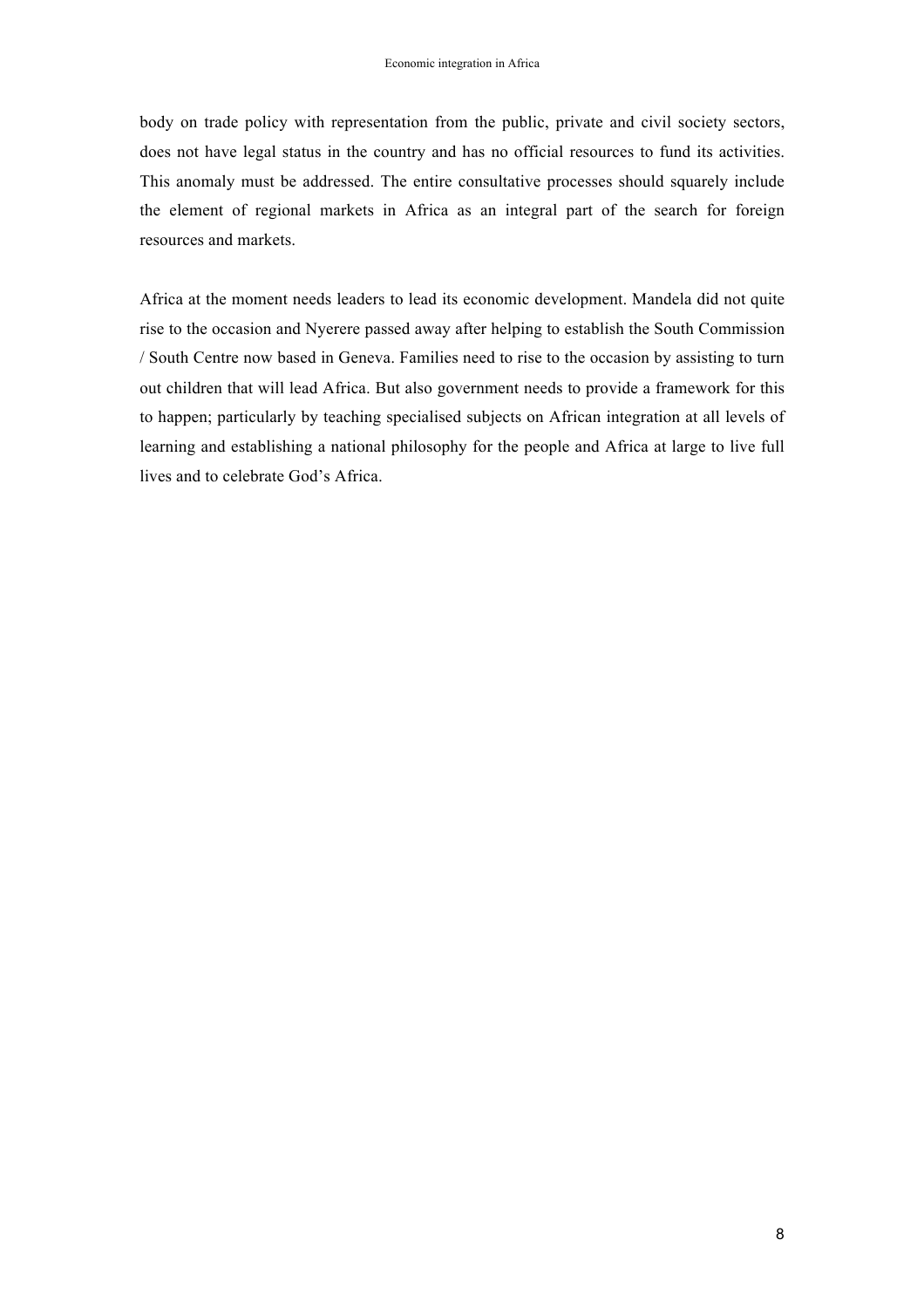# **1. INTRODUCTION**

# **1.1 The Objective and Modalities of Economic Integration in Africa**

The main objective of economic integration in Africa is to consolidate conditions for the rapid economic development of the people of Africa, in order to eradicate poverty and free Africa from marginalisation. These conditions include:

- Increasing trade and investment through building large regional and continental markets to support production and investment at critical levels that have significant linkages into the economies;
- Maintaining peaceful co-existence within and between countries; and peacefully resolving any disputes or conflicts through common mechanisms that have been established at the continental and regional levels;
- Ensuring the rule of law including constitutionalism and democratic governance within countries and among them;
- Promoting the solidarity of Africa and of all the people of African origin outside Africa so as to strengthen the identity and the case for Africa in international relations, for instance, within the frameworks of the World Trade Organisation, the Cotonou Arrangement, and the African Growth and Opportunity Act.

They are simply conditions providing a framework within which specific development programmes should be implemented, in a manner that ensures the public interest of the individual country is protected and not prejudiced. For instance, to ensure equity between countries and the survival of important or strategic domestic industries, creation of free trade areas and customs unions should be done over an appropriate transition period that allows the less advantaged economies to adjust. Also, there should normally be development banks or funds or facilities established to assist depressed area within the community and to alleviate adjustment costs. Without equity, economic integration would be unlikely to function well.

These conditions must exist internally within countries and among African countries as a community. A country will not benefit from conditions that prevail at the regional or continental level for economic development, if internally it is torn by conflict or is governed in an ad hoc manner; a good symptom of which could be governments unconstitutionally eagerly enacting convenient laws, to further short term interests, which courts overturn with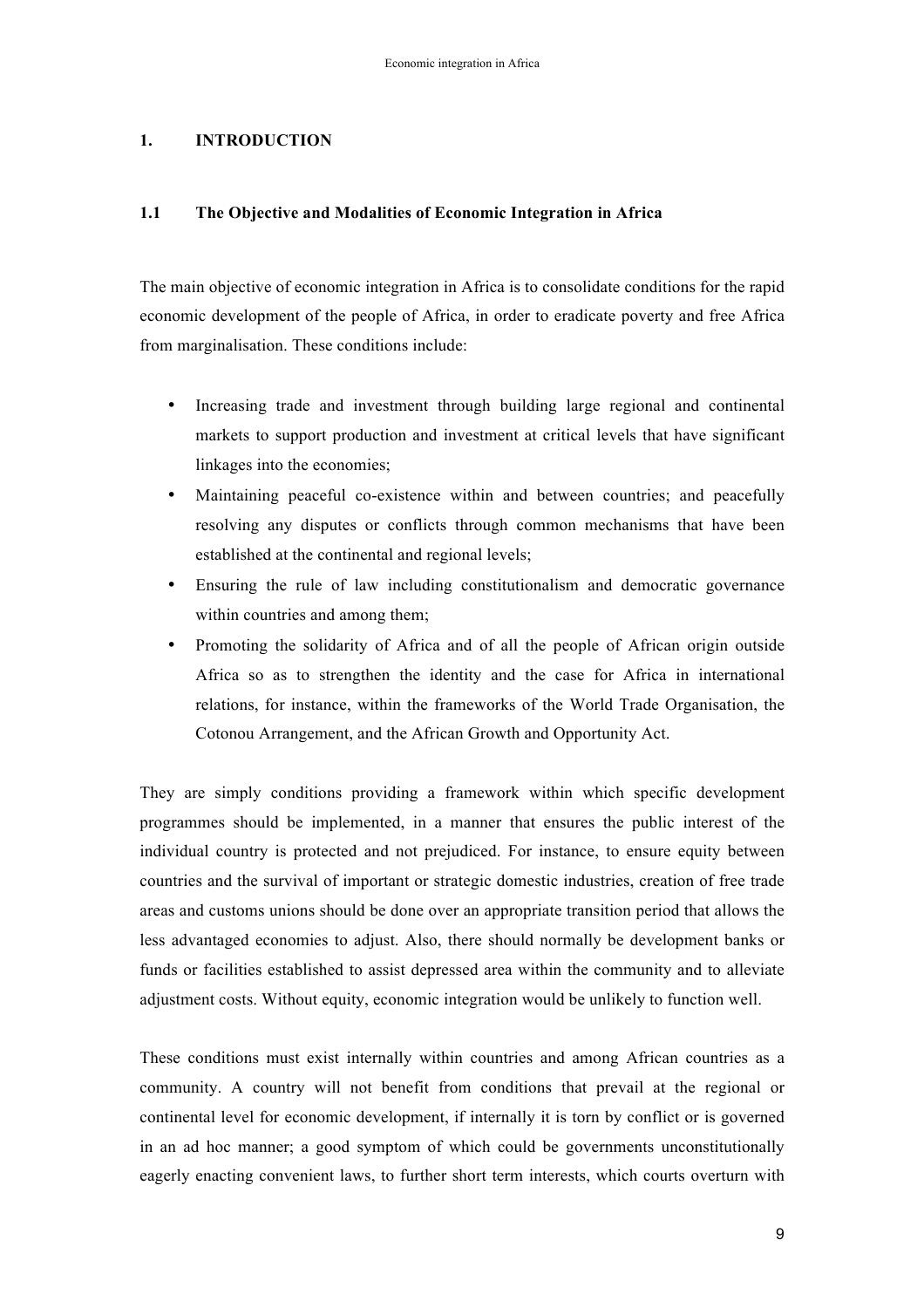glee or embarrassment.<sup>3</sup> Rather priority should be given to national and regional stability that is built upon democratic governance and laws that are known in advance and on the basis of which long term economic planning can be done by the country and its people, and within the region.

# **1.2 The process of African economic integration**

Africa, through the Heads of State and Government, has adopted economic integration as a development strategy. The economic integration is at the continental level and the regional level. At the continental level, the idea is to build the African Economic Community as an integral part of the African Union, the body that recently replaced the Organisation of African Unity generally considered to have performed below average. The African Economic Community (AEC) is to be built progressively in six stages, over a period of 34 years, counted from 12 May 1994 when the Treaty Establishing the AEC (AEC Treaty) entered force 4

The idea behind the six stages, set out in Article  $6<sup>5</sup>$  of the AEC Treaty<sup>6</sup>, is that economic integration should be first consolidated at the regional level, through creating regional economic communities (RECs), which would eventually merge to form the AEC. The RECs have been established in the five regions of Africa, namely, Southern Africa (SADC), Eastern Africa (COMESA, IGAD), Central Africa (ECCAS), West Africa (ECOWAS), and North Africa (AMU). In addition to these however there are sub-regional economic communities, such as the EAC in Eastern Africa, SACU in Southern Africa, UEMOA in West Africa, and SINSAD in North Africa. Recently, the Heads of State and Government adopted the New Partnership for African Development (NEPAD) as a mechanism allowing participation by development partners for implementing the development programme of the African Union

# Table of stages under Article 6 of the AEC Treaty

<sup>3</sup> In Uganda for instance the Supreme Court has found two major statutes – on parliamentary voting procedures and on publication of false information (by journalists) – to be unconstitutional and declared them null and void, the judgments closely following each other over a period of just two weeks (February 2004).

<sup>&</sup>lt;sup>4</sup> Once a treaty is concluded and is in force, it applies within the domestic legal system of the parties only in accordance with domestic systems for recognising and implementing international obligations. African countries do not have a particularly good record on implementing obligations under the African economic integration treaties; targets have not always been met.

 $5$  Article 6(2)(d)-(f)

<sup>6</sup> 30 ILM 1241 [1991]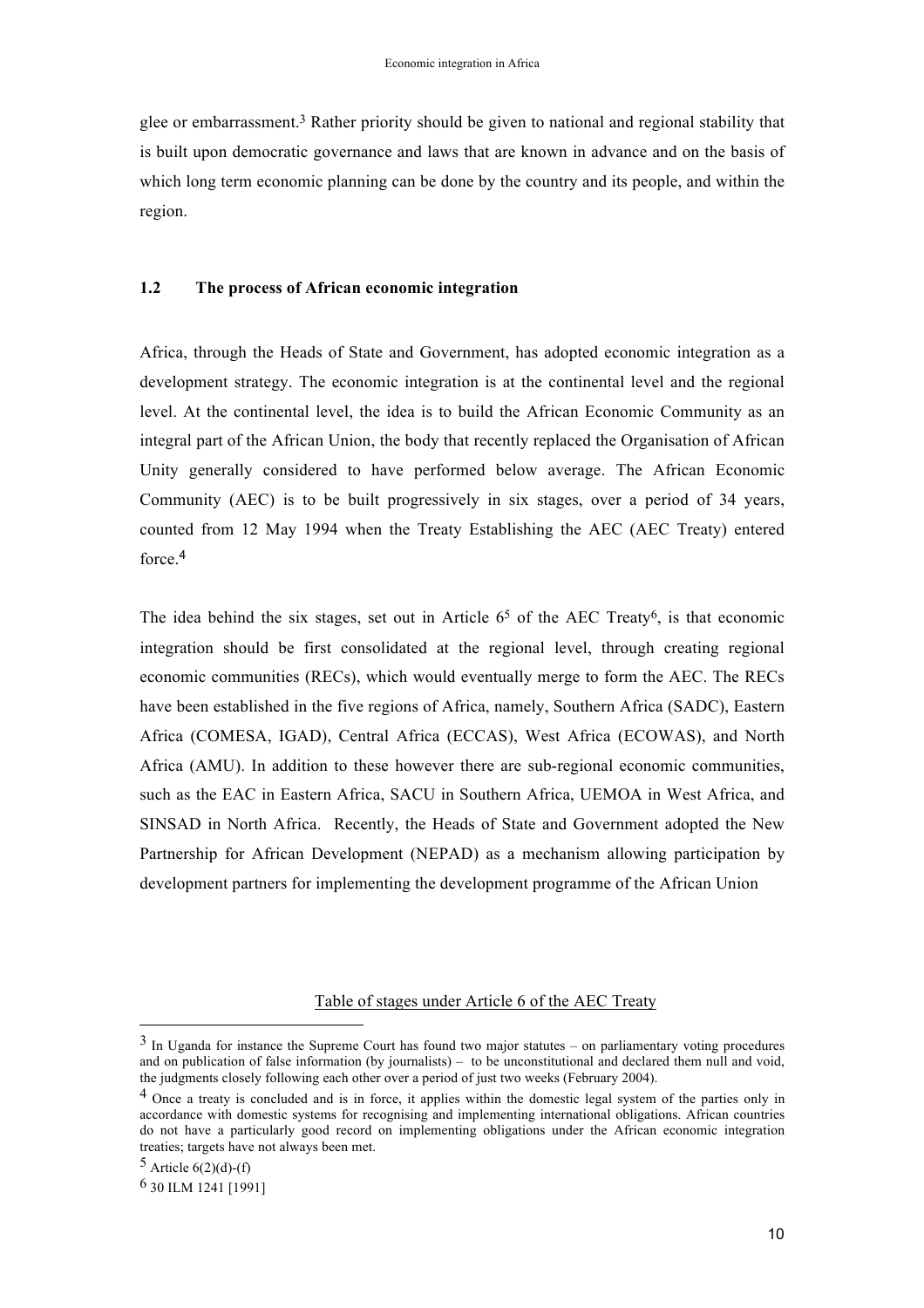| stage | aim                        | activities                                                                               | [years]    |
|-------|----------------------------|------------------------------------------------------------------------------------------|------------|
| 1     | establish/strengthen RECs  | I not specified, but in practice have included                                           | $5 -$      |
|       |                            | conclusion of treaties for the RECs]                                                     | [1999]     |
| 2     | stabilisation              | 1. At regional level - a] stabilisation of tariff and                                    | 8          |
|       |                            | non-tariff barriers, and internal taxes; b]                                              | regional   |
|       |                            | studies for trade liberalisation time table                                              | activities |
|       |                            | 2. Sectoral integration<br>3. Co-ordination and harmonisation among RECs                 | $[2007]$   |
| 3     | 1] regional FTAs, and      | 1. observance of trade liberalisation time table                                         | $10 -$     |
|       | 2] regional customs unions | at regional levels<br>2. Adoption of regional common external tariffs                    | $[2017]$   |
|       |                            |                                                                                          | $2 -$      |
| 4     | continental customs union  | adoption of continental common external tariff                                           | [2019]     |
|       |                            | 1. Adoption of common policies - agriculture,                                            |            |
| 5     | African common market      | transport and communications, industry, energy                                           | $4 -$      |
|       |                            | and scientific research; and harmonisation of<br>monetary, financial and fiscal policies | $[2023]$   |
|       |                            | 2. Recognition of freedom of movement,                                                   |            |
|       |                            | residence and establishment                                                              |            |
|       |                            | 3. Constitution of community resources                                                   |            |
| 6     |                            | African economic and mor 1. Deepening integration - policies, RECs, setting              | $5 -$      |
|       | union                      | up African multinational enterprises for                                                 | $[2028]$   |
|       |                            | the sectors, etc                                                                         |            |
|       |                            | 2. Creation of single currency                                                           |            |
|       |                            | 3. Establishment of panafrican parliament                                                |            |
|       |                            | 4. Setting up executive organs of the Community                                          |            |

As these stages show, the AEC Treaty projects the RECs as the building blocs for the AEC. The RECs have quite ambitious time-tables for creation of customs unions and are set on faster tracks than the AEC which envisages creation of customs unions in each of the regions only by the year 2017. The RECs, however, do not have complete timetables covering all the stages, and are open-ended on sector co-operation, whereas the AEC Treaty sets quite specific stages for the entire process of forming the AEC. These are reasons for proper co-ordination and harmonisation of activities of the RECs. It clearly is necessary, that the process at the regional level proceed in a manner that does not constitute obstacles to building the AEC; and that the RECs be viable, sustained by an appropriate institutional framework for creating the AEC.

It is generally felt that these RECs and sub-RECs form a complicated and resource-wasting duplication of efforts. It is also felt, According to the Sirte Declaration of 1999, adopted in Libya, which initiated the process of establishing the African Union, that the period is long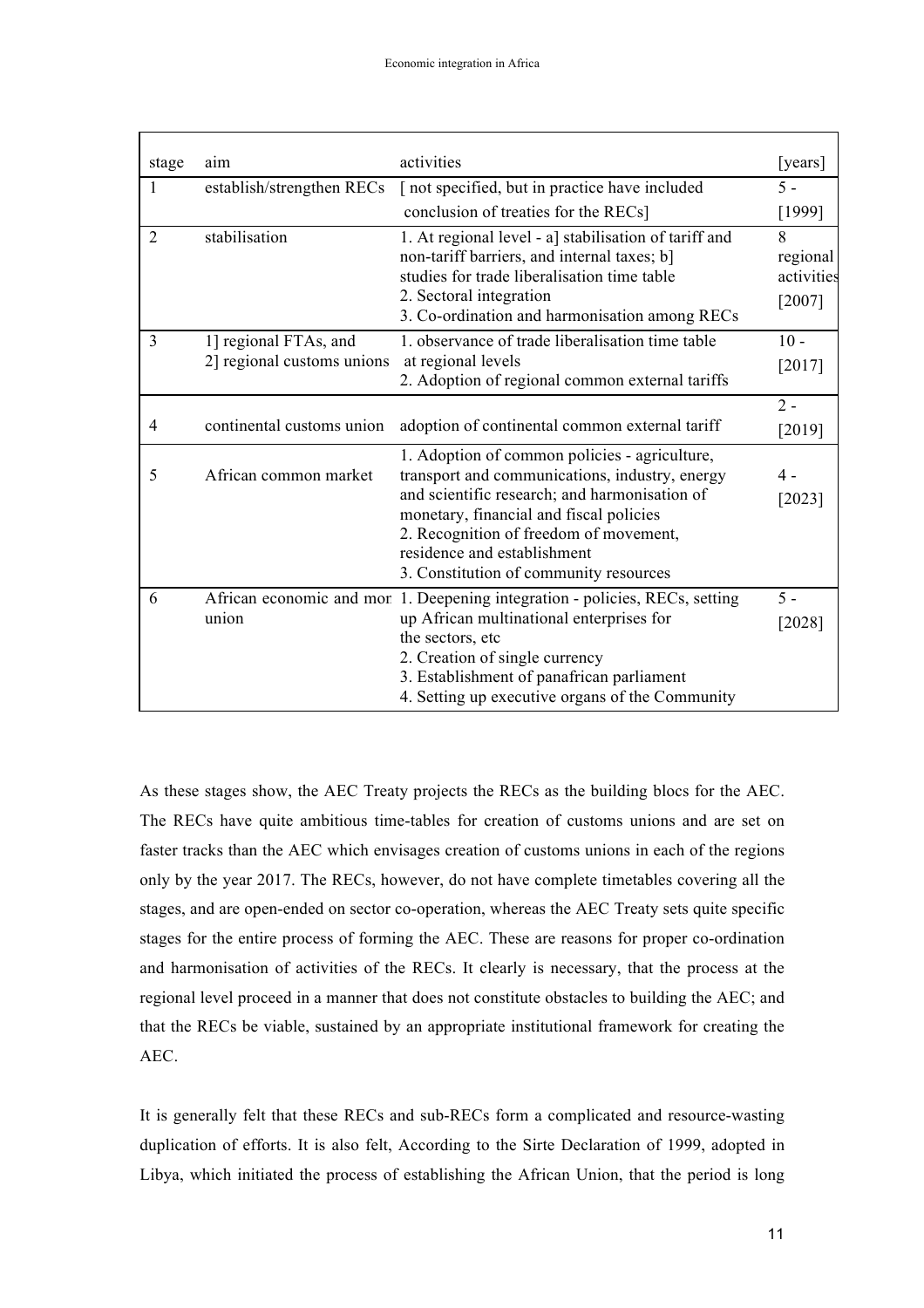and some of the stages could be abridged or expedited. Thus the Pan African Parliament has already been established, though it was supposed to be established in the final sixth stage.

### **1.3 The African Union, Abridging the Stages**

The OAU Heads of State and Government held a fourth extra-ordinary session of the Assembly on 8-9 September 1999 at the initiative of Colonel Ghaddafi, the Libyan leader, and adopted the quite radical Sirte Declaration with far-reaching objectives to form the African Union and establish the Panafrican Parliament almost immediately as well as to shorten the period for forming the AEC. Implementing the Declaration would be a fundamental milestone in the unity of Africa.

The passionate deliberations echoed the mood aroused by Nkrumah's vision for a united Africa, and it is a fair assessment that African leaders did emphatically adopt the position that the existing level of unity, within the framework of the OAU, was inadequate for Africa to assume its rightful and equitable place that would be appropriate for developments and challenges posed in international economic relations, especially in terms of placing Africa's concerns on the international agenda and achieving goals sought.

The concerns and goals relate to the agenda of international financial institutions in terms for instance of full debt cancellation and adequate donor funding for development programmes. They relate to the WTO in terms of market access for products of interest to developing countries, of the scope of its agenda for instance in relation to issues such as investment and competition policy, environment and labour standards, government procurement and electronic commerce, of protecting intellectual property rights in genetic modification and preserving the rights of farmers and local communities that are threatened by multinational companies seeking patents over indigenous plants and knowledge<sup>7</sup>, and of technical assistance and special treatment especially in implementing and complying with the extensive obligations imposed under the WTO Agreement. The international economic order including the multilateral trading system is increasingly integrated, approximating global governance through intertwining understandings and agreements between international organisations, leaving a marginalized Africa with no significant organisation solidly on its side. Africa's response must therefore include the mobilisation of a strong voice and promotion of pro-Africa positions in these fora, as well as formation of institutions for ensuring internal coherence in

<sup>7</sup> Please see Article 27.3(b) of the WTO Agreement on Trade Related Aspects of Intellectual Property Rights, requiring patent protection for micro-organism, micro-biological and non-biological processes, and plant varieties; but plant varieties may be protected under sui generis systems. What constitutes WTO-compliant sui generis systems is a matter of considerable doubt and developed countries are eager to have WTO members adopt their versions, which do not contain good protection for farmers' rights and the knowledge of local communities.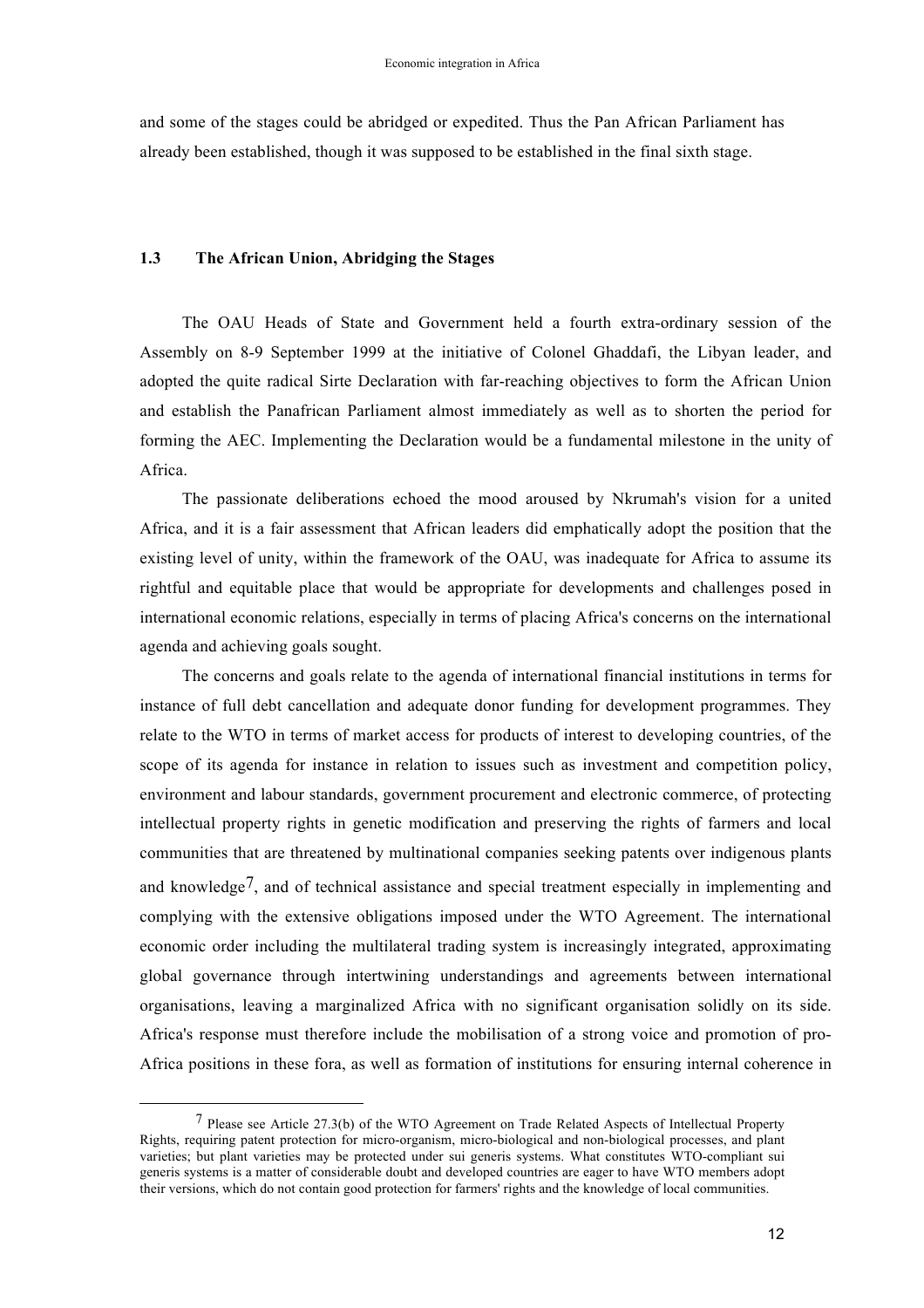pursuing programmes agreed as suitable for the economic and social development of Africa.

The solution adopted under the Sirte Declaration was to strengthen African unity. The Assembly decided to "establish an African Union, in conformity with the ultimate objectives of the Charter of our continental organisation<sup>8</sup> and the provisions of the [AEC Treaty]", and to "accelerate the process of implementing the  $[AEC~Teaty]$ ".<sup>9</sup> The acceleration was to be in terms of shortening the implementation, that is the stages; speedily establishing all the AEC institutions such as the African Central Bank, African Monetary Union, African Court of Justice and particularly the Panafrican Parliament; and strengthening the African regional economic communities [RECs]. The Parliament was to be established by the year 2000 and the Union by 2001 at the adoption of the constitutive instruments by the Heads of State and Government at sessions of the OAU Assembly.

Following the adoption of the Sirte Declaration, given the short deadlines set, the OAU Secretariat established an in-house Implementation Task Force chaired by the Assistant Secretary General Responsible for Political Affairs, Ambassador Said Djinnit, and constituted by heads of divisions among others, to expedite the implementation of the Declaration.<sup>10</sup> 7 consultants were engaged for the month of February 2000, to draft the legal instruments for establishing the African Union and the Panafrican Parliament. The drafts were subsequently discussed by the Permanent Advisory Committee that meets at ambassadorial level, and by the OAU Ministerial Council attended by ministers responsible for foreign affairs. The Assembly duly concluded the constitutive Act for the African Union at the June summit, and the member states commenced to ratify it. The required 36 ratifications were soon received and the Act entered force on 26 May 2001, within a year of concluding the Act. The Lusaka Summit of the OAU that year formally inaugurated the transition from the OAU to the African Union, launched in Durban at the June 2002 Summit.

The Protocol for the Panafrican Parliament too was finalised and entered force. The Panafrican Parliament held its inaugural session in Addis Ababa at the Commission of the AU on 18-19 March 2004, after the election of representatives in the member states.

The prospects for the RECs significantly depend on whether the obstacles to economic integration in Africa are properly addressed by the relevant instruments. The catalogue of major obstacles to economic integration in Africa includes: sharing benefits and costs, political-ideological differences, huge external trade sectors linking Africa with former colonisers and leading to dependence and asymmetry in Africa's relations with those states, institutional deficiencies, legal and political instability, absence of harmonised legal regimes,

<sup>8</sup> "Our continental organisation" is the OAU, perhaps an appropriately tender way to refer to it.

<sup>9</sup> Paragraph 8(i) and (ii) of the Sirte Declaration. Please see Appendix 3 for excerpts from the Declaration.

<sup>10</sup> Please see the memorandum under reference CAB/LEG/23.15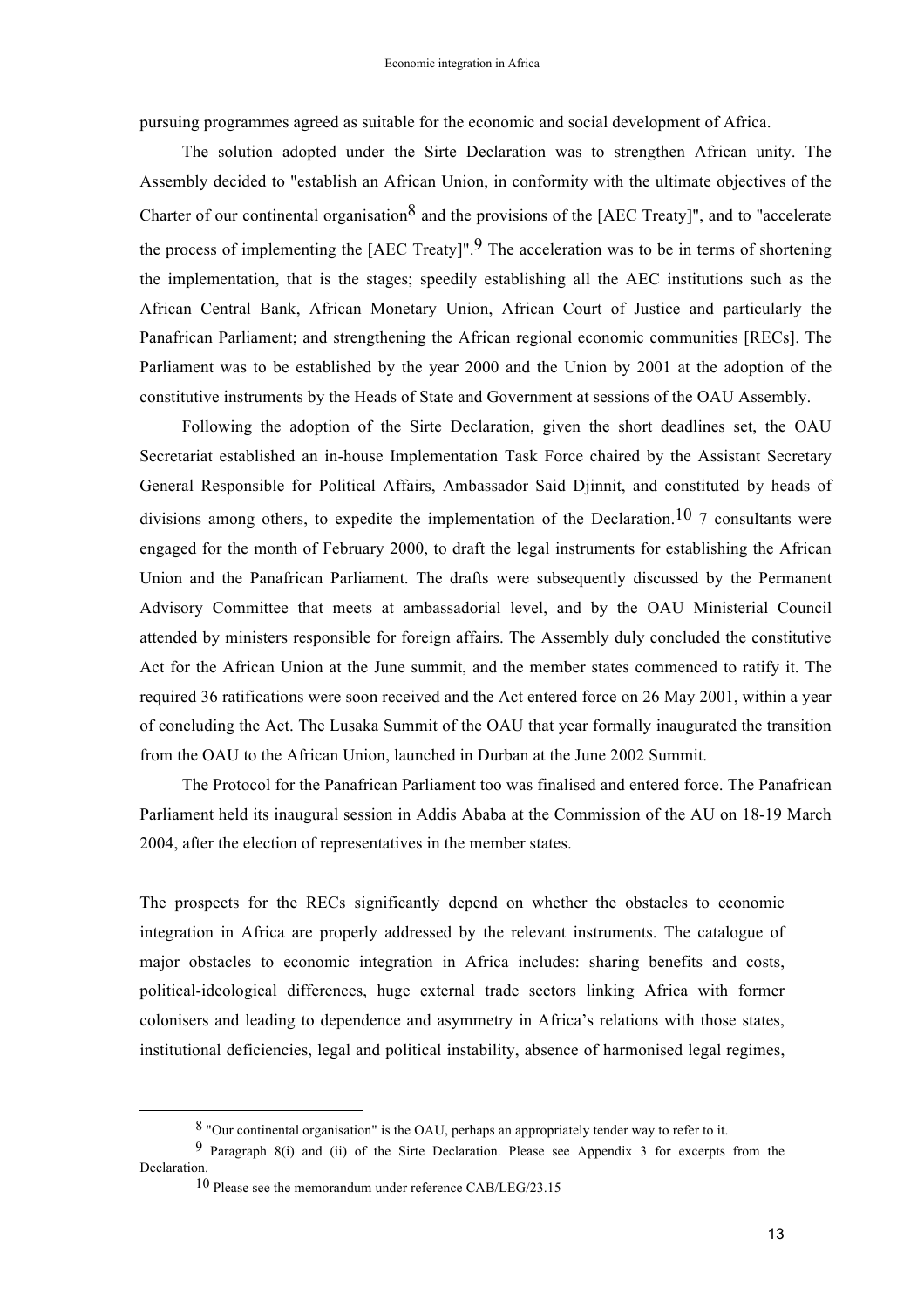reluctance to share sovereignty with community institutions, and shortage of transport and communication facilities between economies and generally inadequate infrastructure.11

### **2. SPECIFIC OBSTACLES TO ECONOMIC INTEGRATION IN AFRICA**

# **2.1 Political factors**

Individual political leaders have every now and then decided to assume responsibility for economic integration. Besides, the institutional framework in Africa, generally speaking, predicates economic integration on the attitudes of the political leaders, in that the Assembly or Authority, the organ made up of Heads of State and Government, is the supreme organ assisted by a Ministerial Council, such that the projects live and die with them. Inaction on their part means that economic integration does not take place. Yet they are not known, due to endemic political instability, to enjoy particularly long periods in office, save for the few, again, who stay around for far too long till they are forcibly ejected, resulting in acrimony which paralyses activities of the political organs. These conditions do not make for economic integration as a sustained effort that can outlive individuals. Instead, economic integration should be a democratic agendum on which elections are contested, and incorporated into national laws, as a fundamental national policy, in order to put the programmes above the fleeting spans of African political leaders.

### **2.1.1 Political will**

l

It appears that despite the speeches and conferences, and resolutions and treaties, on economic integration, by Africa's political leaders, the basic problem remains to be lack of political will. <sup>12</sup> Yet one would have expected the conclusion of treaties to be a concrete

<sup>11</sup> Guy Martin, *Economic co-operation and integration in Africa* - in A. Seidman and F. Anang, 21st Century Africa: towards a new vision of self-sustainable development, [Trenton, NJ: Africa World Press, 1992]; John Ravenhill, *Regional integration and development in Africa*, [1979] 17 Journal of Commonwealth and Comparative Politics, pp. 227-246; Anukpe Ouvrawah, *Harmonisation of Laws within ECOWAS*, 1994 African Journal of International and Comparative Law, p. 76; Ibrahimi Gambari, Political And Comparative Dimensions Of Regional Integration: The Case Of ECOWAS, [New Jersey: Humanities Press International, 1991]; Peter Takirambudde*, Regional co-operation and trade liberalisation: the case of PTA* - in O S Saasa (editor), Joining The Future, Economic Co-Operation And Integration In Africa, [Nairobi: African Centre for Technology Studies, 1991].

<sup>12</sup> Arthur Hazlewood, *Problems of Integration Among African States* - in A. Hazlewood (editor), African Integration and Disintegration, [London: Oxford University Press, 1967], p. 3; Obasanjo and d'Orville, Challenges of leadership in African development, [New York: Crane Bussak, 1990], p. 5.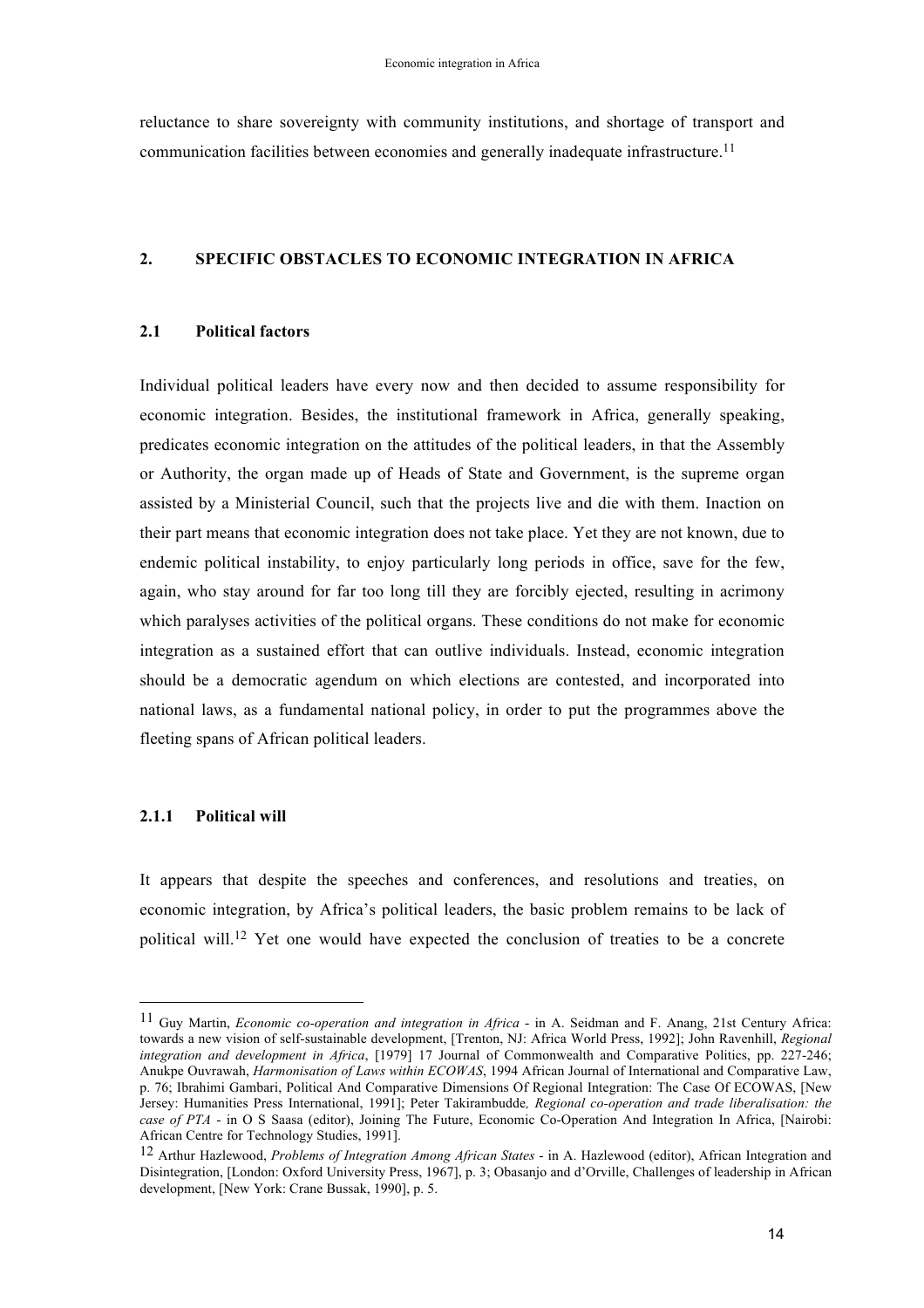indication of support for policies to be pursued and, in the case of economic integration, of the strategy to be followed.

There could be several ways to account for this. First, the leaders who conclude the relevant treaties do not do so as a manifestation of popular opinion, and invariably the conclusion is not endorsed by parliament where there is one. The treaties remain the individual acts of political leaders. In this case, the conclusion of a treaty does not attract follow-up action from the people, who, moreover, may not even know of the treaty. The ratification process might never take off, or may drag due to lack of support by the relevant national institutions. In some cases, the treaties may be ratified, and incorporated into municipal law, but remain on the statute books without being disseminated and inculcated into the activities of relevant actors such as the business community and other service providers who would have been interested in expanded markets. Where this is the case, the leaders do not have to account to electorates for their performance on the treaties, and do not have the incentive to proceed with implementing the treaties, especially where even the government bureaucracy does not have the treaties on the priority list.

The treaty may not provide a suitable mechanism for implementing it, other than an administrative secretariat and a ceremonial Assembly or Authority. In such a case, upon conclusion, the secretariat will wait to respond to promptings from the Assembly which in turn will probably be acting on ministerial recommendations. The crucial link in the process of implementing the treaty will, therefore, be the effectiveness of the Ministerial Council in coming up with appropriate recommendations. Factors determining the effectiveness of the Ministerial Council include, the quality of technical expertise drawn on, continuity of membership of the Council in respect of specific sectors or areas, and ability of the Council to agree upon concrete recommendations and proceed. The Ministers must have the relevant skills in the area to enable them appreciate the nature and importance of results to be achieved which hopefully can motivate them, obstacles involved and appropriate solutions. At this ministerial level, therefore, supportive technical institutions are very important and can determine the success or failure of the project. However, effective technical institutions and Ministerial Councils can still fail to get the process going if the Assembly or Authority does not meet, which can happen due to personal differences, financial constraints, domestic priorities or problems, and lack of faith in the process or support for the aims to be pursued.

The better approach, therefore, must give sufficient power to the technical organs to proceed regardless of political paralysis, and those organs ought to be the actual mechanisms for implementing the treaties. This requires that the treaties be sufficiently comprehensive,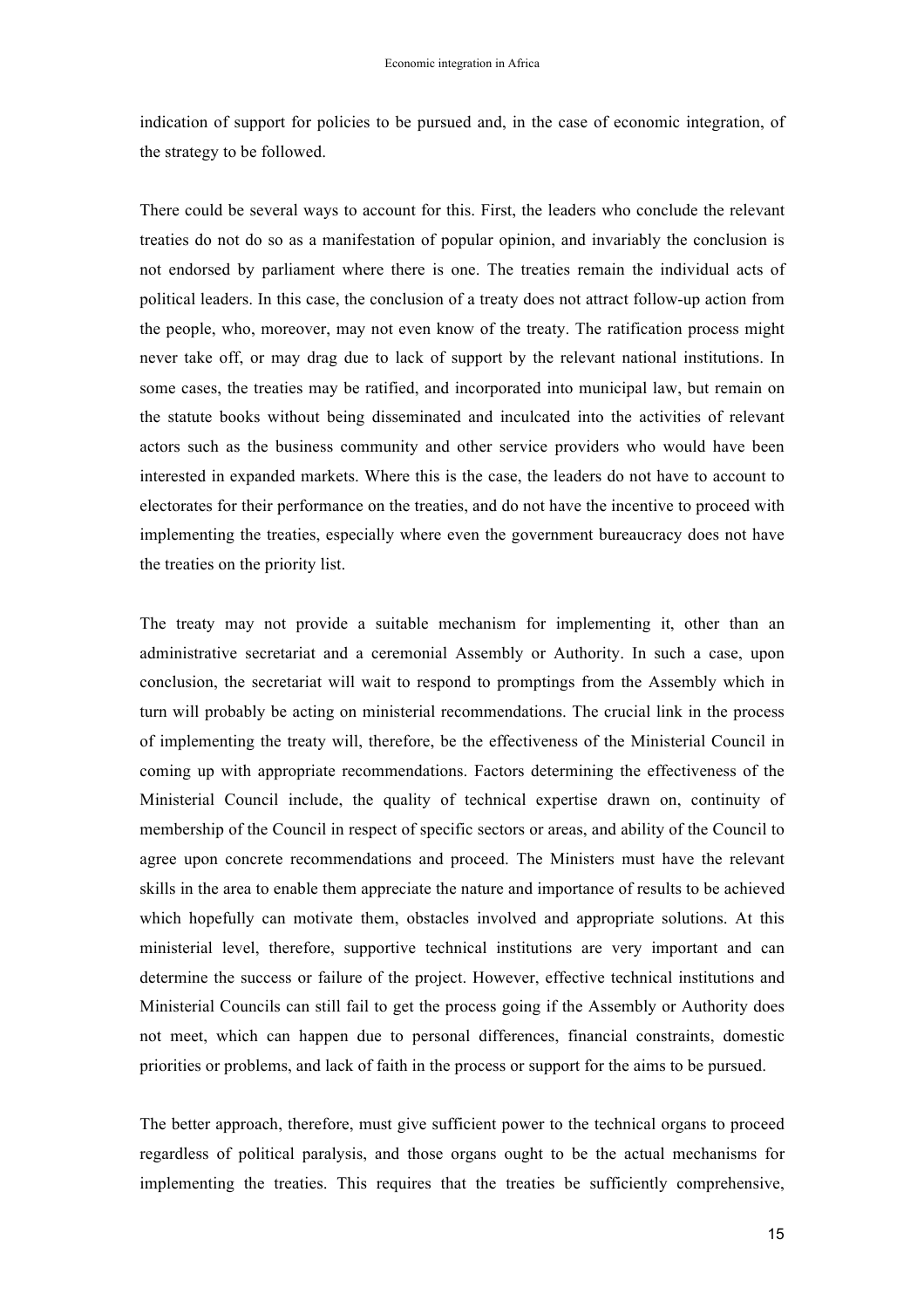leaving their implementation to the relevant measures adopted by national technical agencies such as customs and immigration authorities and national financial institutions, on recommendations from relevant community institutions.

A crucial factor in reneging on obligations assumed under the treaties, has been national emergencies that have made foreign policy and generally matters of long-term strategies of economic integration in conjunction with foreign governments, look like a luxury or unjustified disregard for domestic matters. Such emergencies include internal civil strife and suppression of popular political or civil dissent, ethnic conflicts, transitions to elected governments preoccupying incumbent governments, and natural disasters. By and large, apart from natural disasters, these national emergencies have been matters of governance, lack of democracy, and sustained gross violations of human rights of persons and peoples by government functionaries. Such emergencies usually attract the concern of governments and civil society at large, taking priority over matters of economic integration. Yet successful economic integration can be a positive factor in promoting good governance and good human and people's rights records, for membership in the communities could depend on those criteria and the meetings of community organs could be a forum for holding governments accountable for their deeds.

An embarrassing factor accounting for the absence of political will and lack of progress in implementing the treaties, reflects on numerous individual politicians in Africa. There have been cases of lack of basic ethics, where politicians have degenerated into thieves running very corrupt governments and plundering national coffers. Politics for many is primarily a career to make a living. This has led also to prolonged stay in power for the sole reason of self-enrichment. In such cases, the good of the people and development strategies like economic integration, hardly feature as government priorities. If not this malaise, politicians have lacked vision and failed to see the importance of African unity or regional economic cooperation and integration as necessary for Africa's economic development. Rather, national policies have been their sole domain. This short-sightedness is attributable to unfavourable education, inadequate exposure to global developments and priorities, lack of appreciation of benefits to be derived from economic integration, or sheer disregard for the common good.

To generate and sustain necessary political will, economic integration should be part of the political and social processes, through vanguard political, professional and business associations at the national level. The importance of the role of motivated individuals in leading such associations must be emphasised, especially with a view to making economic integration a people's demand, a democratic demand. Existing secretariats must assert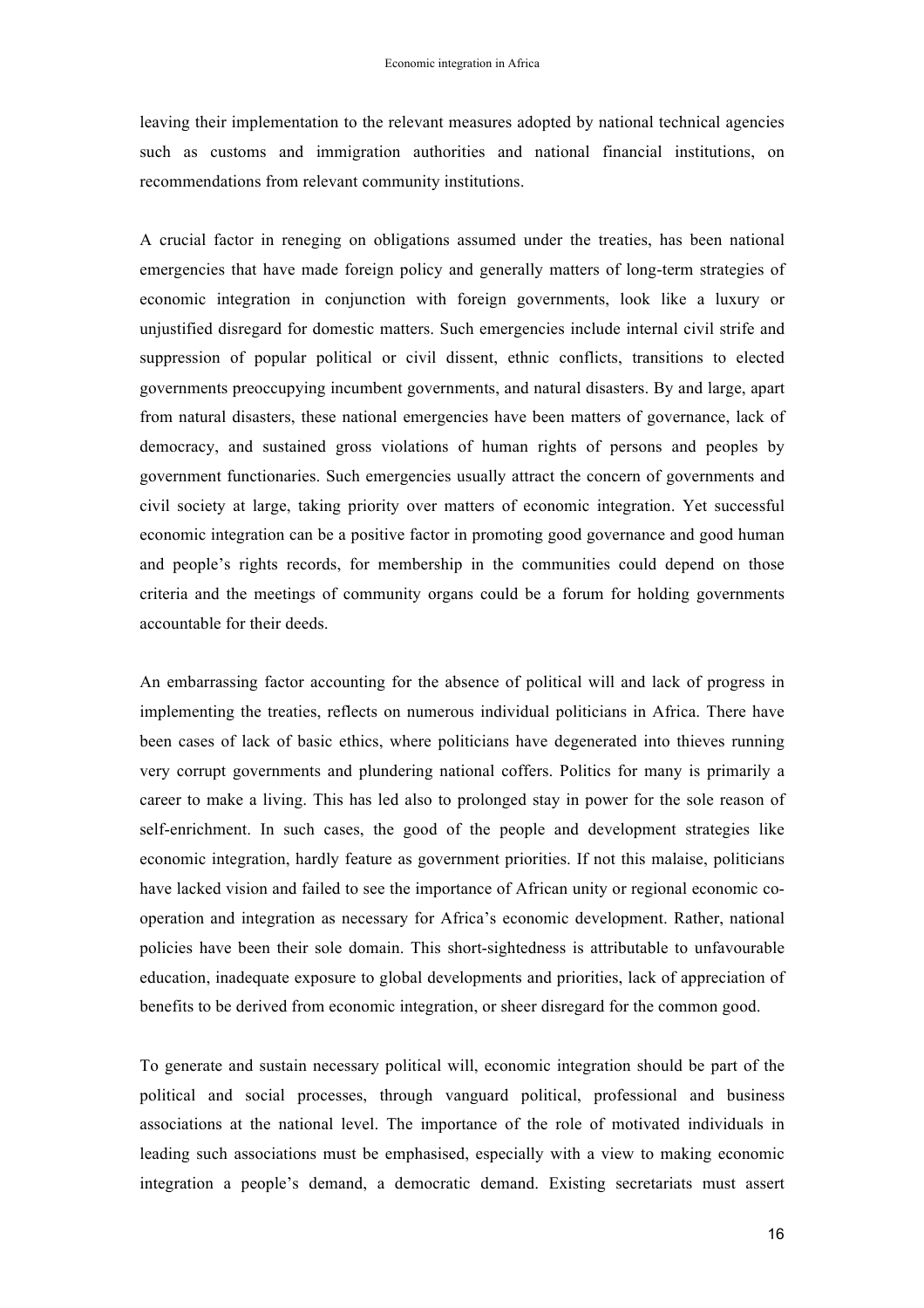themselves, prodding governments and community organs into action, and fuelling civil society to maintain economic integration on national priority lists. Where community parliaments have been provided for in the treaties, they ought to start to function, so that the people are involved in the process in an institutionalised manner, but the parliaments should have a meaningful role to play.

### **2.1.2 Cleavages**

Africa is divided. It has been difficult for Africans to take a common stand and the defeat and humiliation resulting from this disunity have not shocked Africans into necessary action yet. In our times, Africa, having been overtaken, is now being left far behind as already strong economies are uniting to form yet stronger blocs while Africa seems lukewarm about integration.

Before the end of the cold war, it was fashionable to blame the superpowers, though the nonaligned movement had radical leaders who tended to associate more with the Eastern bloc. Now hegemonic power has being dispersed, though USA's military edge over the other contenders, namely the EU, Japan and China, still leaves it very much in the lead. This should avail a generous selection of allies. Instead, Africa is finding fresh sources of hatred and divisions.

The nature of the disunity is multifaceted. Persistent cleavages arise from ethnic violence, which can be rife any moment anywhere, and in many cases spill over into neighbouring countries; and from differences over change of government as where forceful change of government makes the host of the deposed leader an enemy of the incumbent government. With some governments apparently committed to democratic governance, this is becoming a serious dividing factor, as there is yet no proven and consistent record of deposing or otherwise removing governments that forcefully seize power, leaving them to cohabit with democratic ones on the continent. A related aspect is that of a growing number of leaders who have seized power through popular revolts or guerrilla warfare, and who openly express solidarity with each other and empathise with such struggles to the chagrin of threatened incumbent governments. It is yet to be seen whether this new breed of leaders will form a core group for African unity.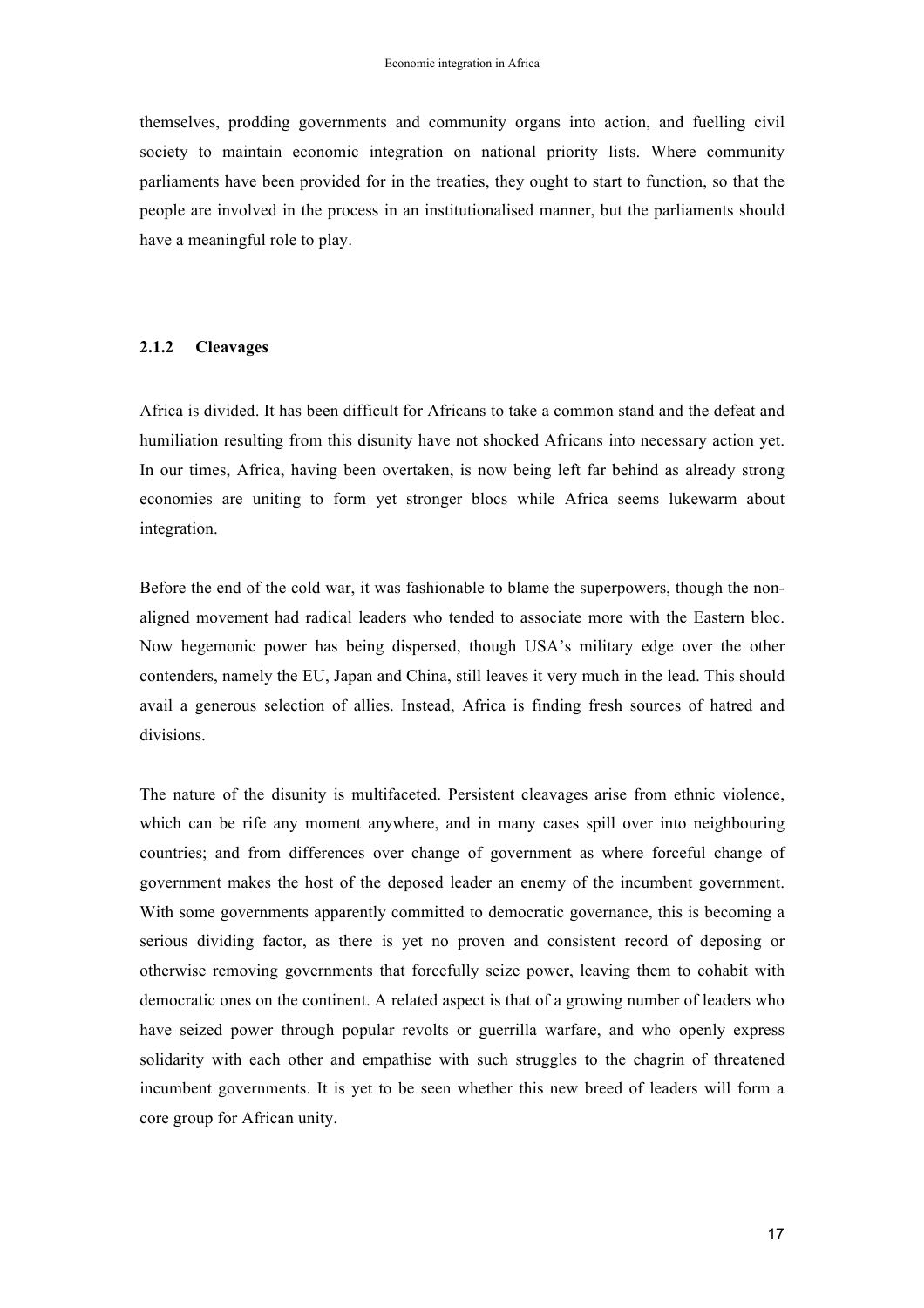Another emerging source of disunity seems to be the regional communities themselves, for the blocs tend to be exclusive. Perhaps the most celebrated case is that of the tension and acrimony between COMESA and SADC in the 1980s. The Maghreb Union, headquartered in Morocco, turned down Egypt's application for membership<sup>13</sup>, whereas Egypt falls within North Africa and therefore was entitled to membership in the union as the AEC pillar for North Africa. Yet Morocco is not a member of the AEC, as it purported to withdraw from the OAU upon the admission of the Sahrawi Republic. Related to this is the case of the strange division sometimes manifested as closer co-operation between Franco-phone countries, to the exclusion of Anglo-phone ones, in West and Central Africa.

Economic integration is an effective way of containing these divisions, on the basis of the resulting inter-linkages, as an extension of the functionalist and neo-functionalist methods to peaceful co-existence. But the divisions prevent the integration in the first place, and it becomes a case of how to break the vicious cycle. It seems the sources of economic integration should be economic- and sector-driven drawing on the universal appeals of enhanced business opportunities for commercial entities, and better prospects for economic development. Making this case for economic integration, again, is a matter of the political and social processes for determining national issues.

## **2.2 World markets**

l

Further, the international system has been unfavourable to economic integration in Africa, and not supportive of efforts by Africa's political leaders for economic integration. The international system has been such as to push them to open-market economics and export promotion policies which have resulted in placing access to markets of developed countries higher on the national agenda. Therefore agreements of integration or association with developed countries have enjoyed quite tremendous emphasis, perhaps to the prejudice of intra-Africa integration. Examples include the Lome Conventions and now the Cotonou Agreement<sup>14</sup>, association agreements between some North African countries and the EC, the schemes for the Generalised System of Preferences, EC-South Africa FTA agreement, the USA-Subsahara Africa co-operation arrangement under the US African Growth and

<sup>13</sup> Egypt was eventually admitted to COMESA in 1998.

<sup>&</sup>lt;sup>14</sup> The EU cooperated with African, Carribbean and Pacific countries under these conventions, offering preferential access but under conditions designed to nevertheless offer considerable protection for the EU market, especially in the area of textiles and agriculture. The Lome Conventions have been replaced by the Cotonou Agreement.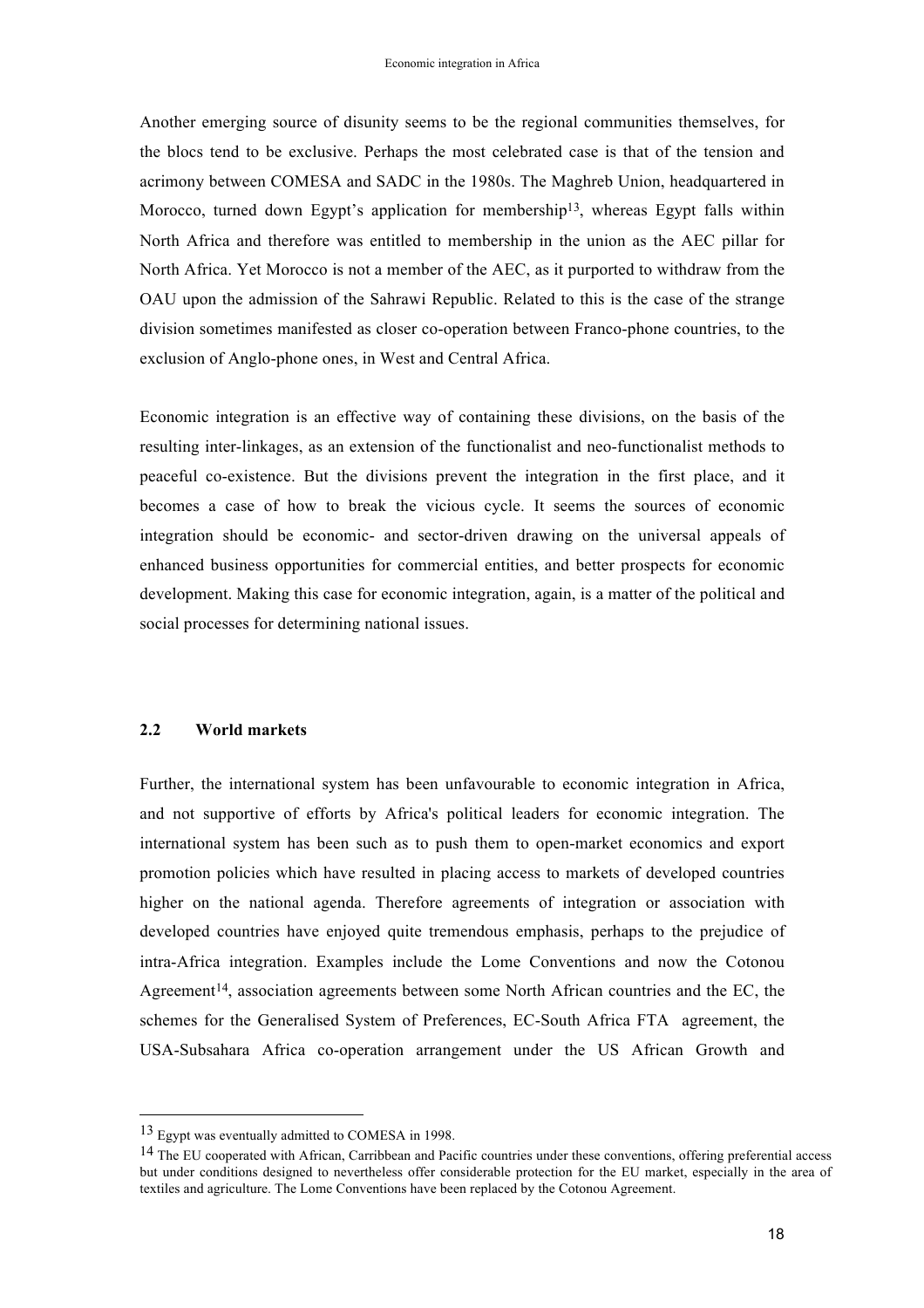Opportunity  $Act^{15}$ , and numerous bilateral investment treaties and investment codes.<sup>16</sup> In addition to these formal agreements, economic policies have tended to focus on foreign markets, and not looked seriously in the way of the African market, and in this manner have considerably shifted emphasis away from the AEC and RECs. These sort of policies have further contributed to the maintenance of the small proportion of intra-Africa trade which has been advanced as an argument against economic integration. It is necessary to ad this bias in favour of address this bias for trade with developed countries and to compliment it with policies for promoting regional markets through African economic integration. The African market can provide an alternative for a substantial part of the trade with developed countries.

The argument against this is that African economies are homogeneous or in competition as they produce similar products, and this is taken to be a basis for the conclusion that there is nothing for African countries to carry out trade exchange in, and that therefore without the trade, economic integration cannot arise.17 Yet it is obvious that developed countries find a lot to exchange in trade despite producing similar or competitive manufactured products. Technical developments for production processes and product differentiation, structures of industrial and commercial enterprises, considerations of market access and location, and differences in legal and political regimes, afford ground for decisions that can cause trade and competition between economies producing similar products. So even in the case of production of similar products or of substitutes, there can be trade on grounds of differences in production costs and externalities, which in fact is a basis of comparative advantage.

What is more, is that in fact African economies are not entirely competitive, but produce substantially different products due to differences in resource endowments. On the contrary, therefore, African economies are not homogeneous; they produce primary products on the whole, but varied primary products. There is a substantial level of processing industries, and this situation is conducive to transnational trade. The paucity of intra-Africa trade is caused by historical factors which have oriented the economies to be exporters into developed economies. The concept of comparative advantage of course applies, and by its nature, it has to apply - it applies even if given countries produce similar articles.

<sup>15</sup> Emile Yakpo, Creating a New Market, US-Africa Relations - in *West Africa* Magazine of 15-21 December 1997 [Camberwell, London: West Africa Publishing Co].

<sup>16</sup> Africa could take a common position in these agreements, AEC and REC organs constituting part of the negotiating teams. In the case of regional trade agreements with the USA, envisaged at some stage in under the African Growth and Opportunity Act, those countries which annually meet the criteria, unilaterally set by the USA and applied by the USA President, could then concert their position in dealing with the USA. Otherwise, this could be another source of detraction from the aims of the AEC Treaty and indeed the REC treaties for African economic integration.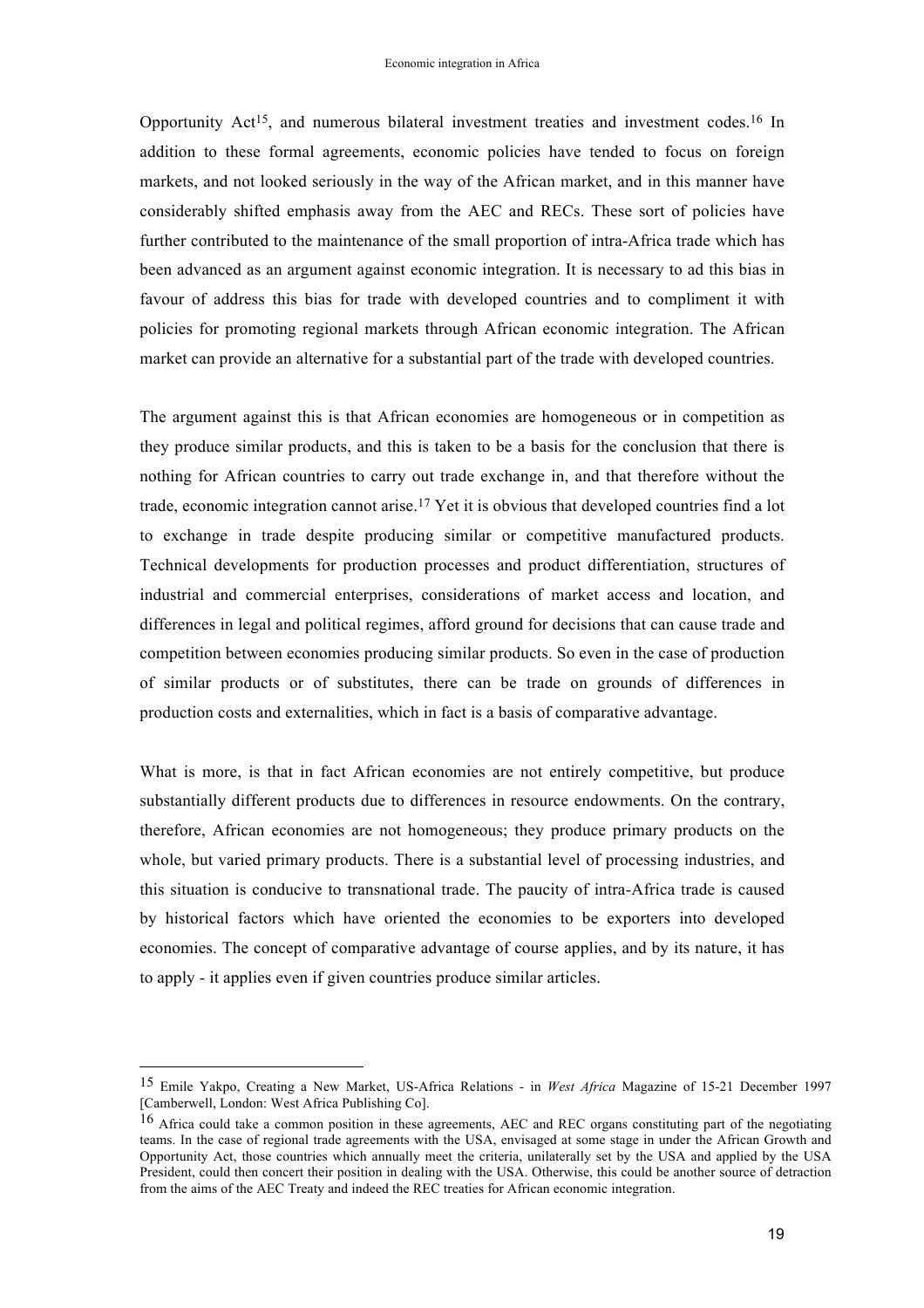Though it is correct that African economies have traditionally produced primary products, industrialisation has begun to take root. The strategies have changed over the years from import substitution to export promotion, and there are other strategies such as diversification and liberalisation, all of which have invariably sought to promote industrialisation. The nature of MNEs now is that economies of scale, externalities like cheap labour and inputs, credit and cost free insurance against political risks, market access and securing potential markets, are fundamental determinants in location. There is potential for industrialisation in developing countries, in this regard, and integration is a way in which larger markets to support industrialisation can be availed. The very paucity of the trade is an argument for increased intra-Africa trade, on many grounds such as getting access to markets yet untapped. It suggests also that trade creation and expansion, rather than trade diversion, will be more likely.

Though access to the global market is vital, economic development in Africa requires that the capacity to take advantage of the larger regional or global market through increasing local production, be put foremost. This in turn requires that the debt crisis which has now led to a net out-flow of capital from Africa be addressed urgently and comprehensively with tangible and concrete results.18

# **2.3 Sharing gains and losses**

l

Economic integration yields benefits, largely in terms of economic development as increased market opportunities and economies of scale are exploited, usually manifested in access to the regional market created and the sector co-operation in ventures that would have been untenable. There are losses as well, such as, the foregone customs revenue as customs duties are reduced and eliminated on the internal trade among the partner countries. Besides, the process of economic integration tends to favour economies with a head-start over others. Those economies in positions of relative strength, with relatively more competitive enterprises, tend to dominate the regional markets, outperforming the weak enterprises as they supply the regional market. The stunted development of national enterprises which fail to successfully adjust to the competition, is usually perceived as a loss by national governments whose economies are dominated.

<sup>17</sup>John Ravenhill*, Regional integration and development in Africa*, [1979] 17 Journal of commonwealth and comparative politics, pp. 227-246.

<sup>18</sup> Kevin Watkins, "*Oxfam: US Inititative fall short - NGO urges more integrated approach to African trade, ad and debt*", in Africa Recovery, July 1997, p.7.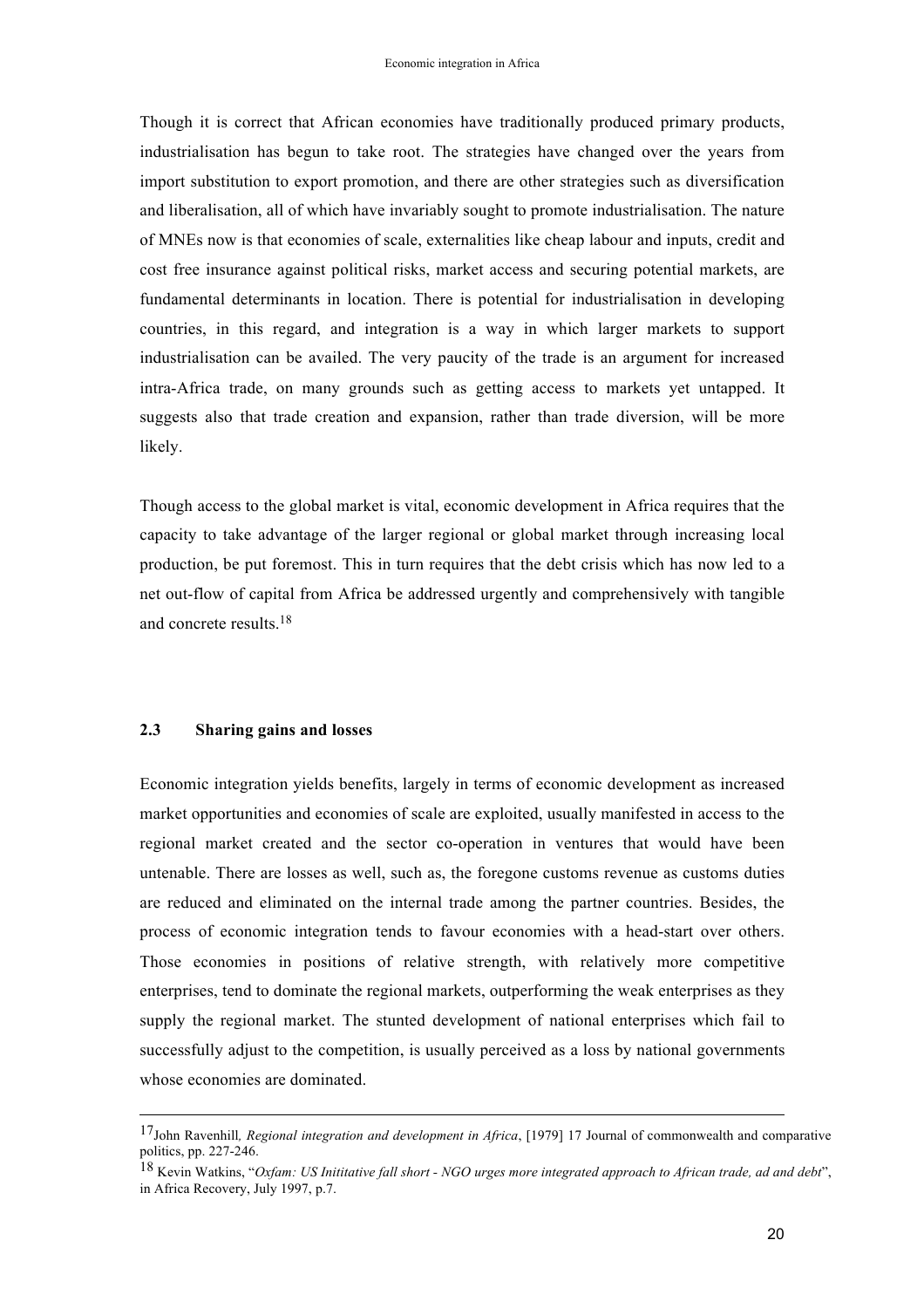This has been an endemic problem in projects for economic integration. The attraction of regional markets is their size, in that economies are available to single enterprises supplying the huge markets. The linkages in practice tend to be concentrated around well-established industrial centres which have relatively developed infrastructure, the effect in the dispersed areas being only a trickle down. But there are quite political aspects to this. If the linkages do not yield as much gain as obtains in the best performing economies, political rhetoric may become economic nationalism, destroying the whole project for economic integration on the grounds of the imbalance, perceived as unfair gains or even exploitation. The questions of job creation and a deepening and widening tax base associated with industrialisation as an engine of economic development, as a public good, take precedence in practice over gains for consumers from the increased competition, lower prices, and wider choice, and for retail service providers from demand for ancillary services.

National policies should be designed to complement any economic development, to complement industrialisation, in partner economies. An economy's comparative advantage, should equip it to take in imports and incoming capital, through linkages. Such national policies, should be allowed and promoted by the project for economic integration. This approach may avoid the bureaucracy and dirigism that go with the following common approaches, namely, tax transfers, regional industrial planning, and allocation of foreign investment to specific economies. Another alternative common approach, which is preferable, is the creation of development or solidarity funds, but care must be taken that ventures into depressed areas at planned in a manner that ensures the sustainability of the entire programme. Regional development banks can be successful, if instruments governing their operations permit them to operate with commercial considerations, and in all other cases are properly managed, and the facilities they are properly planned out.

Regarding customs revenue, one approach is to designate a community institution to collect it, so it is applied wholly or in part to community operations such as financing community organs and activities. Alternatively, a formula for its collection or disbursement, may be adopted, such as collection by or disbursement to the administration of the place of consumption, sale or production, as the case may be. This latter approach does not adequately address the problem of imbalance. The former approach serves better. As, however, the process of economic co-operation and integration will only attract the support of a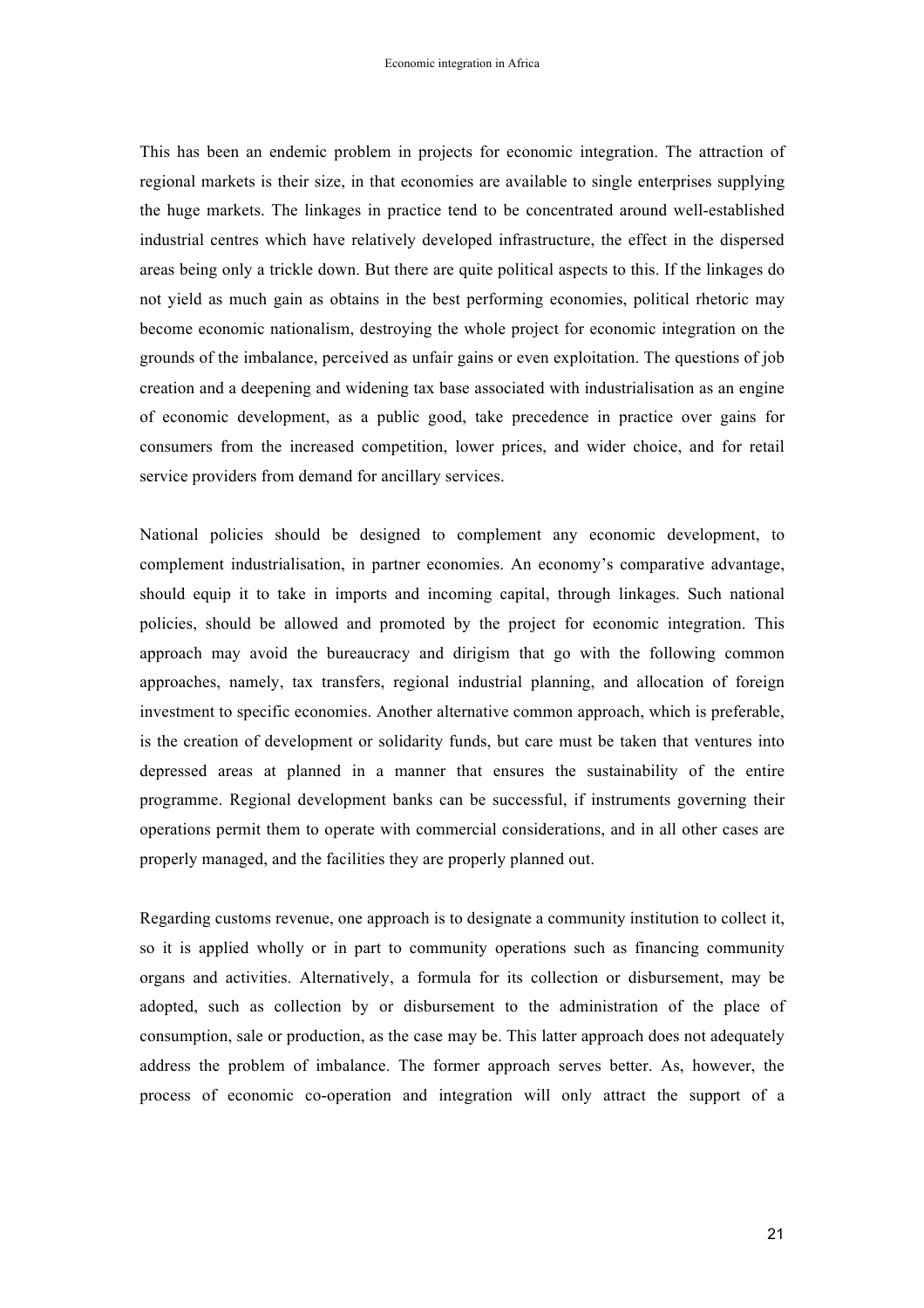government according to envisaged actual gains<sup>19</sup>, that approach needs the requisite political will for foregoing the revenue especially where customs revenue is a significant source of government revenue, as in the short-term losses will be more apparent, the gains coming usually in the long-term.

There is emerging a body of thought, that economic integration can make economic aid to Africa more productive and appropriate, which deserves closer examination and a trial. The aid could go into huge multinational projects benefiting the member states in laying infrastructure for regional economic activity. Aid could more directly solve the problem of imbalance in sharing the costs and benefits, by being channelled to the poor areas of the region.20 But this view has not been generally accepted. The common practice seems to be that aid deals are negotiated with individual governments basing on the circumstances of individual economies. Thus aid has been applied to duplicate enterprises within the region, or in such a way that no linkages are created within the region, as when tied aid requires purchase of inputs and employment of expatriate personnel for the benefit of the creditor country. On the whole, aid has been applied without regard to the aims of economic integration in Africa.

The problem of imbalance in sharing benefits and bearing costs, has to be addressed right from the constitutive stages of the strategy or policies of economic integration. This means that each participating country must undertake analytical work to establish a case for participating in the integration, and to adopt appropriate negotiating positions to ensure that its interests are full taken into account in preparing the instruments for economic integration. The idea should be for the country to be aware of the benefits and costs, and to undertake necessary adjustments or preparations for the process of economic integration. Participating economies must be clear about not just the nature of available gains, and but equally importantly about the timing of such gains. Transition stages can take into account the different levels of economic development of the members. Economies less endowed to benefit from the process can be permitted derogations from the regional incentive regime, to offer a more enhanced incentive regime to attract investment into their depressed areas, in conjunction with the development fund or bank. The derogations most likely have to be uniform throughout the regional market, to avoid losses associated with competitively generous incentive regimes. The aim all the while should be to put responsibility for

<sup>19</sup> Samuel K. B. Asante, African development: Adebayo Adedeji's alternative strategies, [London: Hans Zell, 1991], p. 102.

<sup>20</sup> Arthur Hazlewood, *Problems of Integration among African states* - in: A. Hazlewood (editor), African integration and disintegration, [London: Oxford University Press, 1967], p.21.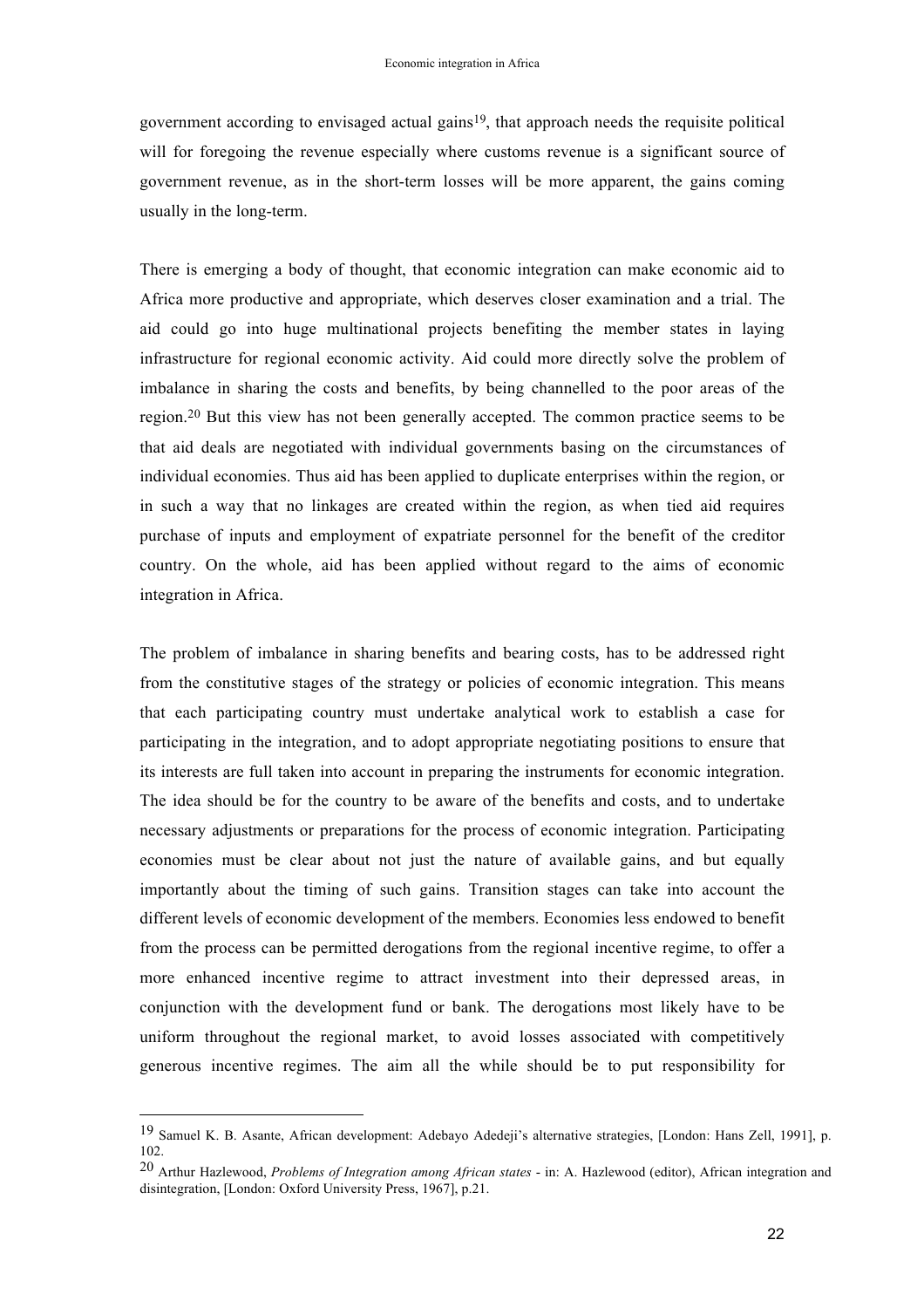economic development and achieving benefits from the regional market, squarely on national governments and private entrepreneurs, rather than on community institutions, and to avoid unrealistic bureaucratic systems for allocating foreign investment to specific economies or areas.

# **2.4 Legal factors**

The issues concerning the legal regime include, the law applicable to cross-border trade, establishment of enterprises and offices for provision of goods and services, and the right to work – complementing free movement of goods, capital, services and labour; and enforcement of obligations at the regional level. In common markets and economic unions, the issues will include regulations on standards in various areas, and economic and social policies, in order to harmonise or uniformise them, but such regulations are not uncommon even in customs unions and FTAs. The legal framework for, cross-border transactions, establishment or formation and operation of business organisations, jurisdiction of courts, recognition of judgments and of qualifications and so on, and for the regional jurisdiction of community institutions especially the technical ones, the courts and the secretariat, is a significant factor in the efficacy of the regional market and economy. If such law is there, is harmonised or uniform, it makes for efficiency and certainty in operations in reducing transaction costs. Without the enabling legal framework, the objective of economic integration to create a regional market, can hardly be achieved, as free movement of goods, services, capital and labour, and the operation of community institutions, can be lawfully resisted by national administrations. Creation of a regional market requires positive legislation to remove and prohibit barriers to the freedoms and the limitations on the operation and jurisdiction of community institutions.

In the absence of such a framework, the actual costs involved in cross-border transactions include not just the tariffs and costs of and restrictions under work permits and various licenses, but also the uncertainty of the applicable law and therefore of the exact nature of obligations assumed or arising under certain circumstances perhaps leading to unnecessary litigation and to excessive insurance, for instance, on obligations not actually incurred or which a party could have avoided incurring, which will be carried into costs of production; as well as the time taken to process the clearances and permissions, and prohibitions on access to certain sectors. Differing regulations on health, safety, environmental, labour, and other standards generally, and on packaging, can be protectionist, or lead to huge production costs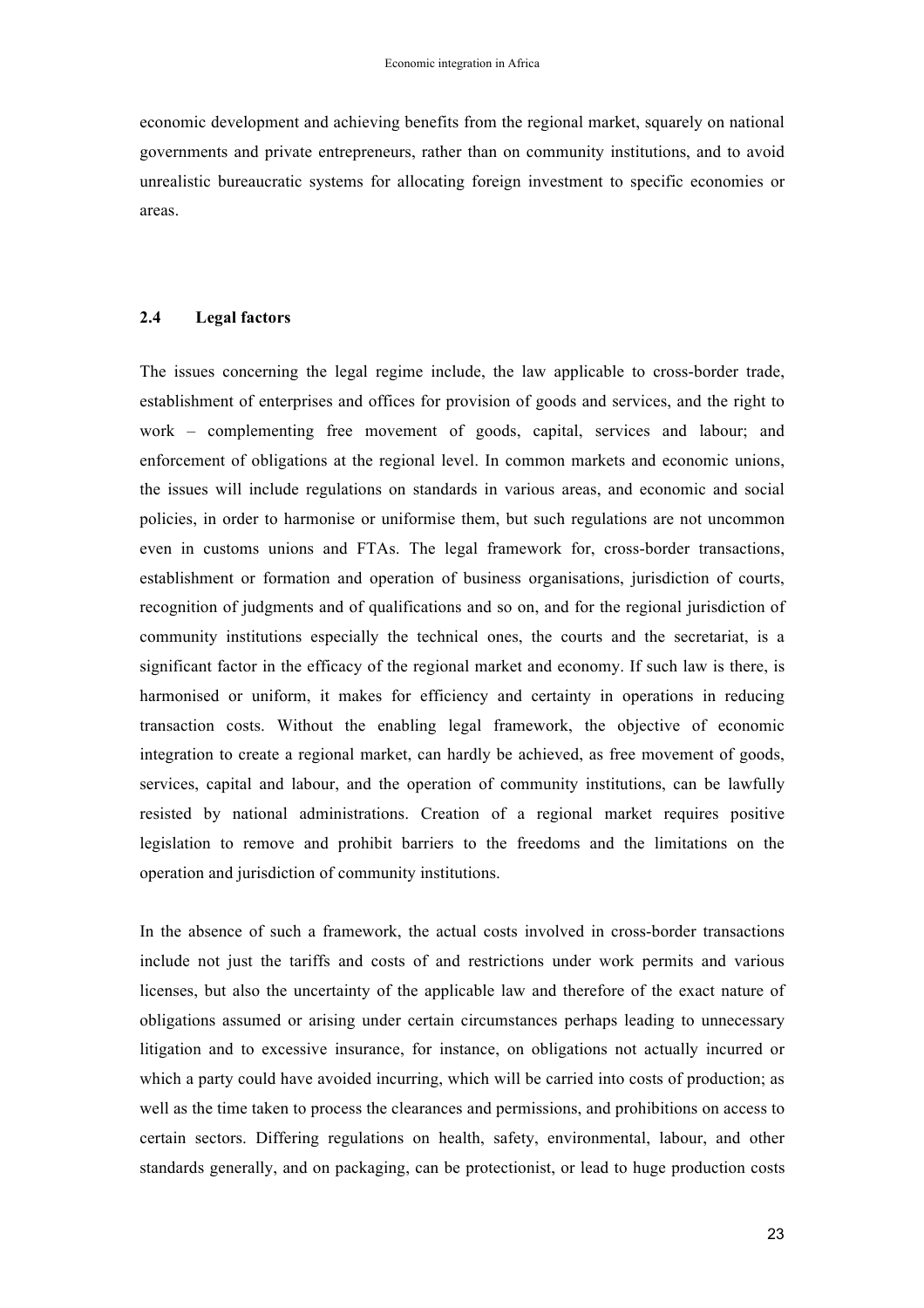and thereby constitute barriers to market access. Also, multinational enterprises might find it necessary to locate in the various national markets in order to qualify as national entities and to avoid the barriers to market access, perhaps leading to higher costs associated with production and operations below capacity, or even to withdrawal from the market altogether.

Harmonisation of the legal framework can be done by treaty, a model law, commercial practice in the case of commercial transactions<sup>21</sup>, as well as through regulations and decisions of community institutions and judgments of regional and national courts. The process of interpretation of the rules set, is crucial in generating a uniform understanding and construction in their application. The institutions appointed to render interpretations of the rules, such as courts of law, arbitral tribunals and Assemblies of Heads of State and Government, therefore play a crucial role in developing the legal framework for attaining the aims of economic integration. As the function of interpretation is largely specialised, demanding good legal skills and an appropriate grounding in the law, courts of law ought to play a leading role in the interpretation, by having wide and flexible jurisdiction, being open to all actors in the process of economic integration, and rendering the final and binding decisions.

Though the legal framework merely implements the economic and political objectives laid down in the constitutive instruments of economic communities, and the concomitant measures taken by the community executive, administrative and technical institutions, a proper legal framework itself also promotes the process of economic integration, by providing the regional market. In Africa, the concomitant measures have been inadequate, and there has been little zeal in proceeding with the implementation of the constitutive instruments as reflected in the unimpressive progress. Further, the legal framework has not been adequately developed, due to absence of the necessary harmonising instruments, and institutions actively involved in the interpretation process.

Perhaps two major reasons for this inactivity in the interpretative process, are, the limited jurisdiction given to community courts in that *locus standi* is restricted to community organs and governments of member states, excluding private persons and individuals, who would be active actors in economic integration, on the one hand; and the low level of intra-regional trade and investment which has not generated ample opportunities for interpretation and a sustained load of court activity.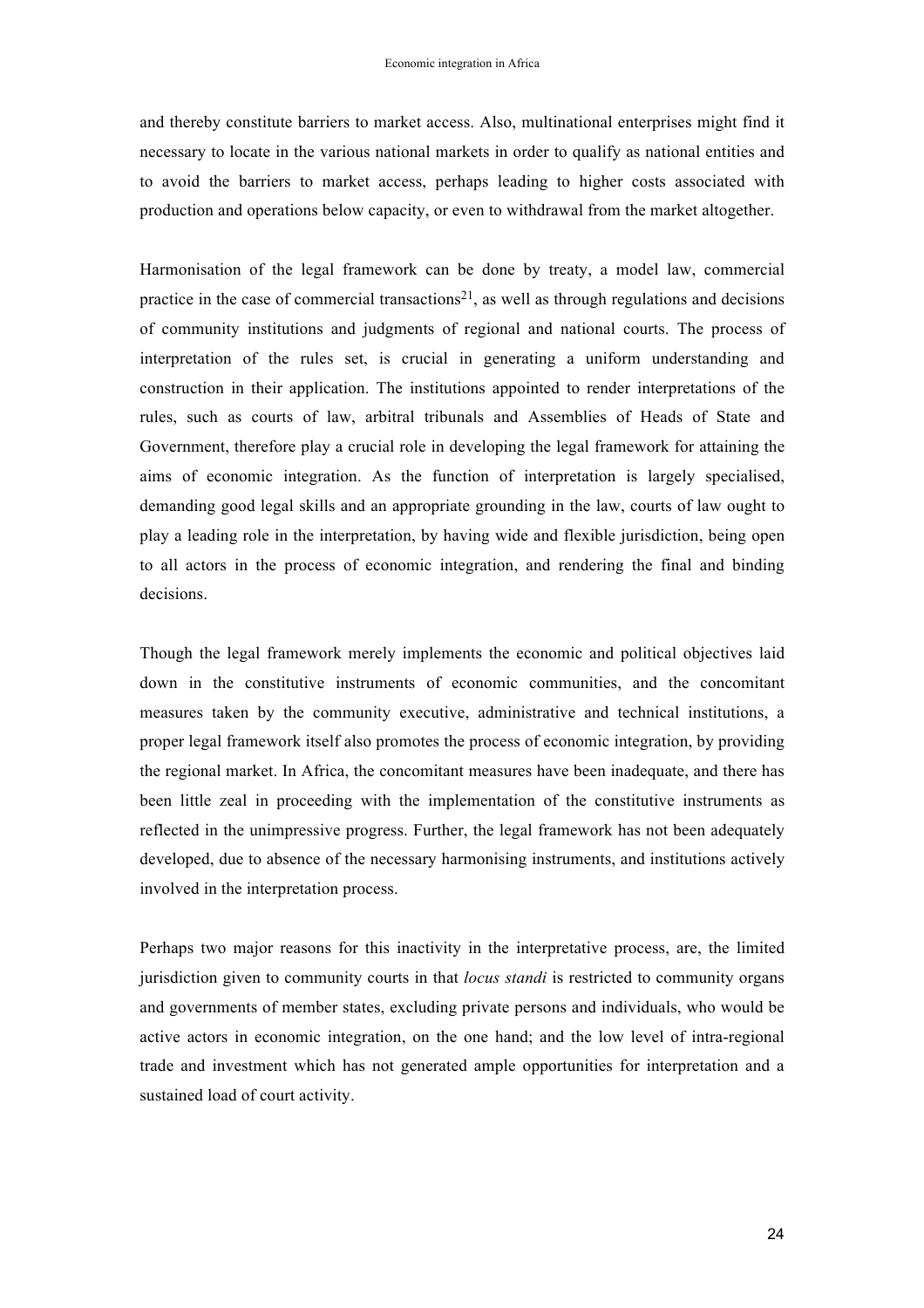Even where individuals have a right of audience in community courts, there will need to be a process of educating lawyers and other actors particularly in the private sector, to enable them be aware of the community regime and participate in developing it. It is quite regrettable that African economic integration is not taught as a law subject in African institutions. African economic integration should be taught in other disciplines as well.

### **2.5 Exclusiveness of RECs**

Whereas the RECs as building blocs of the AEC are supposed to merge or associate in due course, it does not appear that they are so inclined. Either instruments setting them up lack liberal or all-encompassing accession clauses, or certain RECs decline to merge when the matter is tabled<sup>22</sup>. This may obstruct progress towards the AEC.

There are also cases of sub-RECs which exclude other African organisations for economic integration, and attract more loyalty, and deeper and faster integration. Examples include, the Economic and Monetary Union of West Africa<sup>23</sup> and the rand monetary area<sup>24</sup> within the Southern African Customs Union<sup>25</sup>, each of which has a common currency, perhaps as well as the East African Community<sup>26</sup>, for the depth of economic integration attained, especially in the monetary, fiscal and immigration policies, is itself an impediment to widening. In the case of the Economic and Monetary Union of West Africa, the common currency, the CFA franc, is backed by the French Treasury, on the basis of the common colonial legacy of the members, except for Guinea Bissau, the latest entrant, which was not a French colony.<sup>27</sup> There is also the Economic and Monetary Union of Central African States. The legacy introduces exclusive historical links.

<sup>21</sup> Anukpe Ovrawah, *Harmonisation of laws within ECOWAS*, [1994] African journal of international and comparative law, p.76.

<sup>22</sup> For instance, SADC declined to merge with COMESA when the matter came up, see *PANA News* 9 April 1997, *The East African* Jan 30 - Feb 5 1995 p. 10, and *Final Communiqué of the 11th Meeting of the Authority of the PTA* held in Lusaka from 20-21 January 1993 item VI.

<sup>23</sup> Members: Benin, Burkina Faso, Cote d'Ivoire, Guinea Bissau, Mali, Niger, Senegal and Togo.

<sup>24</sup> Members: Lesotho, South Africa, and Swaziland.

<sup>25</sup> Members: Botswana, Lesotho, Namibia, South Africa and Swaziland.

<sup>26</sup> Members: Kenya, Tanzania and Uganda.

<sup>27</sup> "Euro will inherit French Backing for CFA Franc", *PANA News* 25 June 1997.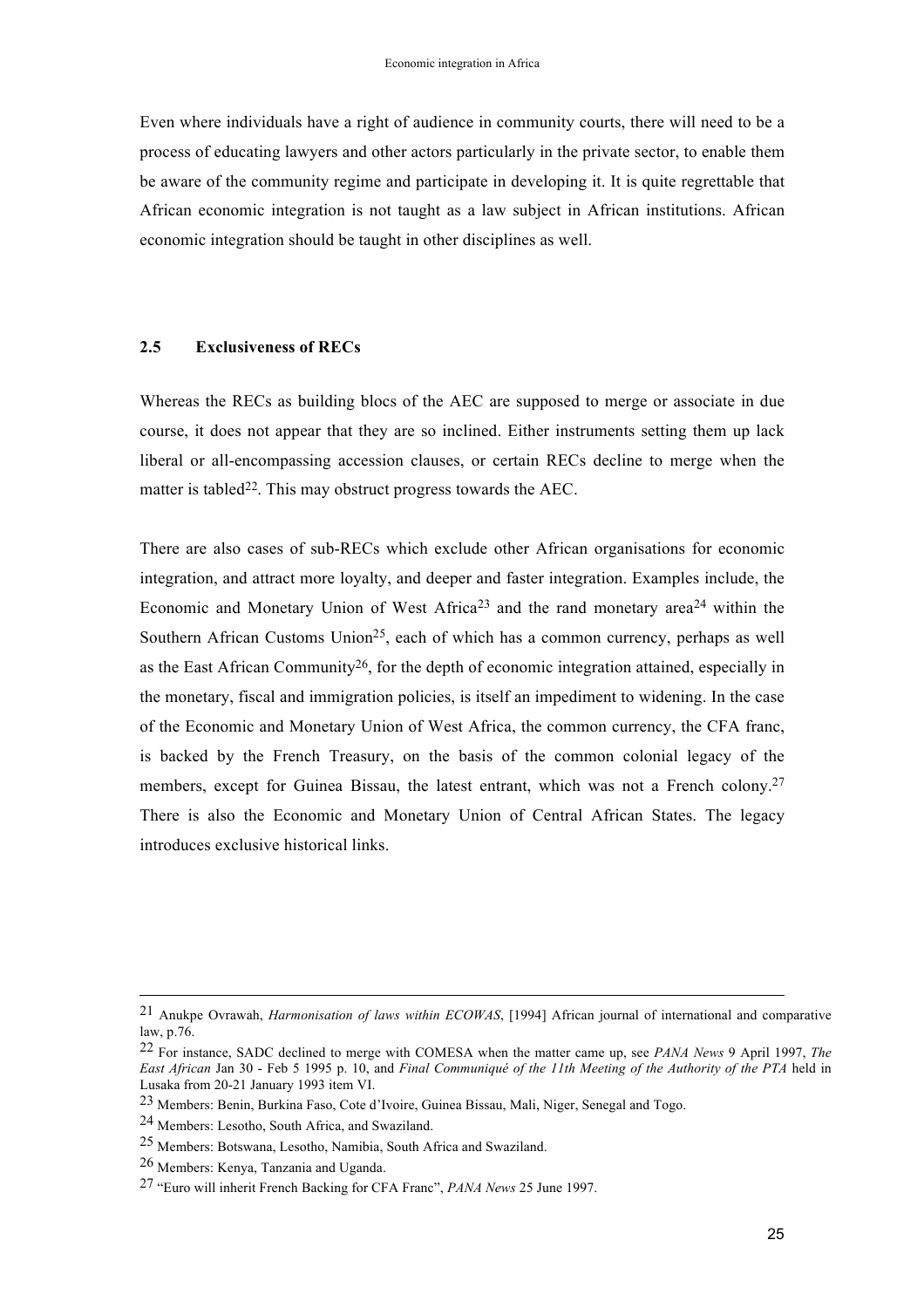A perhaps historical case of controversy over merging or associating towards the AEC, is that of the acrimonious and puzzling relation between  $COMESA^{28}$  and  $SADC^{29}$  in the 1990s.<sup>30</sup> There were cases of open acrimony between the two secretariats, in one instance the COMESA secretary-general accusing his counter-part of foot-dragging on merger of the two RECs, and in another the SADC Executive Secretary giving members who belonged to COMESA as well notice to choose between COMESA and SADC but denying it shortly afterwards. The COMESA secretariat, basing on developments going back to the original goal of the PTA developing into a common market for Eastern and Southern Africa<sup>31</sup>, took the position that the COMESA Treaty called for a merger of COMESA and SADC, while the SADC secretariat, backed especially by Botswana, South Africa and Zimbabwe, took the contrary view, that SADC should also continue. South Africa and Botswana did not join COMESA, and though the treaty made provision for their membership in the future<sup>32</sup>, there is yet no indication that those countries will seek membership. Zimbabwe had doubts about joining COMESA, but definitely declined to ratify the treaty when South Africa gave notice that it would not join COMESA.33 Lesotho and Mozambique in December 1996 gave the one year notice to leave, for the reason that they preferred to be in a smaller organisation with fewer problems. Mozambique, though, had not ratified the COMESA Treaty. The argument against COMESA was, that Mozambique did very little business with COMESA members, and that Lesotho, a small country, short on resources, and already with responsibility in SADC, would do well to choose and specialise on SADC.34 In fact Mr Joachim Chissano, the Mozambican president, signed the COMESA Treaty contrary to the advice of his economists. All other SADC members are also members of COMESA. Namibia came close to leaving COMESA, but with the dismissal of the secretary-general, reaffirmed its membership on the stated ground that the relation between COMESA and SADC had been clarified in a report of experts, yet Lesotho confirmed its withdrawal maintaining that the uncoordinated manner and duplication of the programmes of the two organisations made implementation difficult.<sup>35</sup>

<sup>28</sup> Members: Angola, Burundi, Comoros, Congo Democratic Republic, Djibouti, Egypt, Ethiopia, Eritrea, Kenya, Madagascar, Malawi, Mauritius, Mozambique, Namibia, Rwanda, Somalia, Sudan, Swaziland, Uganda, Zambia and Zimbabwe. Lesotho, Mozambique and Tanzania withdrew from COMESA, preferring to be in SADC.

<sup>29</sup> Members: Angola, Botswana, Congo Democratic Republic, Lesotho, Malawi, Mauritius, Mozambique, Namibia, South Africa, Swaziland, Tanzania, Zambia and Zimbabwe.

<sup>&</sup>lt;sup>30</sup> It is appropriate to immediately point out that COMESA and SADC have been able to quite successfully address systemic issues between them and now maintain visibly harmonious relations. They co-ordinate their activities and a Task Force indeed been formed to oversee this.

<sup>31</sup> Article 29 of the PTA Treaty. See also, Item VII of *the Final Communiqué of the 11th Meeting of the Authority of the PTA* held in Lusaka from 20-21 January 1993 [COMESA Secretariat, Lusaka]; paragraphs 11-16 and 46 of the *Report of the Ministerial Meeting of Plenipotentiaries on Draft COMESA Treaty* dated 29-30 October 1993 ref. PTA/LEG/MP/I/2, [COMESA Secretariat]; and the preamble to the COMESA Treaty.

 $32$  Article 1(3).

<sup>33</sup> 32 [12] Africa Research Bulletin, Dec. 16, 1995-Jan 15, 1996, p. 12405.

<sup>34</sup> "Namibia decides to remain in COMESA", *PANA News* 8 April 1997.

<sup>35</sup> Id; and "OAU appeals to COMESA, SADC to resolve differences", *PANA News* 9 April 1997.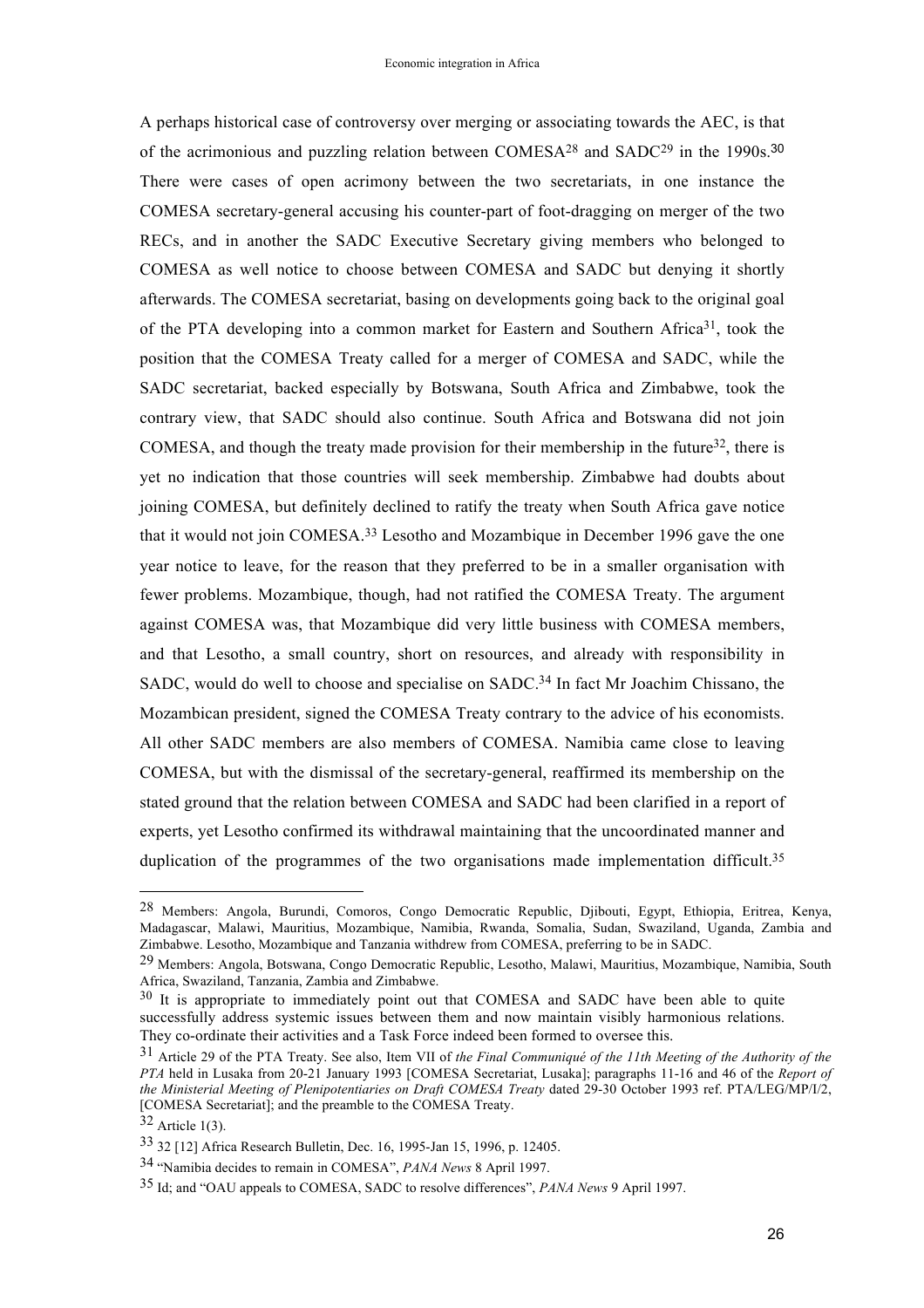There is still duplication and wastage of resources, and arguments for a merger are yet to end.36 Tanzania left COMESA for reasons that have remained controversial; but Tanzanian officials continue to attend some COMESA events and on occasion intimate that they plan to rejoin. Namibia has remained unclear about its stay in COMESA.

The matter of merger has been addressed at the level of Heads of State and Government. The agenda in establishing the PTA way back in 1981, included graduation into a common market for Eastern and Southern Africa<sup>37</sup>, regions obviously understood, by all PTA members in which number were SADC members except Botswana and South Africa, to include all SADC members<sup>38</sup>. In the case of South Africa, admission was conditional upon the end of formal apartheid.

At the 11th Meeting of the PTA Authority, held on 20-21 January 1993 in Lusaka Zambia, the Authority noted the decision in August 1992 by the SADC Summit that as the PTA and SADC had distinct objectives, they continue to exist as autonomous but complimentary entities, and decided that the matters of harmonisation and co-ordination, and of merger, be resolved by the PTA Authority with assistance from a ministerial committee comprising three PTA and three SADC Ministers, and further that dialogue between the chairmen of PTA and SADC commence<sup>39</sup>. A meeting of the chairmen, held shortly afterwards in Gaborone Botswana on 27 February 1993, decided that there was need to avoid duplication, and that as the August 1992 SADC summit was against a merger, the matter remaining for consideration was of harmonisation, co-ordination and rationalisation, which the meeting agreed be referred, for a joint study - the PTA/SADC Joint Study, to the ministerial committee chaired by an eminent person and assisted by consultants.40 The secretaries of PTA and SADC then met on 8 May 1993 in Gaborone to consider the terms of reference for and appointment of the consultants, and the budget involved.41 The ministerial committee, consisting of Botswana, Burundi, Mozambique, Tanzania, Uganda and Zambia, met in Harare, Zimbabwe from 4-5 June 1993, Mr K. Dadzie then UNCTAD secretary-general, chairing. It was decided that the team of consultants consider, the objectives and mandate, and policies and programmes of the PTA and SADC to sort out points of duplication and difference, and the manner set for

<sup>36</sup> "COMESA's future is not under threat", *Africa Economic Digest* Magazine, 10 February 1997, p. 7; and "COMESA - a slow death?" *Profit Magazine* February 1997, p. 10 - for a record of various views.

<sup>37</sup> Article 29, PTA treaty.

<sup>38</sup> Article 1, COMESA Treaty, which mentions all the countries of Eastern and Southern Africa as members, but Botswana and South Africa as potential members.

<sup>39</sup> Item VI of the Communiqué, COMESA Secretariat, Lusaka.

<sup>40</sup> Paragraphs 1-2 of the progress report on the joint PTA/SADC study, ref. PTA/CM/XIX/3, submitted to 19th the PTA Council of Ministers' meeting of 1-3 November 1993 at Kampala Uganda, COMESA Secretariat, Lusaka.

<sup>41</sup> Paragraph 3, Id.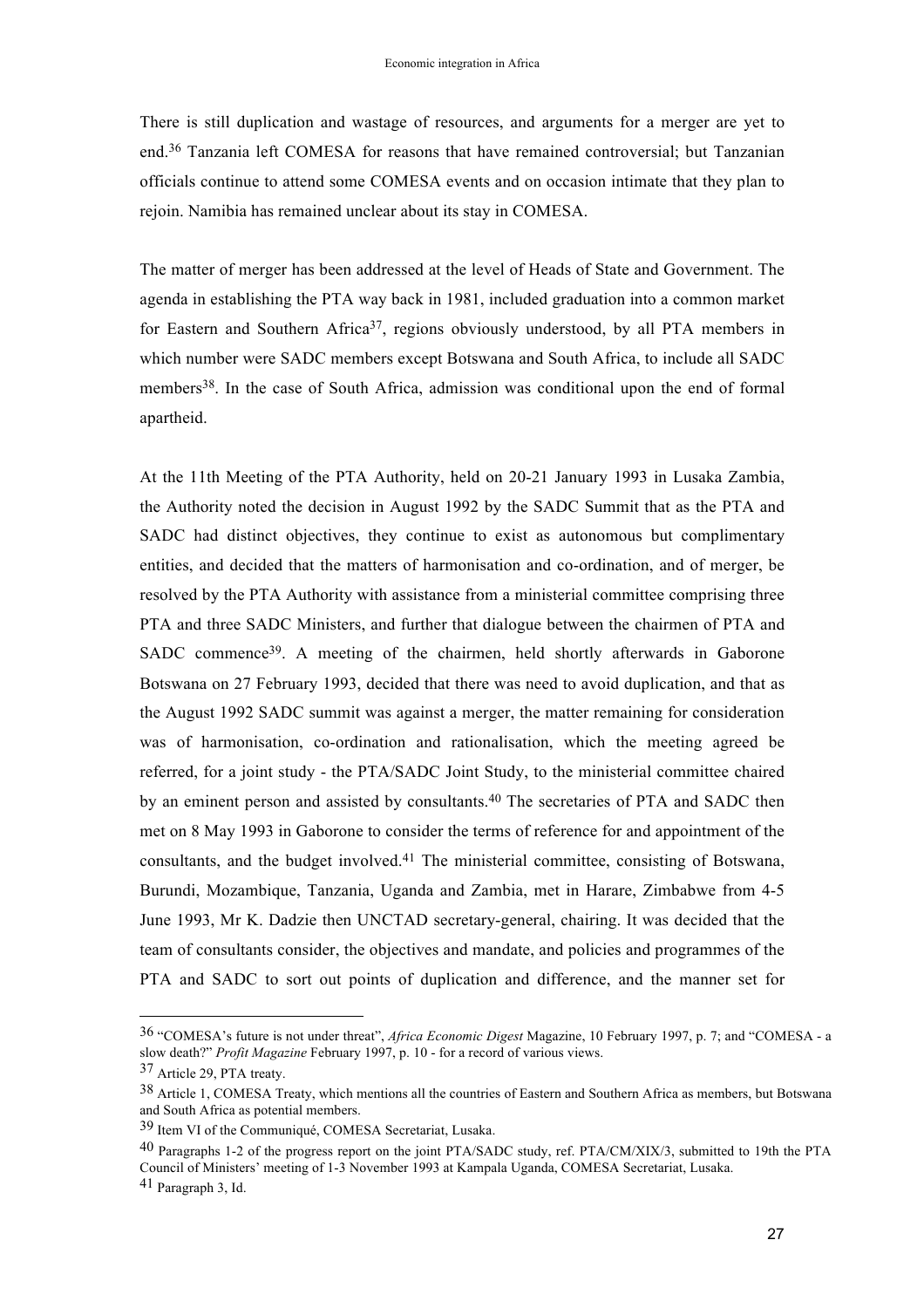avoiding conflict and duplication of responsibilities, as well as the way that PTA and SADC could evolve towards the AEC.42 Meanwhile, the COMESA Treaty was being discussed and drafted. At the meeting of plenipotentiaries on the draft COMESA Treaty, of 29-30 October 1993 in Kampala Uganda, the Namibian delegate raised as AOB the matter of whether the conclusion of the treaty should not be postponed until completion of the PTA/SADC study, but met with the rather technical reply that the decision to create COMESA had already been taken in 1982 at the formation of the PTA, under Article 29 of the PTA Treaty, and that the PTA Authority required the draft COMESA Treaty for signature at its next, that is 12th, meeting, meaning that the meeting of plenipotentiaries did not have the mandate to consider the matter of postponement.43 Though the first draft of the report of the consultants was expected in December 1993, and the final one by February 1994<sup>44</sup>, at the 19th meeting of the PTA Council of Ministers, from 1-3 November 1993 in Kampala Uganda, the PTA secretary general stated that the draft would now be available by the end of January 1994, for submission to a joint PTA/SADC Council of Ministers<sup>45</sup>. The council observed that the merger option had not been ruled out in the terms of reference of the study<sup>46</sup>, though the chairmen's meeting clearly agreed otherwise.

The Report was finally published in July  $1994<sup>47</sup>$  Various options were considered, namely, maintaining the *status quo* - the two separate RECs, while harmonising, rationalising and coordinating; a merger of the two RECs; creation of four sub-RECs according to geographical and historical links; creation of PTA North and PTA South so that PTA South is composed of SADC members; harmonisation and rationalisation by the two secretariats; and COMESA as the institutional framework for the AEC.48 The study quite strongly supported the last option, boldly recommending that the PTA/COMESA secretariat co-ordinate and harmonise the formation of the AEC.49 (This recommendation has now been overtaken by the AEC's Protocol on RECs of June 1997, under which committees have been established to carry out the coordination and harmonisation.)

<sup>42</sup> Paragraphs 4-7, Id.

<sup>43</sup> Paragraph 46 of the report, ref. PTA/LEG/MP/I/2, COMESA Secretariat, Lusaka.

<sup>44</sup> Paragraph 12 of the progress report on the joint PTA/SADC study, ref. PTA/CM/XIX/3, submitted to the 19th PTA Council of Ministers' meeting of 1-3 November 1993 at Kampala Uganda, COMESA Secretariat, Lusaka.

<sup>45</sup> Paragraphs 218-219 of the Report on the 19th meeting of the Council of Ministers of 1-3 November 1993, Kampala Uganda, ref. PTA/CM/XIX/5, COMESA Secretariat, Lusaka.

<sup>46</sup> Paragraph 220 of the Report of the Council of Ministers, COMESA Secretariat, Lusaka.

<sup>47</sup> I. Mandaza, et al, *The Joint PTA/SADC Study, on harmonisation, rationalisation and coordination of the activities of the PTA and SADC*, July 1994.

<sup>48</sup> Id, pp. 34-44.

<sup>49</sup> The Joint Study, July 1994, p.44.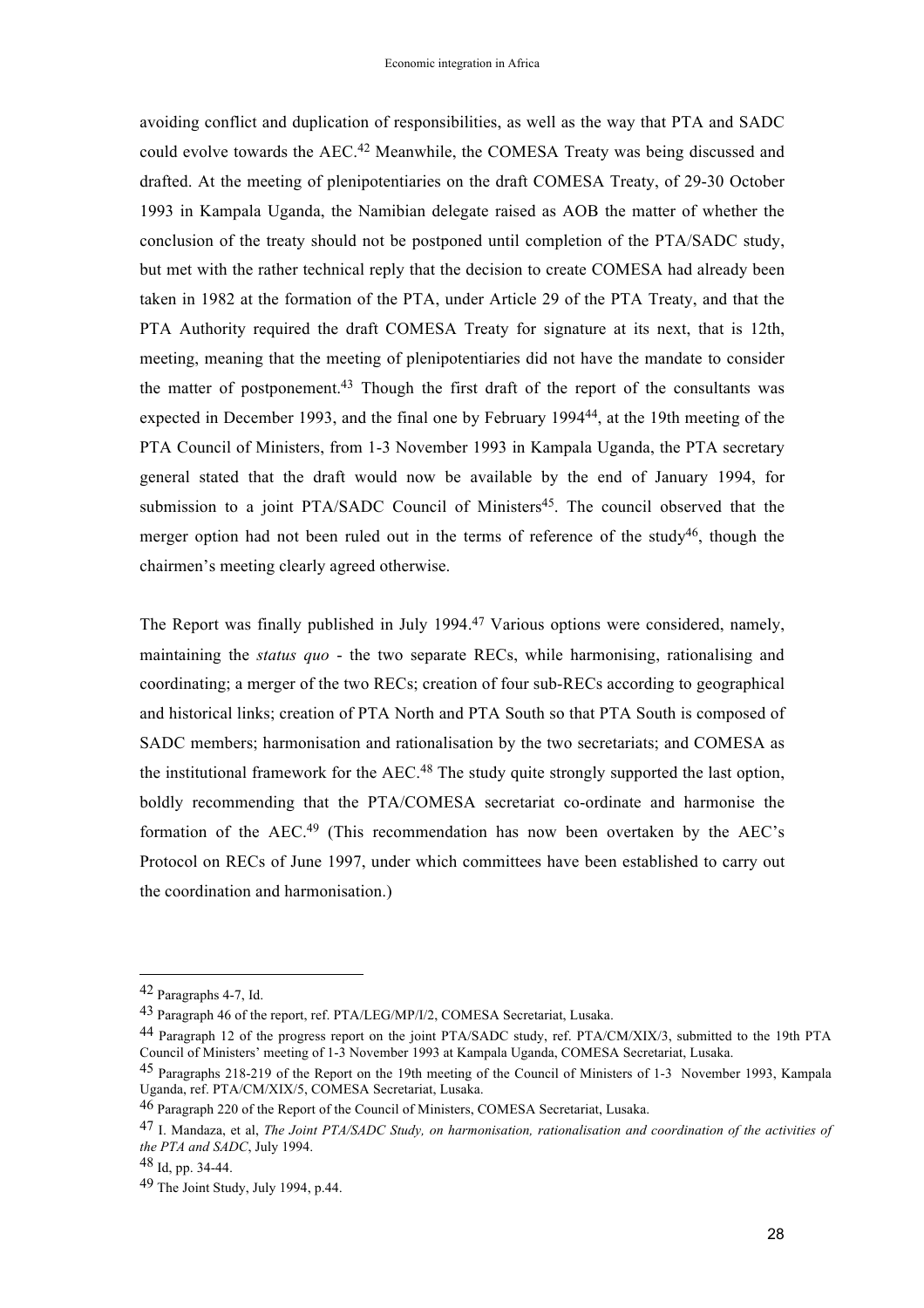But Zimbabwe took the view, as stated for instance at the Ministerial Meeting of Plenipotentiaries, that COMESA would be without prejudice to "smaller groupings within COMESA as (a) positive contribution to (the) development of COMESA"50. As the only REC or sub-REC Zimbabwe then belonged to was SADC, this could mean that SADC was understood as a "smaller grouping within COMESA", but this could have been a general statement. Indeed Mr Robert Mugabe, the President of Zimbabwe, became quite critical of the formation of COMESA declining, shortly after that ministerial meeting, to sign the COMESA Treaty at its conclusion in Kampala in November 1993, only signing subsequently. A study launched in September 1991 by the African Development Bank, carried out by a team of 16 experts, finally published a massive report in three volumes on "Economic Integration in Southern Africa". It considered this matter of the PTA/SADC merger and co-operation, explored some available options, and also concluded that the two could co-exist, with SADC forming an integral part of the COMESA framework of agenda-setting and development towards the AEC.<sup>51</sup>

The position, then, seems to be that the two communities are to co-exist, harmonising their policies. Apparently, however, this has not been an entirely satisfactory solution, given the continuing refusal by South Africa and Botswana to join COMESA, and the departure of Mozambique and Lesotho citing lack of proper co-ordination as the reason. As COMESA has a wider agenda covering that of the SADC, it seems a fair suggestion that SADC be regarded as a part of COMESA. This alternative, though, would seem to ignore the fact that some SADC members do not belong to COMESA<sup>52</sup>, and that SADC members have been eager to declare the separateness of SADC from COMESA. Besides, many COMESA members are not in SADC, namely, Burundi, Comoros, Djibouti, Eritrea, Kenya, Madagascar, Rwanda, Somalia, Sudan and Uganda. This makes the two RECs indeed different and seems to put them on separate ways. However, the prospect of SADC getting increasingly interested in the large COMESA market with increasing elimination of barriers within COMESA<sup>53</sup>, is real. Indeed, the business community seem to have started adopting a rather pragmatic approach, contented to go wherever liberalisation can be achieved regardless of the contention about membership.54 This might have the effect of compelling progress towards increasing coordination and harmonisation, and therefore a de facto merger. COMESA and the East African Community are increasingly taking on a project- or sector-oriented approach to

<sup>50</sup> Paragraph 51 of the report, COMESA Secretariat, Lusaka.

<sup>51</sup> P Mistry, et al, Economic Integration in Southern Africa, [Abidjan, Cote d'Ivoire: ADB, 1993], pp. 264-271. See also pp. 50-51 of the Executive Summary.

<sup>52</sup> Of the 14 members of SADC, 9 are in COMESA

<sup>53</sup> "COMESA lowers tariffs", *AED Magazine* 21 April 1997, p. 7.

<sup>54</sup> "SADC vs PTA, alternatives for economic integration?" *SADC Top Companies Report 1994*, p. 17.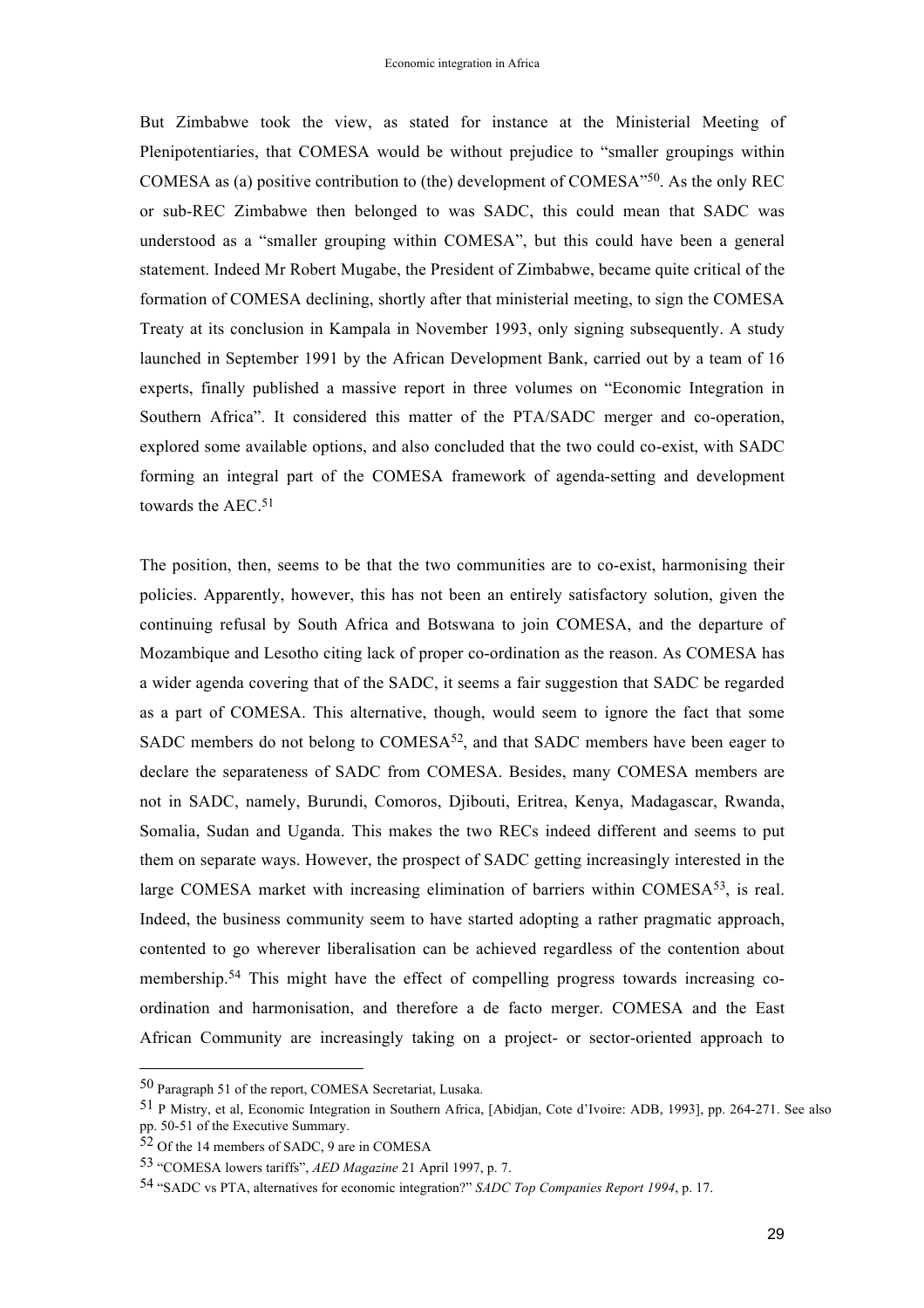economic integration, attracting the interest and partnership of IFIs and the general donor community. As it is this approach that originally marked out SADC<sup>55</sup>, the fading distinction inclines both RECs to closer co-ordination and harmonisation, given that countries common to both organisations and their partners will likely ignore the separate memberships in matters concerning projects to be undertaken and financed. But as between these countries and those in only one of the RECs, co-operation and therefore progress with ventures will depend on whether the latter member is covered by such programme, but it seems unreasonable that gains available to a country in sector- or project- co-operation should be foregone on account of difference in membership. This in practice will cause a disregard for the distinctions of membership. In the area of trade, however, conflicting rules of origin, and different liberalisation timetables undertaken by a country in both RECs, will expose the impossibility of co-ordination, short of a full harmonisation of the entire regime, again tending towards a merger or a de facto merger.

There is however a valid technical argument against a merger at this stage. The AEC Treaty sets out a framework for incrementally building the AEC. The SADC is a separate such bloc, and therefore entitled under the AEC Treaty to exist until a merger is decided upon by the Assembly of the AEC. On this argument, the COMESA Treaty is premature in including, in a perhaps compulsory manner, membership of the entire two blocs of Eastern and Southern Africa. If, however, all members of the two blocs agreed to a speedier progress towards the AEC, as the early history of the PTA and COMESA seemed to suggest, the very issue about whether or not to merge would not arise. Also, if the continental trade liberalisation time table provided for in the AEC Treaty<sup>56</sup> were in place, it would be the proper reference for the harmonisation of trade liberalisation and progress towards a common external tariff for the two blocs. It seems the proper approach at this stage, is for each bloc to aim for a customs union to be achieved before the year 2017 when under the AEC Treaty the blocs are to form regional customs unions in readiness to further combine into a continental customs union. Indeed the two treaties are set to meet this target much earlier.57

Given the proliferating sub-RECs in these regions, such as the East African Community, IGAD, SACU, and CMA, which are the exact building blocs for the AEC? If COMESA and SADC, it is necessary to have a *de facto* merger through harmonisation of the trade liberalisation programmes - perhaps the work of joint technical committees, for purposes of

<sup>55</sup> Until 1996, SADC concentrated on sector co-operation; while COMESA largely pursued market integration.  $56$  Article  $6(2)(b)(i)$ .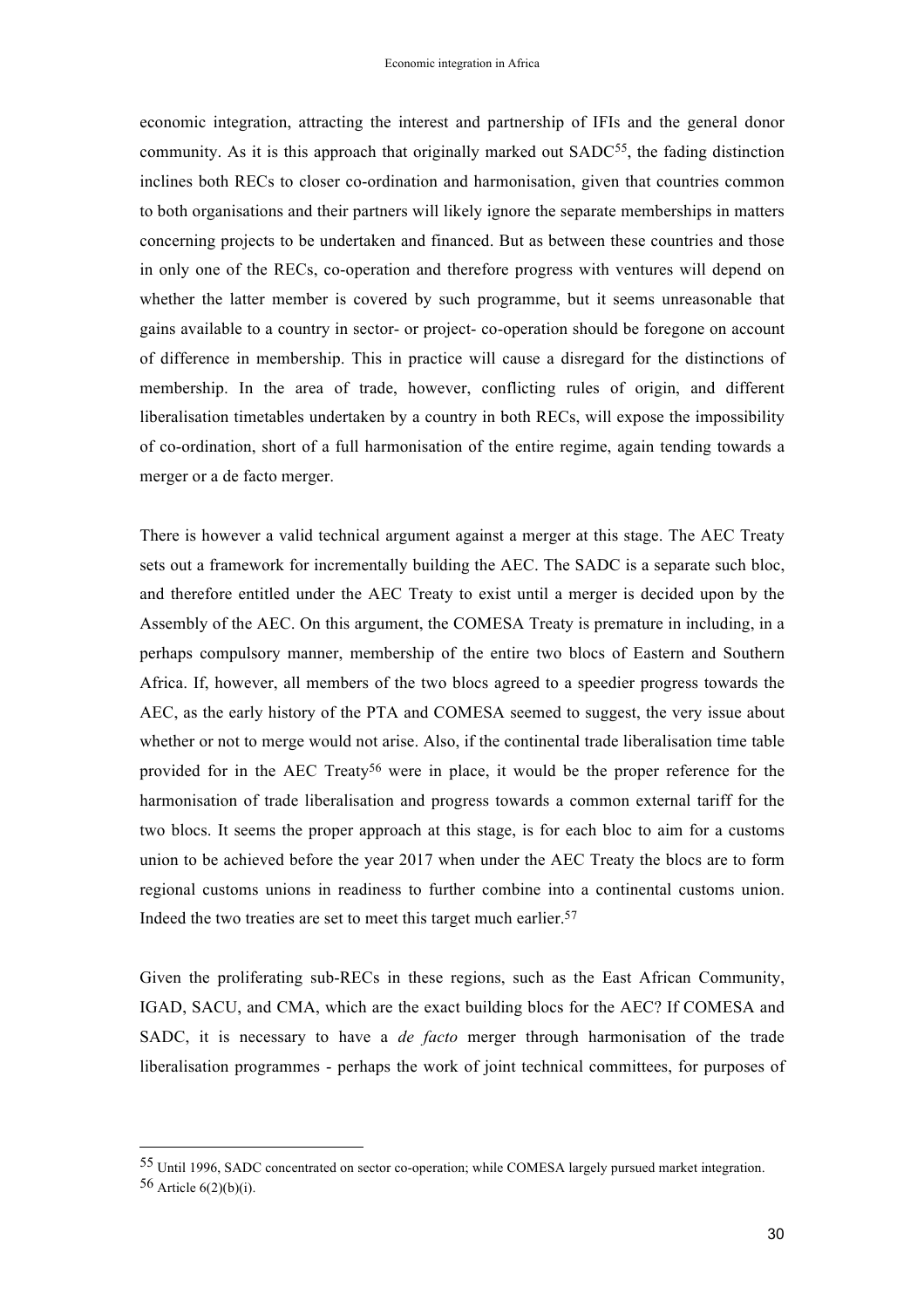progressing towards a continental customs union in time. The practical needs of sector- and project- co-operation also require obliteration of differences in applicable regimes which impinge on the operation of the programmes. As these blocs are in place, ever closer harmonisation should be the priority until a merger is achieved. In practice, though, faster and deeper integration will develop around the sub-RECs, around the East African Community for COMESA, and SACU for SADC. If these sub-RECs were to become the pillars of the two RECs, requiring other members in the REC to seek to accede to the level of integration attained, the issue of merger would be postponed to the time when the deep integration eventually widens into the other sub-REC. Then the issue of merger would re-emerge. But the deep integration widens at a much slower pace, and no clear programmes for expansion are set under either instrument for the sub-RECs, nor under the COMESA and SADC treaties, thus putting the matter beyond the scheme under the AEC Treaty for forming a continental customs union, common market and economic union at set periods.

On the other hand, multi-membership of African countries in RECs and sub-RECs leading to overlapping organisations, is in some respects an obstacle to building the AEC. The various organisations distract African countries from the scheme for the AEC in leaving the countries seeking to widen individual memberships rather than deepen the integration within the REC, and progressively disperse the resources available for building the AEC, not just in terms of contributions and commitments but fundamentally of duplication of projects, of meetings and travel, as well as of numerous organs and the entire functioning of the organisations. The conflicting commitments and regimes resulting from the intertwining of the organisations results in further costs associated with abandoning projects half-way, working one's way through the regime, making mistakes, and perhaps eventually rationalising.

Overlapping organisations have resulted because a country seeks to cooperate or integrate with another which offers some specific advantage such as resource endowments<sup>58</sup>, access to sea ports<sup>59</sup>, a more lucrative market<sup>60</sup>, and strong political support<sup>61</sup>. Also or in addition, a

<sup>57</sup> Articles 45 and 47 of COMESA Treaty set 10 years, and Article 3 of SADC Trade Protocols sets 8 years, from the date of entry into force, in both cases leading to a customs union by the year 2005, but actual progress might be slower in both COMESA and SADC.

<sup>58</sup> For instance, South Africa was keen to have the Congo Democratic Republic in SADC because of the enormous water and hydro-electric resources of the CDR which in addition enjoys strong political support in the region - see " *Mugabe, Chissano rally to Kabila's cause*" *PANA* 19 November 1997; and Africa Research Bulletin September 16- October 15 1997 pp. 13174-5.

<sup>59</sup> Uganda has been dependent on Kenya for access to the Indian seaport of Mombasa, and so has Rwanda which has applied to join the East African Community. Libya has offered some Southern neighbours - Burkina Faso, Mali, Niger, access to the Mediterranean under a scheme for forming an economic union - the Libya-Sahel Area: see Africa Research Bulletin September 16- October 15 1997 p. 13174.

<sup>60</sup> Seychelles joined both SADCand COMESA to have access to the South African market as well as the entire growing regional market.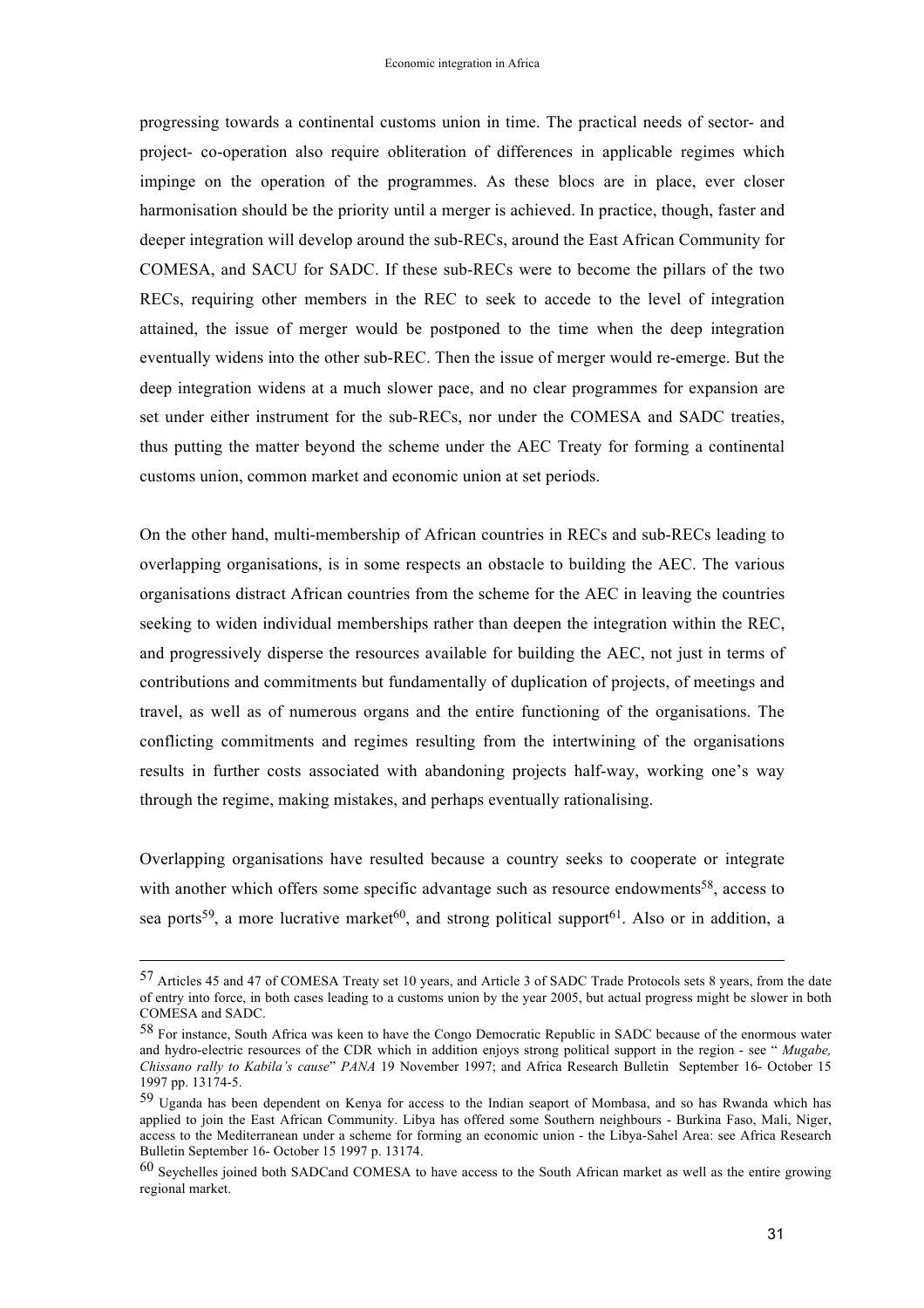country may loose faith in the viability and doubt the prospects of a REC or RECs it has membership in, due to slow progress and perceived lack of commitment on the part of other members, and thus seek to secure the national interest by diversifying membership and trading or economic partners. The envisaged benefits offered by the REC may be minimal, thus leading to a search for ever better markets and better economic partners. But a general case for overlapping organisations can be that incremental integration, that is integration for quite specific projects and in functionally specific areas rather than grand schemes which do not show forth immediate and tangible benefits and therefore which do not attract strong political support and commitment, can yield more integration overall and lay a basis for eventually combining, in order to rationalise, the various organisations.

The resulting overlapping and multiplicity might be unstoppable and thus undermine prospects for any eventual merger or even rationalisation, unless concrete measures are taken to adhere to a broader overarching scheme that regulates the entire integration processes. Even incremental integration should be pursued within the scheme set out in the AEC Treaty in order to keep it orderly, and indeed to develop towards the goal of regional markets and economies. The case for economic co-operation and integration according to the AEC scheme has to continue being made, and the activities on the continent for economic co-operation and integration have to be firmly regulated and harmonised.

# **2.6 International financial institutions**

l

A basic reason economic integration has not been implemented as thoroughly as intended, is that African governments have been pre-occupied with other priorities. Many of these are strategies thrust upon them by international financial institutions (IFIs) especially the World Bank and International Monetary Fund which have largely been responsible for the kind of structural adjustment economic and political policies implemented in Africa especially since 1980. The sheer size of the debt problem in terms of servicing, given the meagre resources available to Africa, and regressive economic development, have tended to place Africa in a weak position in the face of IFIs.

 $61$  The Congo Democratic Republic and Uganda have embarked on projects to build roads linking up the two countries, since the new government of CDR toppled the regime of Mobutu with the support of Uganda.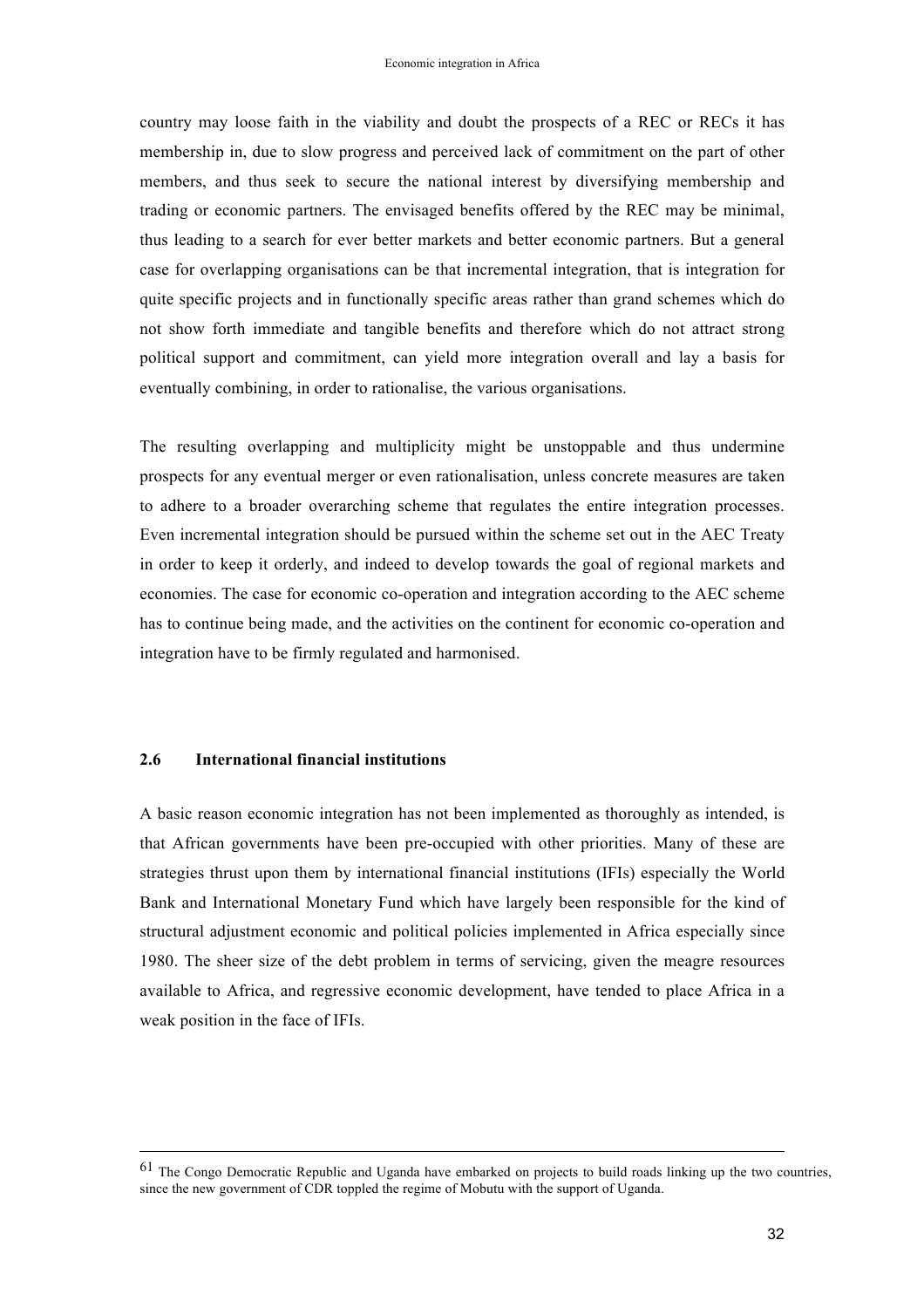The World Bank in 1980 issued a document, the Berg Report, setting out its programme of action in Africa for the next decade or so.<sup>62</sup> The thrust of this programme was structural adjustment, and indeed the 1980s and 1990s in Africa were distinctly marked by huge reductions in the role of the public sector and public expenditure. Not much was made of regional integration, when the ECA and OAU were all out for an African economic community as the hallmark of the continental development strategy, as outlined in the LPA and FAL.63 In fact SAPs were implemented at the time the LPA was supposed to have taken root, that is, largely during the 1980s. The effect of implementing SAPs was that economic integration received relatively less emphasis.

The focus of SAPs was internal reforms to be carried out by individual countries, and pressure was applied on individual African governments; for divided, and competing for foreign investment and resources from the IFIs, the governments did not take a united stand on this matter of implementing the Berg report though it came in for some criticism. Some governments objected, at least for a while, to the policies, and others avidly embraced them.

The IFIs could have set economic integration as part of the conditionality under the SAPs, so that there would have been application of similar programmes in a harmonised manner that could lead to predominance of policies favouring economic integration. Since there was in place the LPA calling for economic integration, one can conjecture that SAPs applied at the Africa level with economic integration as a major component, would have been less painful in terms of political appropriateness and considerations of sovereignty.

It is not the case that the Bank and LPA programmes were irreconcilable. The Bank wanted internal political and economic reforms and open economies. The LPA provided for economic integration as the broader aspect of collective self-reliance and self-sustaining development. Collective self-reliance was not autarchy, but a policy to resort to internal resources to the extent that the international system was unwilling to aid out developing countries in their development needs, which was quite reasonable, arising as it did from the catastrophes the demands for the NIEO became. The nature of investment activity, moreover, is that local resources, cheap and skilled labour, credit, and the social and physical infrastructure, are necessary and have been aspects of incentive regimes put forward by developing, including African, countries. Therefore LPA strategies were not incompatible with the Bank policies. The policies could have been implemented contemporaneously with the result that the Bank's

<sup>62</sup> Elliot Berg, et al, World Bank Report, 1980.

<sup>63</sup> OAU, Lagos Plan of Action for Economic Development of Africa 1980-2000, 2nd revised edition, [Geneva: International Institute for Labour Studies, 1982].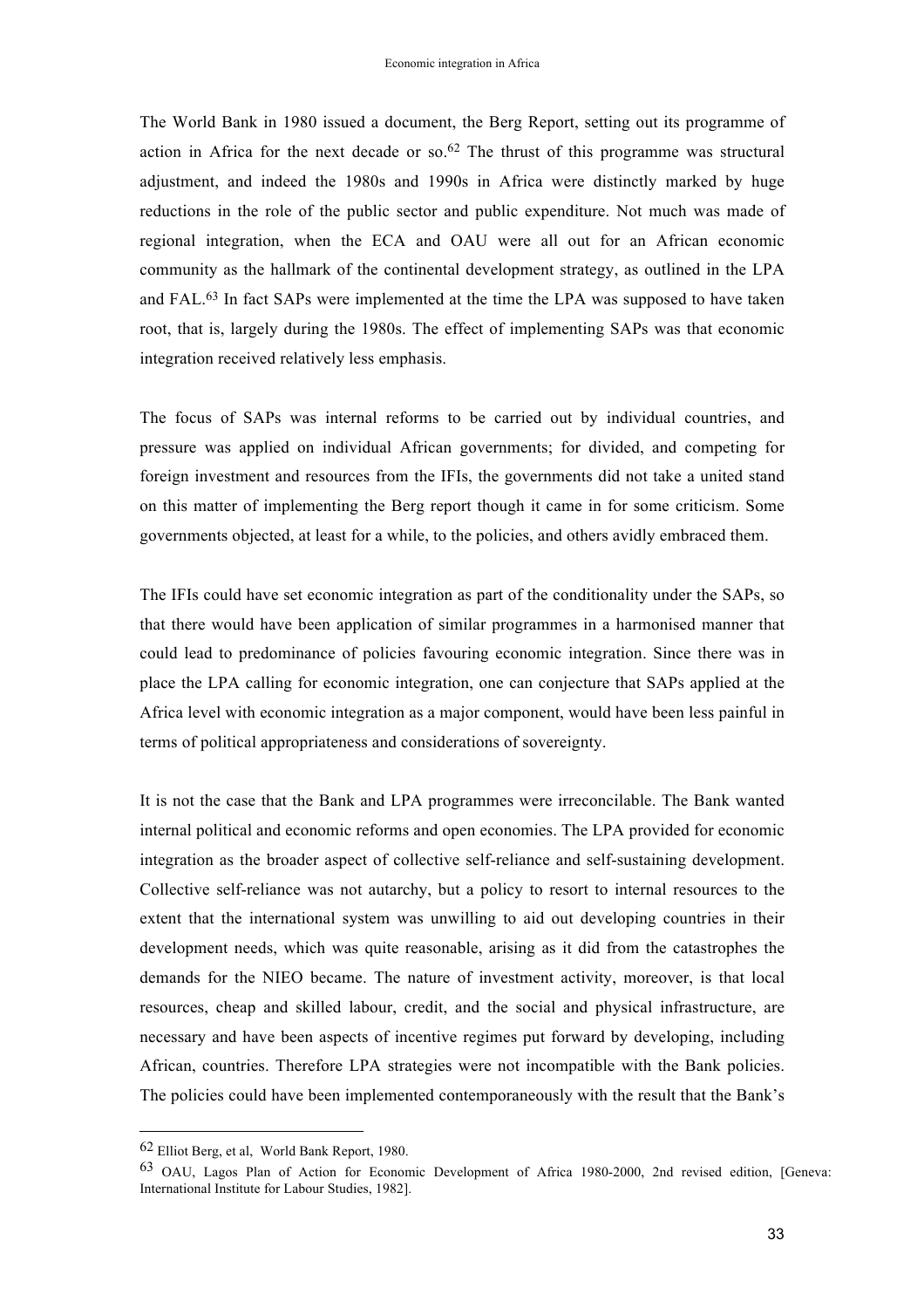policies would have applied at the regional level in the framework of and promoting economic integration.

The lack of sympathy for economic integration at that stage, arose in part from the position for a long time predominant that economic integration was essentially protectionist and deviated from free trade. It was the era of liberalisation. Since then, however, perceptions of economic integration have changed significantly. In 1989, the Bank issued yet another document and this time strongly recommended economic co-operation and integration in Africa.64 The document set out the case for regional co-operation, described some problems faced and recommended solutions. But the case made was largely for regional co-operation, for emphasis was on transport and communications, capacity building in terms of training and education for acquisition of skills, food security, and energy, with industry taking a lesser position.

Though reference was made in the report to institutional obstacles such as top-heavy structures and reluctance to strengthen the secretariats<sup>65</sup>, the report in prescribing solutions stressed functionalist co-operation, in areas of transport and communications, education, and natural resource management, in a way which in effect de-emphasised the fundamental need for radical institutional reforms, the need for strong community institutions, to oversee these programmes in the context of economic integration. In fact the document did not make any recommendation regarding an appropriate institutional framework or even a legal regime. This is not to downplay the importance of the recommendations made by the Bank, in a very welcome turnaround to realise the need for such joint efforts in Africa. It must be observed, nevertheless, that the functionalist recommendations amounted to preaching to the converted, for African intergovernmental organisations were already perhaps too many, and had generally been quite successful, as indeed described in the document.

The World Bank's strategy, set out in the report, was the following:

... designing incremental but comprehensive approaches to regional co-operation and integration, strengthening specific functional forms of co-operation, and creating an enabling environment for the free movement of goods, services, labour, and capital.<sup>66</sup>

The report further stated that: "the preferred sequence is to introduce co-ordinated incentives and remove administrative barriers to trade and then to improve infrastructure in response to the growth in trade generated by the policy reforms. New investment in infrastructure should

<sup>64</sup> Landell-Mills, et al, Sub-saharan Africa, From Crisis to sustainable growth, [Washington DC: World Bank, 1989]. 65 Id, p.149

<sup>66</sup> Id, p. 152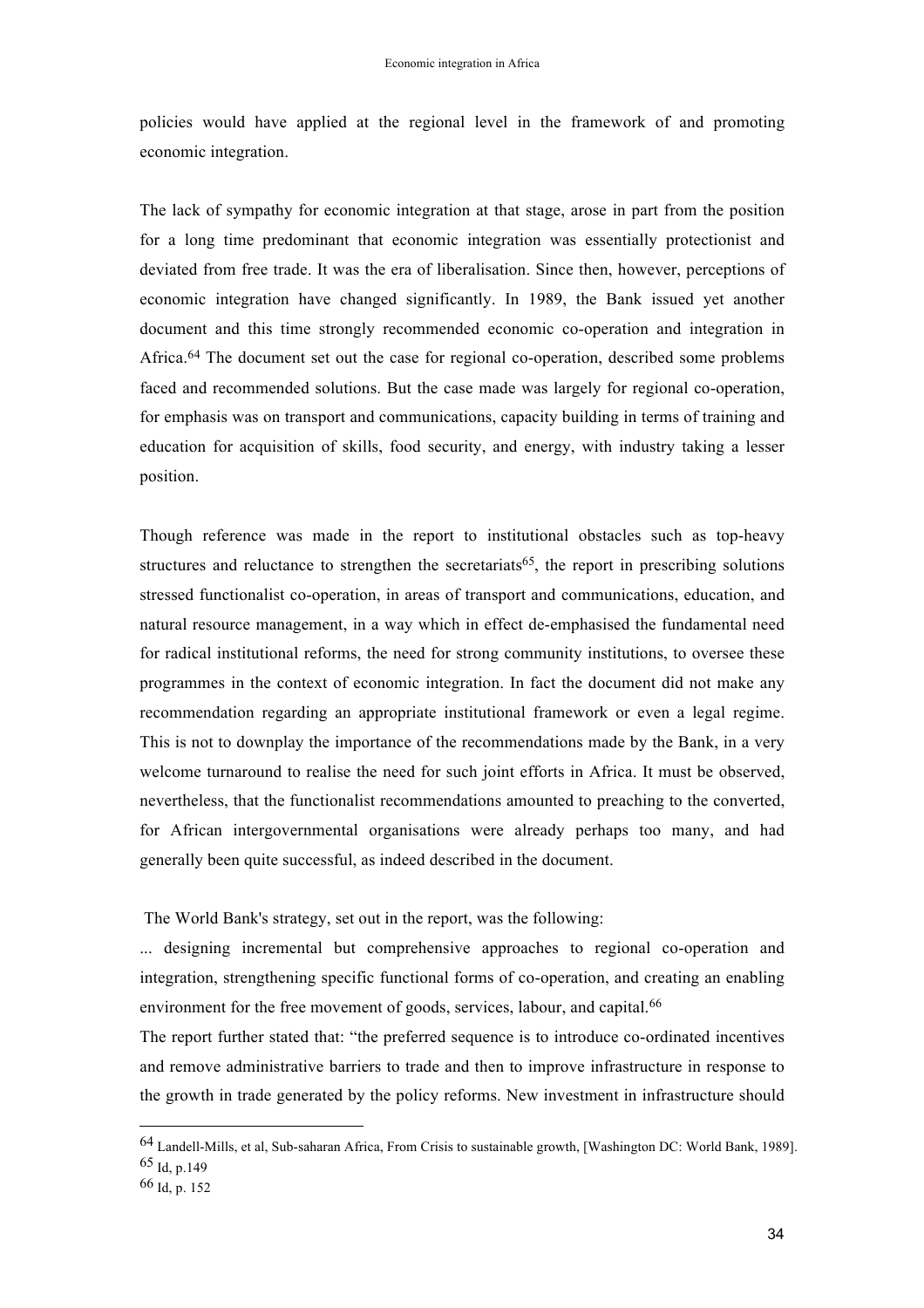be based on a thorough evaluation of current and potential trade and should be the leading element of an action programme only when poor infrastructure is the primary barrier to generating new trade or expanding existing flows".67

This is the case of the egg and the chicken, and it is quite a remarkable proposition to consider embarking on the policy aspects while putting the creation of appropriate institutional structures on hold. A fundamental constraint to intra-Africa trade is the colonial legacy of export economies integrated, and geared to selling, into markets beyond Africa, partly due to barriers of transport and communications. Further, the nature of production itself, is such that, since colonial times, the markets are regarded to be overseas. These obstacles call precisely for structural changes to have in place the necessary infrastructure in the widest meaning of the word, to create or enhance intra-Africa trade and investment, and an African internal market. Successful creation of incentives is itself predicated upon actual conceivable opportunities available at the time in terms of trade, investment or movement based on absence of infrastructure-related obstacles.

These incremental and functionalist approaches are different from the systematic scheme of the AEC Treaty, under which the AEC is to be built out of specified RECs. The World Bank strategy altogether disregarded the AEC as established by the AEC Treaty.

The IFIs have the capacity to influence policies and can usefully gear governments to put priority on economic integration. This is a diplomatic matter, but though IFIs must speak softly, they must carry a big stick, because the playful disregard of peoples' welfare with which African leaders are wont to conduct public affairs, must not be afforded any ground. However, the extent to which IFIs can be held blameworthy for distracting African governments from economic integration, to SAPs, is the same as that to which African leaders failed to have a united stand against that distraction. Even more, given that the LPA could have been contemporaneously implemented, African leaders take the blame for back-peddling on their undertakings. It is a cock-tail of causes, but the responsibility falls upon African leaders to see to it that Africa develops and that they live up to their undertakings. There are serious causes for this powerlessness and endemic failure.

# **3. OBSTACLES IN THE PROMINENCE OF POLITICAL ORGANS**

<sup>67</sup> Id, p. 153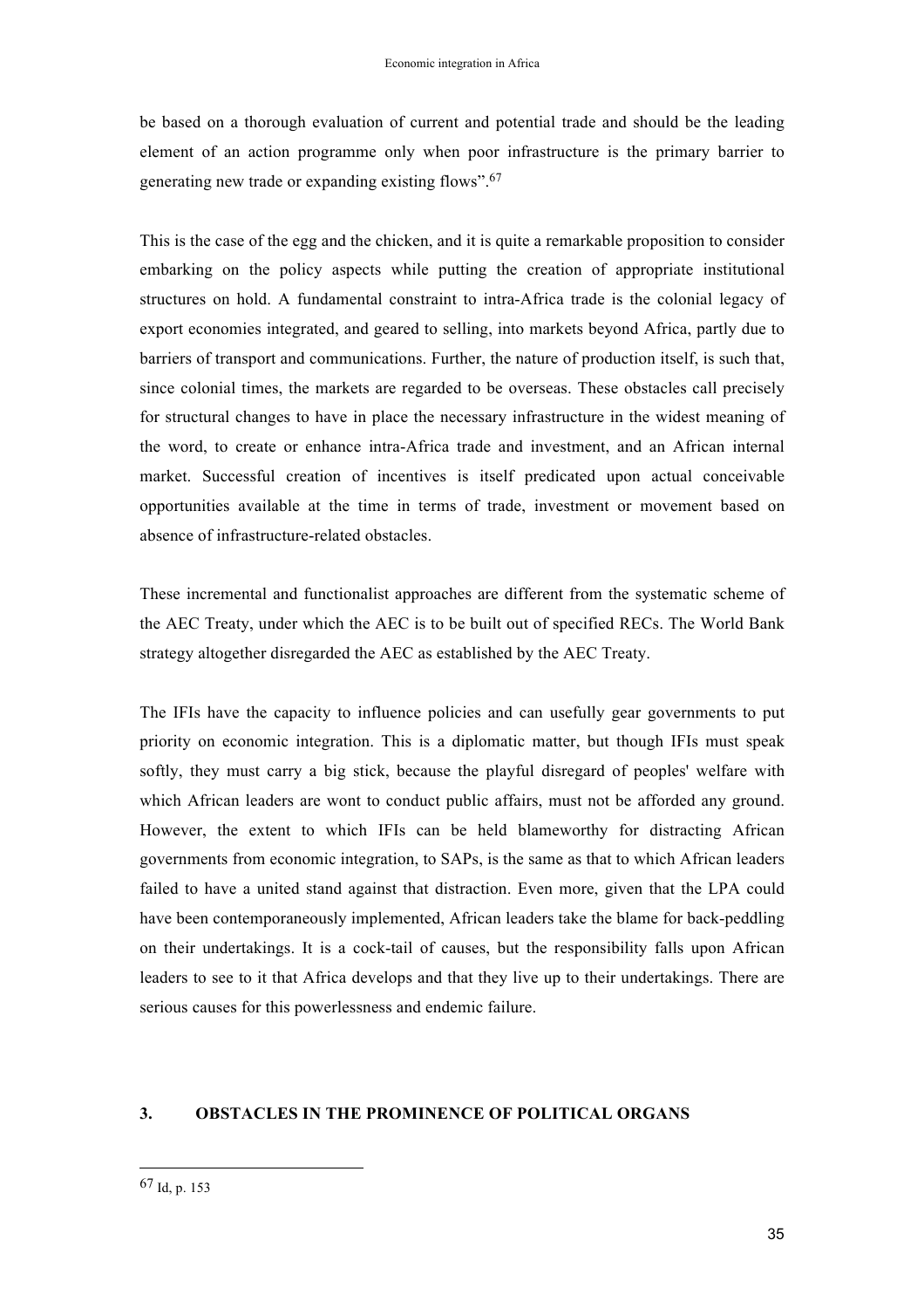### **3.1 Predominance of political organs in African economic integration**

A systemic problem is that the institutional framework for African economic integration has on the whole not been designed to address these obstacles, including in the functions assigned to individual community organs. This is a serious issue, for institutions could be designed to effectively address all the major obstacles to economic integration in Africa.

# **3.1.1 The Role of Institutions**

l

The institutions covered here are community organs and the administrative framework for attaining objectives set. The discussion here does not extend to the general aspects of institutionalism.68

The basic rationale for institutions stems from the established values in respect of recurrent events, of certainty, transparency, order, and proper mobilisation and employment of resources in attaining desired goals. In addition, in the face of a common problem, it is prudent to cooperate, for each to achieve common goals<sup>69</sup>. In economic integration, the people and governments have to interact as part of the experience of integration. Such interaction is governed by the very considerations that have given rise to governance in society. It is necessary, in order to interact in a meaningful and sensible manner, to ensure orderly conduct according to rules and principles which are or can be known, and are properly enunciated. Institutions serve the purpose of maintaining the framework for economic integration.70

<sup>68</sup> The subject of institutionalism has expanded into disciplines as diverse as economics and international relations. In economics, institutional economics has further proliferated into sections, such as modern institutional economics: see, G. Hodgson*, Economics and institutions*, [Cambridge, England: Polity Press, 1988]; and radical institutionalism: see, W. Dugger, *Radical institutionalism*, [Westport, Connecticut: Greenwood Press, 1989]; and there are efforts to reach agreement on some sticking points: see, P. Klein, *Beyond dissent*, [New York: M E Sharper Inc., 1994]. In law, institutionalism is applies to, international institutions: see, A. Burley, *International law and international relations theory: a dual agenda*, American Journal of International Law, p. 205; and regional ones as well: see, F. Abbott, *Integration without institutions: the NAFTA mutation of the EC model and the future of the GATT regime*, [1992] American journal of comparative law, p. 917. But regional institutions are sometimes compared to national governments where the economic integration develops towards federalism: see, T. Hartley, The foundations of the European Community: an introduction, [Oxford: Clarendon Press], and M. Cappelletti, et al, Integration through the law, [Berlin: Walter de Gruyter, 1988].

<sup>69</sup> J. Setear, *An iterative perspective on treaties: a synthesis of international relations theory and international law*, [1996] Harvard international law journal, p. 139.

 $70$  For a discourse on theories of institutions for economic integration, see R. Keohane, After Hegemony - Cooperation and Discord in the World Political Economy. Princeton NJ: Princeton University Press, 1984.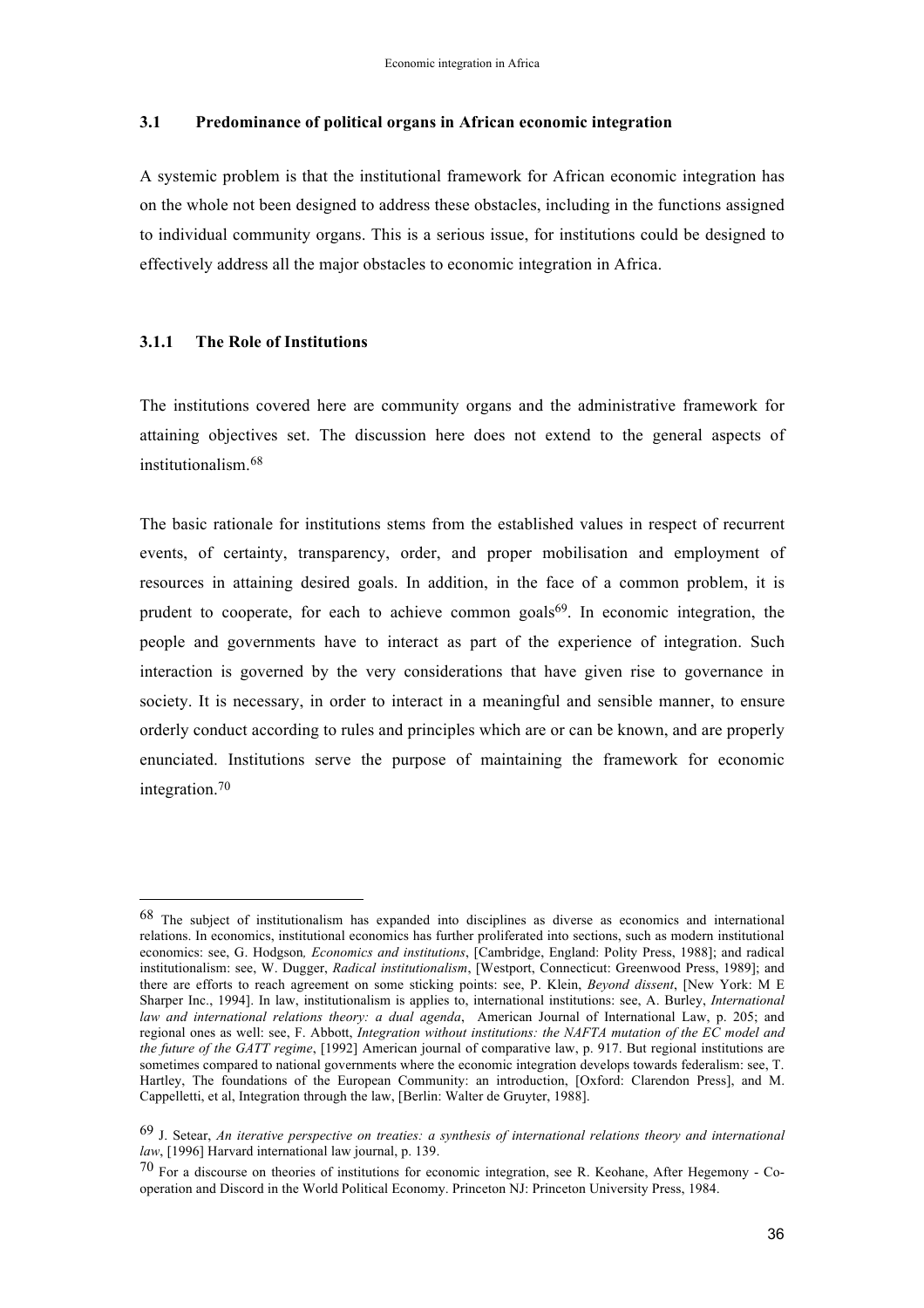Regimes are necessary for institutions to operate,<sup> $71$ </sup> for institutions function within regimes. Invariably the operation of institutions entails expounding the nature of the regime, and through a resultant jurisprudence contributing to further formation of the regime. A regime for economic integration should arise from a consensus on the desirability of economic integration as the manner of reaching the available benefits, which requires a clear understanding of the nature of integration, the benefits and costs involved, and available safeguards for participating economies. There has, as well, to be complete agreement in advance on the mechanism for dispute resolution, and if this is through Courts, there have to be in place the rules for enforcement of decisions.

In Africa, rather than through judicial means, enforcement of obligations has been a matter of political leaders reaching agreement over disputes through mediation and negotiation.72 One explanation for this is that in setting up institutions for co-operation and integration in Africa, judicialisation of disputes is avoided, apparently because the actors on the international scene are invariably the governments, and private persons are not given *standing* to enforce any rights under the instruments. Though enforcement is judicialised, political factors have to be taken into account, in order for the courts to enjoy the backing of political organs and for the integration process to sustain the necessary political will.

The need for taking into account the political factors has to do with the issue of wherefrom institutions derive their authority. Due to their importance, institutions have to be effective and this requires a considerable measure of authority. One view is that community institutions derive their authority from their competence, technical ability and efficiency.73 Those factors indeed contribute to their authority, but above all, institutions will enjoy the required authority if they are seen as the bastion of policies for economic integration, where the importance of the integration is accepted. They should therefore have political support in the region, and it is this which ultimately gives them authority, so as to be taken seriously by national

<sup>71</sup> A "regime" refers to:

<sup>...</sup> explicit or implicit principles, norms, rules, and decision-making procedures around which actor expectations converge in a given area of international relations and which may help to co-ordinate their behaviour.

Principles are beliefs of fact, causation, and rectitude. Norms are standards of behaviour defined in terms of general rights and obligations. Rules are specific prescriptions and proscriptions regarding behaviour. Decision-making procedures are the prevailing practices for making and implementing collective choices.

See, J. Finlayson, at al, *The GATT and the regulation of trade barriers: regime dynamics and functions*, [1981] 35 International organisation, p. 561 at p. 563.

<sup>72</sup> G. Ofosu-Amaah, *Regional enforcement of international obligations in Africa*, [1987] 47 Zietschrift fur auslandisches recht und volkerrecht, p. 80.

<sup>73</sup> D. Sidjanski, Current problems of economic integration, the role of institutions in regional integration among developing countries. Geneva: UNCTAD, 1974, p. 151.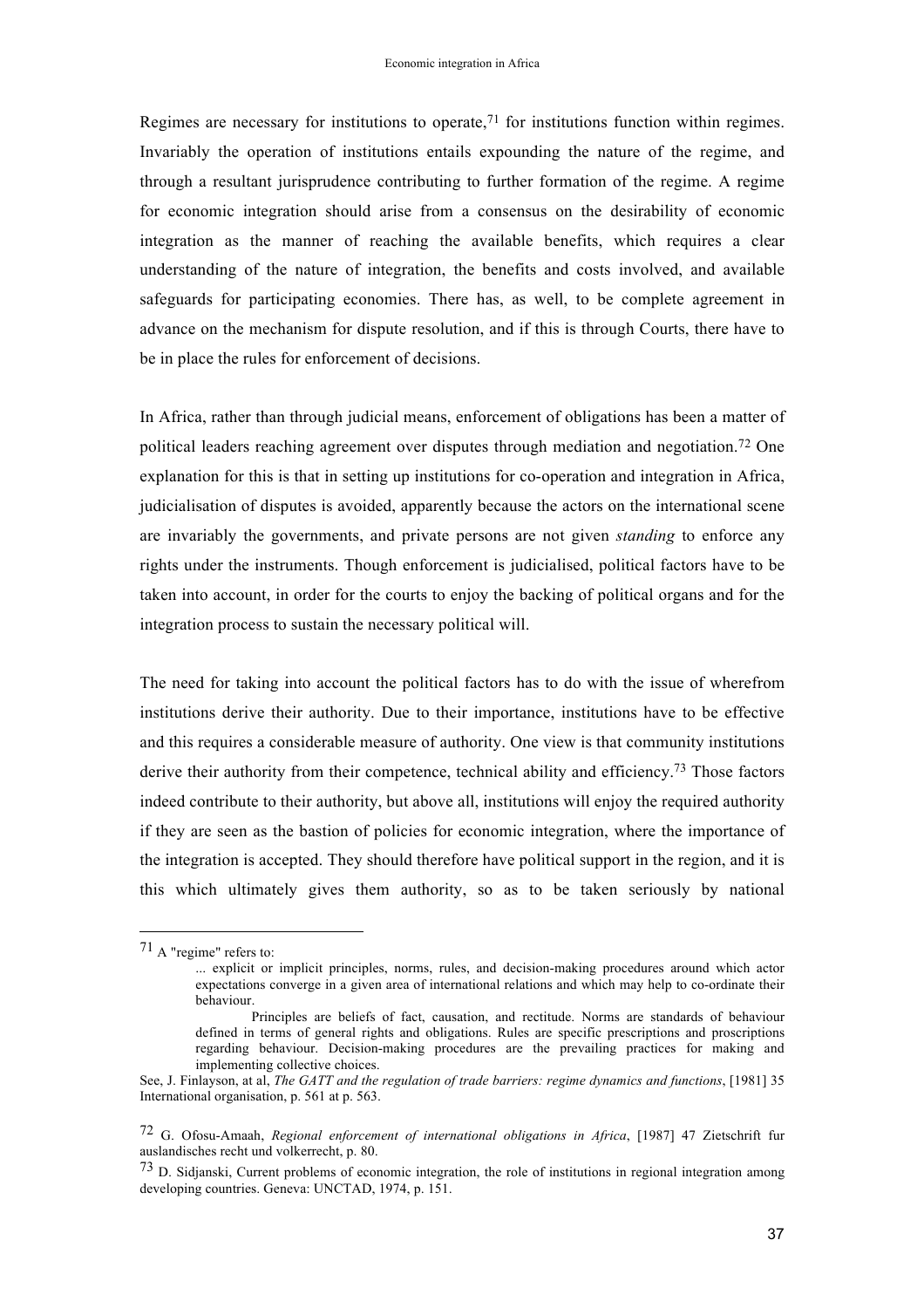governments, and to be defended by the people, such defence taking the form of litigation and political censorship. This requires that initially, arguments for the necessity of economic integration for attaining the desired goals, should be won, so that the institutions enjoy popular support and attract the required skills and personnel. It should be understood and agreed by all parties involved, political leaders and the people, that attainment of the aims of economic integration significantly depends on and falls upon the institutions created for the purpose.

There are various models of institutional framework. The choice ranges from bloated bureaucracies firmly established as the underpinning of the project, to rather flexible ministerial meetings or meetings of some select staff, for purposes of consultations over concessions, disputes and policies. Each side has points for and against. Typically, extensive or powerful bureaucracies can save the project from the imponderables of politics and clumsy political deals in rule-formulation and dispute resolution. The attraction of the other end is the simplicity, the cost effectiveness, avoidance of formidable judicialisation of disputes, and ready access, through the political representatives, of interest groups especially the business community, to the decision-making processes. These points in favour of either side are all fairly important, and final choices can therefore be expected to depend on a careful evaluation. Generally, however, it is advisable to have institutions that are visibly firm and are geared to meet the tasks of economic integration.74

Economic integration typically results in economic blocs, and these may at some stage be pitted against others in, for instance, negotiations. Leverage belongs to the stronger one. It is institutions, however, which face up to others. The strength of an economic bloc, in practice therefore, refers to that of its institutions. And as the authority of institutions derives from political support for them, the strength of the institution refers to the strength of the members of the bloc. The strength of community institutions refers to authority within the bloc, as well as to authority in interaction with other blocs. In both respects, however, it is the political support that forms the basis of the authority. Africa's quest for a powerful position in the international economic order, can get a boost if there arise strong institutions both at the level of the AEC and the RECs.

In the functioning of community institutions, it is necessary that clear demarcations be set for their jurisdiction and that of national governments: the principle of subsidiarity. Apart from

<sup>74</sup> F. Haines-Ferrari, *MERCOSUR: a new model of Latin American integration*, [1993] 25 Case western reserve journal of international law, pp. 413-448; and F. Abbott, *Integration without institutions: the NAFTA mutation of the EC model and the future of the GATT regime*, [1992] American journal of comparative law, p. 917.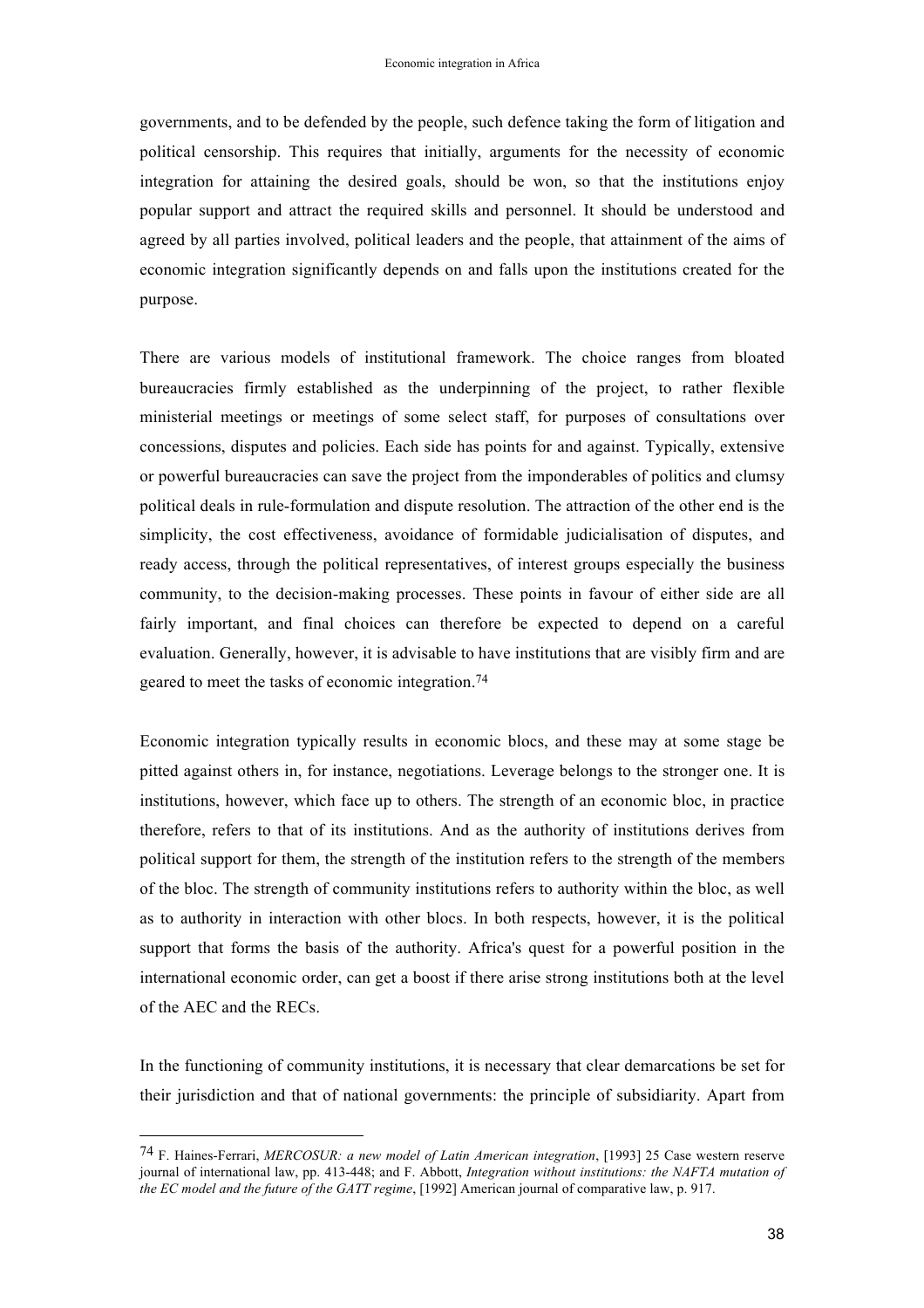the basic considerations of certainty this leads to, such demarcation protects the measures to promote the integration process, from protectionist national interests, as the national governments will lack the jurisdiction to tamper with community institutions.75 In the case of Africa, jurisdiction of the institutions of the RECs vis-à-vis those of the AEC, will also have to be watched, and the concept of subsidiarity might acquire extra meaning in Africa, in including the principle that regional institutions too have a domain in which AEC institutions may not exercise jurisdiction.

### **3.1.2 Institutional tasks in economic integration**

These are, broadly, the following: conclusion of constitutive instruments - usually treaties, implementation of programmes for the integration, policing that implementation in the sense of over-seeing and enforcing by orders or court action; and dispute resolution which includes judicial and alternative dispute resolution methods. Each of these tasks does not have to be performed by a separate institution, in fact a couple of them may fall under one organ. Whereas some tasks are continuous, others, such as conclusion of treaties, may be a one-off affair, subject of course to the exception that there might be protocols to be concluded, and this might require the original signatories or some organ to which the function is delegated.

One of the continuous tasks is policy formulation, a rather high sounding phenomenon but only referring to what can in advance be set out in constitutive and connected instruments, and then expounded in the implementation of the details by relevant organs. This means that the tasks of the subsequent detailed policy formulation and implementation go hand in hand. In comprehensive treaties, there will usually not subsequently be much scope for enactment of original policy which does not flow on from that already inscribed in the instrument. But in detailed treaties which are to cover a long period of time, there will most probably be need for adjustment to changing circumstances, which presents some prospect for policy formulation subsequently.

The procedure firmly established in Africa, and enshrined in the OAU charter<sup>76</sup> and the AEC Treaty77, is that the Council of Ministers meets shortly before the summits, for the purpose, among others, of preparing instruments and policies for formal approval by Heads of State and Government. It is this procedure which explains why ministerial meetings can quite

<sup>75</sup> Lean Brown, Developing countries and regional economic integration. Westport, Connecticut: Praeger, 1994, p. 133.

<sup>76</sup> Article XIII:1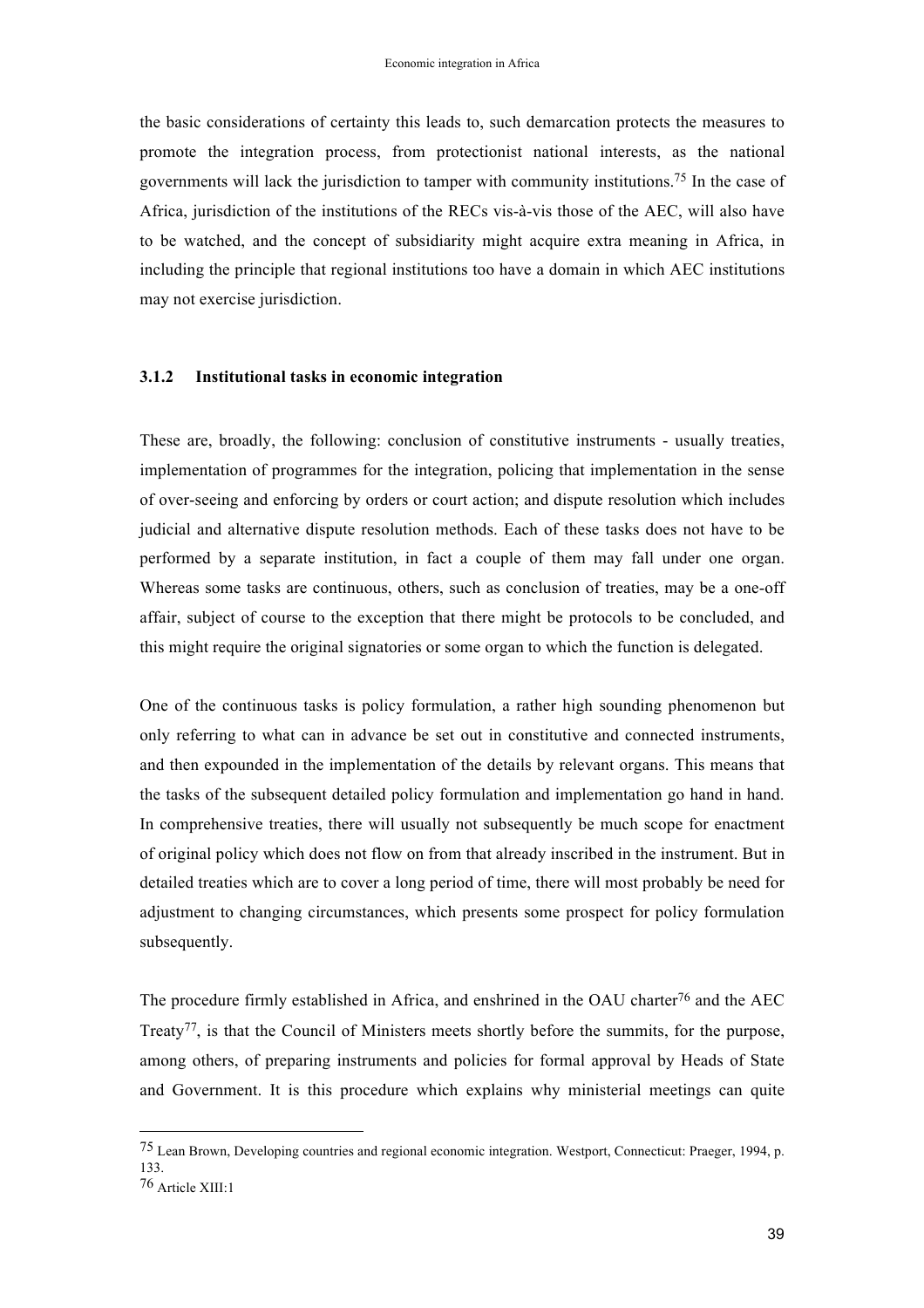satisfy the need for involvement of political organs in the integration process, for Ministers have in effect been responsible for the results of summits. These long-term policies have involved the highest echelons of political leadership as a matter of ceremony. Regarding policy formulation, then, the participation of Heads of State and Government can be necessary only for purposes of the initial constitution of the integration projects.

There can be at least two kinds of policies: the long- and the short-term. The long-term policies will be of the nature that calls forth the very idea of economic integration, or discontinuation of it. They will include also, those that define the category of integration, as between economic and political, or some other form of co-operation, or extent of economic integration. The short-term policies can be formulated at ministerial level, and these would include matters such as the propriety and nature of harmonisation of measures for the integration: finance and monetary, and environmental and labour, policies, and so on. Where, however, there already was provision for those subsequent measures and stages, that would not any more be a matter of policy requiring ministerial intervention. They would be perfectly capable of being implemented by the relevant government departments co-ordinated by the secretariat, with the assistance, by way of provision of details and the know-how, of the relevant technical bodies of the community. Clearly, the bulk of policies in African economic integration will fall in this latter category, needing only the attention of executive secretariats and the technical committees or commissions concerned. These will be engaged in expounding policies already embedded in instruments.

Another continuous task involves attending to the technical aspects of the project, and it is here that the real business of economic integration is done, namely, constitution and implementation. Technical matters come up well before conclusion of instruments, in the initial stages of deciding whether or not economic integration should be considered with a view to its adoption as a strategy or policy. Of course consultation among governments will take place, but it is experts who will decide whether or not the proposal is good economics, or politics, or should be undertaken at all.

It seems to be in issue whether there ought to be a distinction between political and technical processes, regarding economic integration. Arguments for the primacy of politics include the actual power wielded by national governments by which they can force their will over all subordinate organs<sup>78</sup>, and technical organs are typically constituted to be subordinate. The

<sup>77</sup> Article 12(1)

<sup>78</sup> A. Leftwich, *On the primacy of politics in development*, in: A. Leftwich (editor), Democracy and development, theory and practice, [Cambridge, England: Polity Press, 1996], p. 20.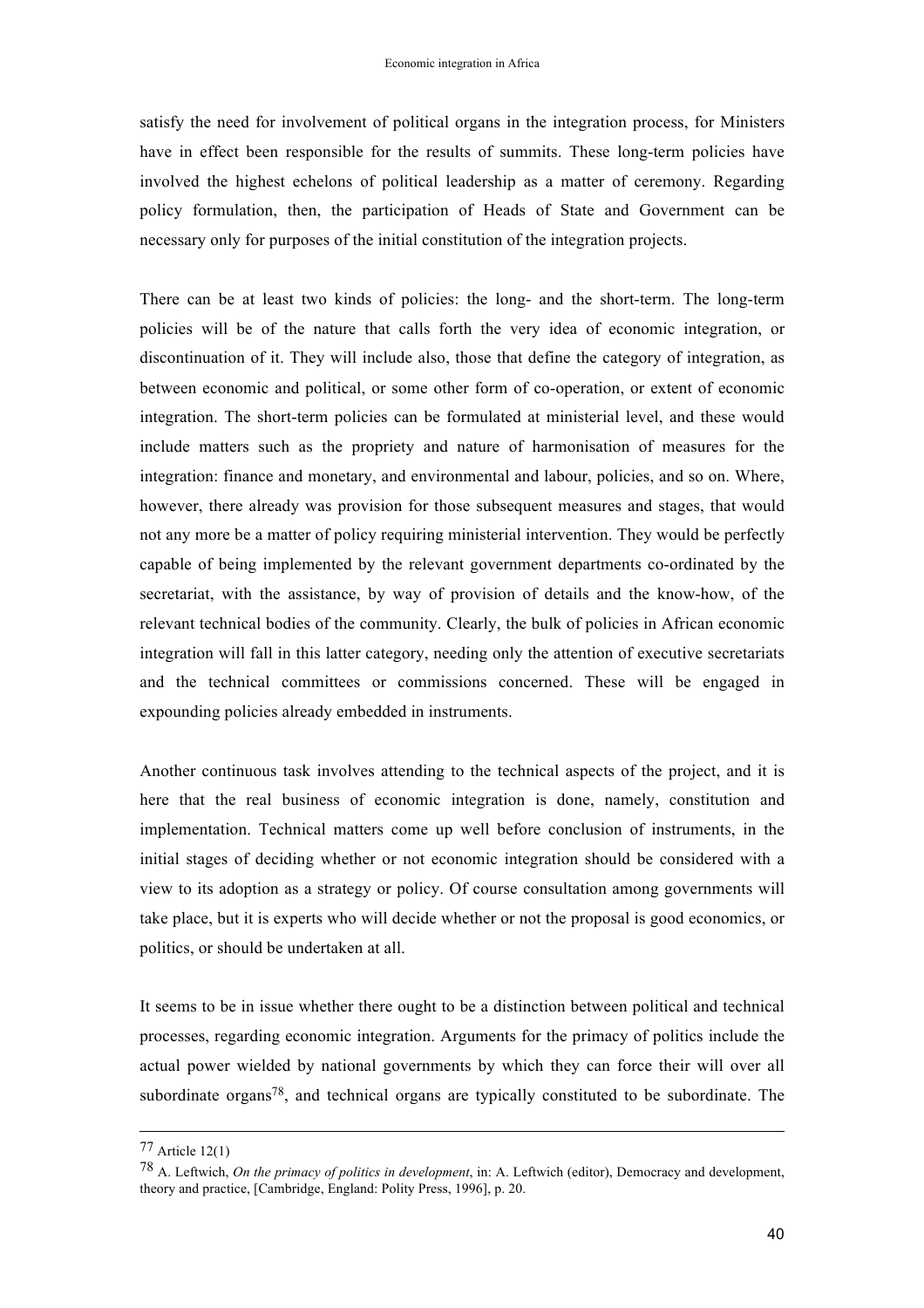political organs reserve the final say, and the actual results implemented will fully contain political considerations. Arguments for a separation, refer to the consideration of the technical aspects of the instruments and the process. It is argued that though politics and economics are intertwined, and the decision whether or not to integrate is a political one, and it is political considerations which determine the extent of the supranationality, there should be a period of de-politicised negotiations to arrive at what is technically feasible.<sup>79</sup> It is argued, similarly, that implementation of the integration agreements should be a technical matter, in order to promote the certainty necessary for commercial transactions.<sup>80</sup> But the problem with these arguments is that the two aspects - of political and technical considerations - are placed stages apart, whereas they occur contemporaneously. In addition, implementation of long-term policies may require involvement of political leaders at some level, perhaps the ministerial. There is, however, need to check excesses of interference by political considerations in the operation of the integration process, and the important roles to be played by technical institutions.

Regarding the arguments about the position of politics in economic integration, it appears that the meaning of politics has not been given due attention, for it includes basic economic and social processes - aspects which technical bodies ought to constantly keep before their eyes. Courts of law will, in an integration context, for instance, be called upon to adjudicate conflicts over measures ultimately concerned with social and economic processes, or even that directly concern resource allocation. The regime established and continually generated, must take proper account of resource use and distribution of benefits. The whole idea of economic integration is a political process.

Obviously, then, what is at issue must be the involvement of political leaders and how to keep out populist, short-term and many times self-serving interference with the functioning of the integration processes; not politics as such. Political processes can take various forms, and technical bodies ought to be in charge of the implementation, engaging in some of these processes by making political judgments. The policy tasks involved, whether at the constitution or implementation stage, then, require both political and technical processes operating simultaneously. Indeed, technical institutions should preferably be in charge of the implementation process, and expert opinion ought to be the basis of any decisions taken at any stage, but this is not in the sense of a divorce between political and technical processes.

<sup>79</sup> E. Nwabuzor, *Theory of economic integration, a political approach*, in: E. Edozien and E Osagie (editors), The economic integration of West Africa, [Ibadan, Nigeria: Ibadan University Press, 1982], pp. 26, 36.

<sup>80</sup> K. Kiplagat, *Dispute recognition and dispute settlement in integration processes: the COMESA experience*, [1995]  $15$  (3) Northwestern journal of international law and business, p. 437 at p. 439.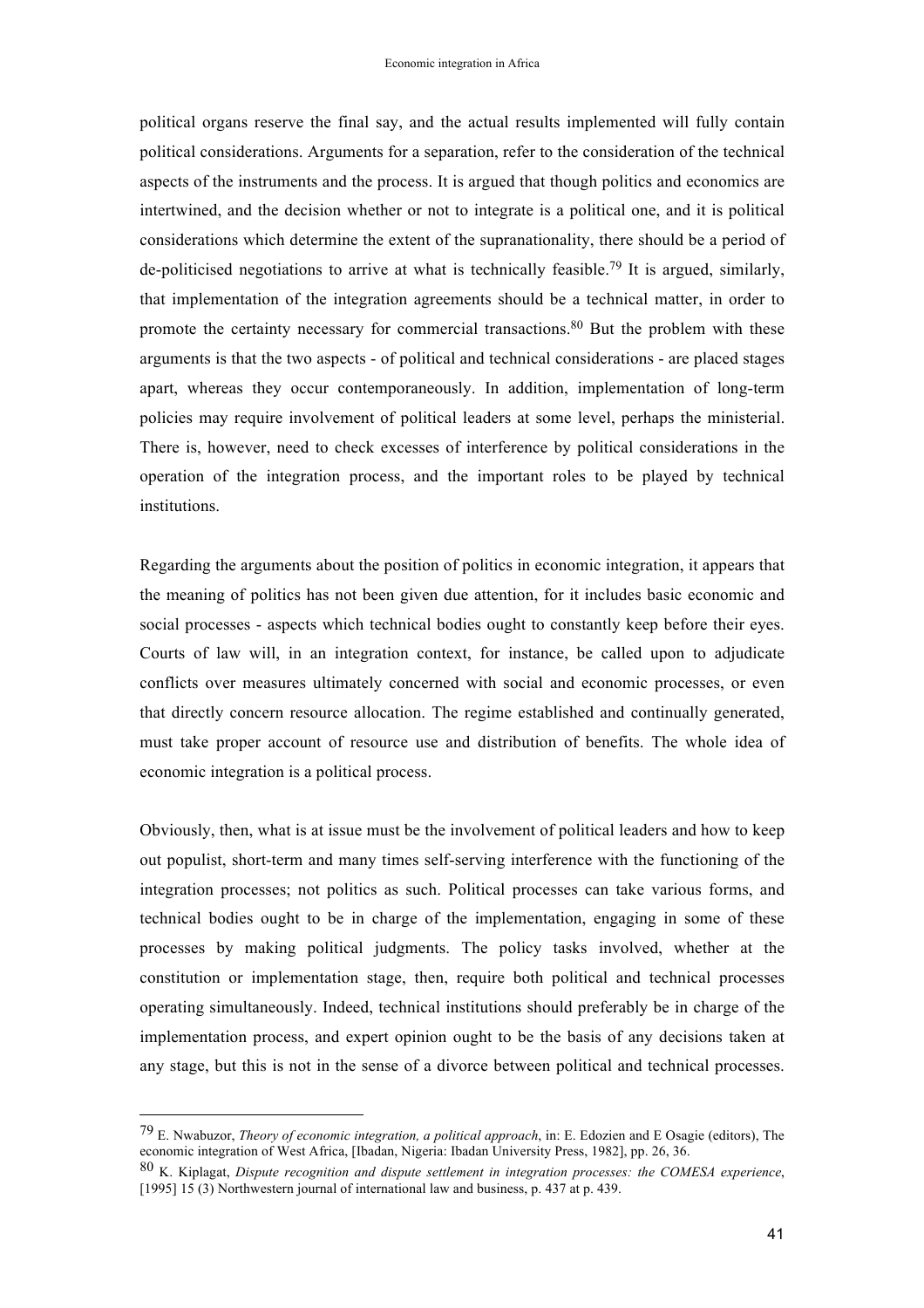Where economic integration is to go through various stages over a period of time, both processes apply at each stage. This is where implementation may entail further expert advice and consultations, which spreads the pre-integration economic, social and political considerations right through the stages involved. For the individual stages of economic integration, however, some tasks are quite standard, as for instance stipulated in Article XXIV of GATT - on conditions for customs unions and free trade areas, and Article V of GATS - on those for liberalisation of trade in services.

For free trade areas, rules of origin have to be formulated, and there are alternatives to choose from, reflected in the different formulae adopted in various regional projects. The criteria for qualifying products can be according to classification in the tariff schedules of the importing country. Another method is according to nationality of the producer. The other one is according to the value added. These varieties have advantages and disadvantages which are weighed in reaching a choice. The rules of origin, however, will have been agreed in the initial agreement setting up the project, and in this regard governments will not have any more significant functions to play, especially if there are no deferrals, on assumption of obligations, for some countries or products.

The treaty establishing the AEC does not have provisions on rules of origin, obviously meaning that this matter has been left for the future when it comes to creating free trade areas, and to the RECs. So far the RECs have not adopted uniform rules of origin. There might not be a problem in terms of progress towards the AEC, for the integration of the RECs will occur when full regional customs unions are formed. But if the integration happens before the RECs have adopted uniform rules of origin, there will clearly be the problem of inconsistent rules to be harmonised.

The Understanding on Article XXIV requires that if the customs union or free trade area is to be formed gradually, that interim period should exceed 10 years only in clear exceptional circumstances.81 There is a question of whether that period applies similarly to projects such as the RECs and AEC which include both free trade areas and customs unions, as well as common markets and economic unions. Perhaps the reasonable construction to be put on it is that the 10 year period refers to achievement of one of the stages set out there, that is, a free trade area or a customs union. It refers to plans and schedules for the interim periods which, typically, within the context of free trade areas and customs unions, entail tariff reduction and inclusion of substantially all the trade within the preference system. If the project includes a

<sup>81</sup> Article 3 of the Understanding on Article XXIV.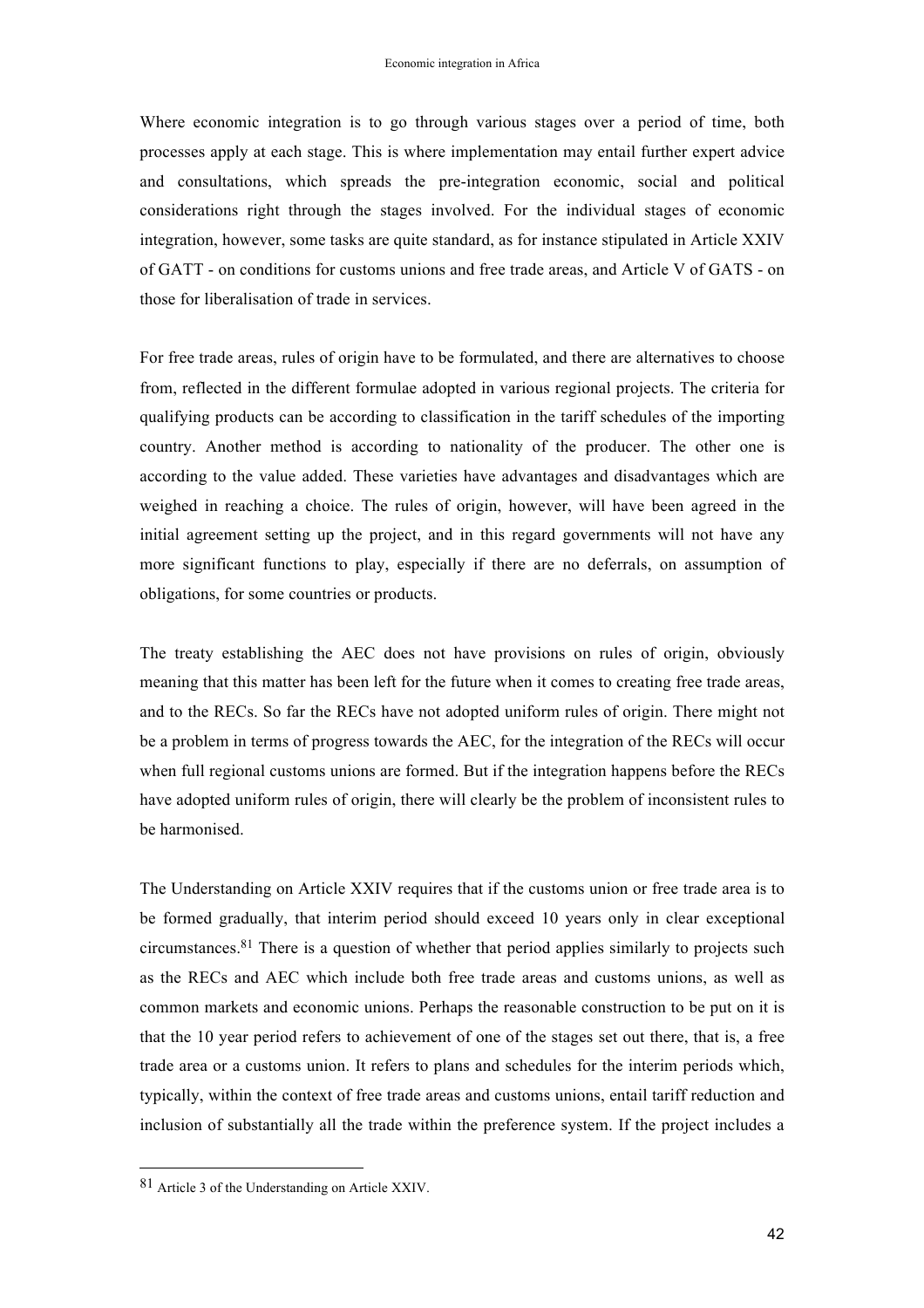free trade area and a subsequent customs union, the free trade area should be achieved within the 10 year period, and thereafter, the customs union should also be attained within another 10 year period. Where, however, what is aimed for goes beyond a customs union, up to political integration for instance, a 10 year period would be far too short according to experience so far. Besides Article XXIV does not include common markets, economic unions nor political integration within its provisions, and therefore the 10 year period does not govern these. It is possible to have separate agreements for each stage. It is then that 10 year periods could make good sense.

In a customs union there have to be negotiations with third countries where the common external tariff to be agreed will result in prejudicial alteration of existing bindings.<sup>82</sup> That is a mandate for national governments, but the practice is for negotiations to be conducted by members participating in economic integration on the one part as a bloc. Second, governments have to determine the level of tariff. And in a common market, rules for movement of labour and services have to be agreed, which usually concerns setting conditions of establishment. This applies at the conclusion of the agreement for establishment of the common market. Beyond the customs union, however, government becomes a repeat and dominant player, for policies in the monetary and financial areas demand regular review. Where political integration is concerned, governments have to be actively involved on a regular basis.

The fourth category of institutional tasks is policing the implementation. This also relates very closely to implementation, but specifically includes looking out for non-compliance with or breaches of applicable instruments and policies, and enforcing the implementation by orders or court action, or some other mechanism for dispute settlement. Again this means that policing and dispute resolution can be treated together.

Of course upon discovery of non-compliance, all the ordinary options in enforcing obligations are available. One option in Africa has been quiet diplomacy, a prominent defence by African leaders against charges that they do nothing to solve the rampant conflicts. It can be expected that the usual functions of foreign affairs departments and diplomacy generally will continue, and there is no need to specifically legislate for these. The matter of importance is where the infringement of the treaty concerns rights conferred upon private persons and it happens that the government is not keen on taking up cases for its citizens. Also, a government may decide not to enforce its own rights. Such attitudes are to be discouraged, for the sake of achieving

<sup>82</sup> Article XXIV: 6 of GATT.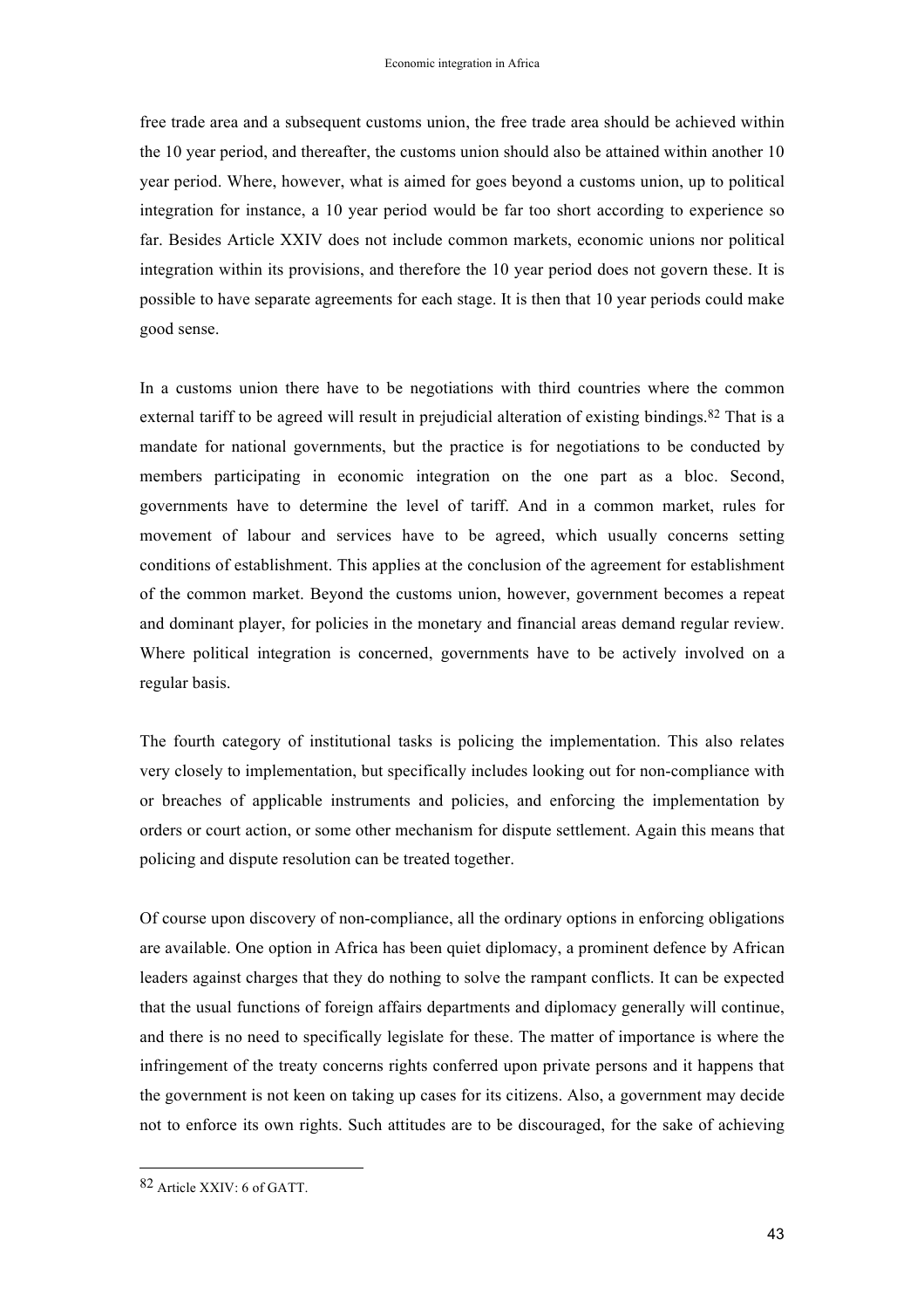the aims of economic integration, and it most probably will be necessary to have some jurisprudence on this matter. This is because in Africa there has been reluctance in international affairs to resort to litigation, and this can be a weakness if the cases require clear rules: expounded and practically applied by judicial organs.

Choice of the policing institution takes into account available remedies, forums or bodies empowered to settle disputes especially as between the judicial and non-judicial, and parties with *standing* or upon whom a right to remedies has been conferred. Possible policing institutions are the secretariat, a commission, a Ministerial Council, or the Assembly of Heads of State and Government.

For the AEC, the Assembly and member states are the bodies responsible for enforcing compliance with the treaty.83 There is a court to hear disputes and matters regarding the treaty, and only the Assembly and member states have *standing* before it.84 It can be moved to hear enforcement actions or to give advisory opinions. The condition for enforcement actions by the Assembly, however, is that there must be a confirmation of the breach by an absolute majority vote.<sup>85</sup> The court can either agree or disagree with the Assembly, and in both cases there is the wastage of duplication. Further, the actions may be instituted against a member state or organ of the community, and the grounds are: failure to honour an obligation, acting beyond limits of authority, or abusing power conferred by the treaty, by a decision of the Assembly or a regulation of the council.86

The other option of policing is to confer upon private persons *standing* before the court. In Africa, there will probably be little room for GATT-like consultations for balance of trade concessions, because the level of intra-Africa trade is quite low. It is likely that most disputes or cases of non-compliance will concern putting into place policies, legislation, physical facilities like infrastructure, and generally meeting deadlines for trade liberalisation or graduation into succeeding stages. These are matters where the victims, or persons keen to have them enforced, will be other than member states, perhaps not even the Assembly if political enthusiasm ebbs: they will be the people. But the AEC Treaty does not give them *standing* before the court. Perhaps actions can be started in municipal courts if the integration instruments are applicable law within the country. Differences in interpretations of the instruments, however, could lead to uncertainty in the law. This is one of the reasons that it is

<sup>83</sup> Articles 8(2), 8(3)(b)-(c), and 18(3)(a) of AEC Treaty.

<sup>84</sup> Article 18(1)-(3) of the AEC Treaty. The Council of Ministers can seek an advisory opinion from the Court - Article  $18(3)(b)$ .

 $85$  Article 18(3)(k) of the AEC Treaty.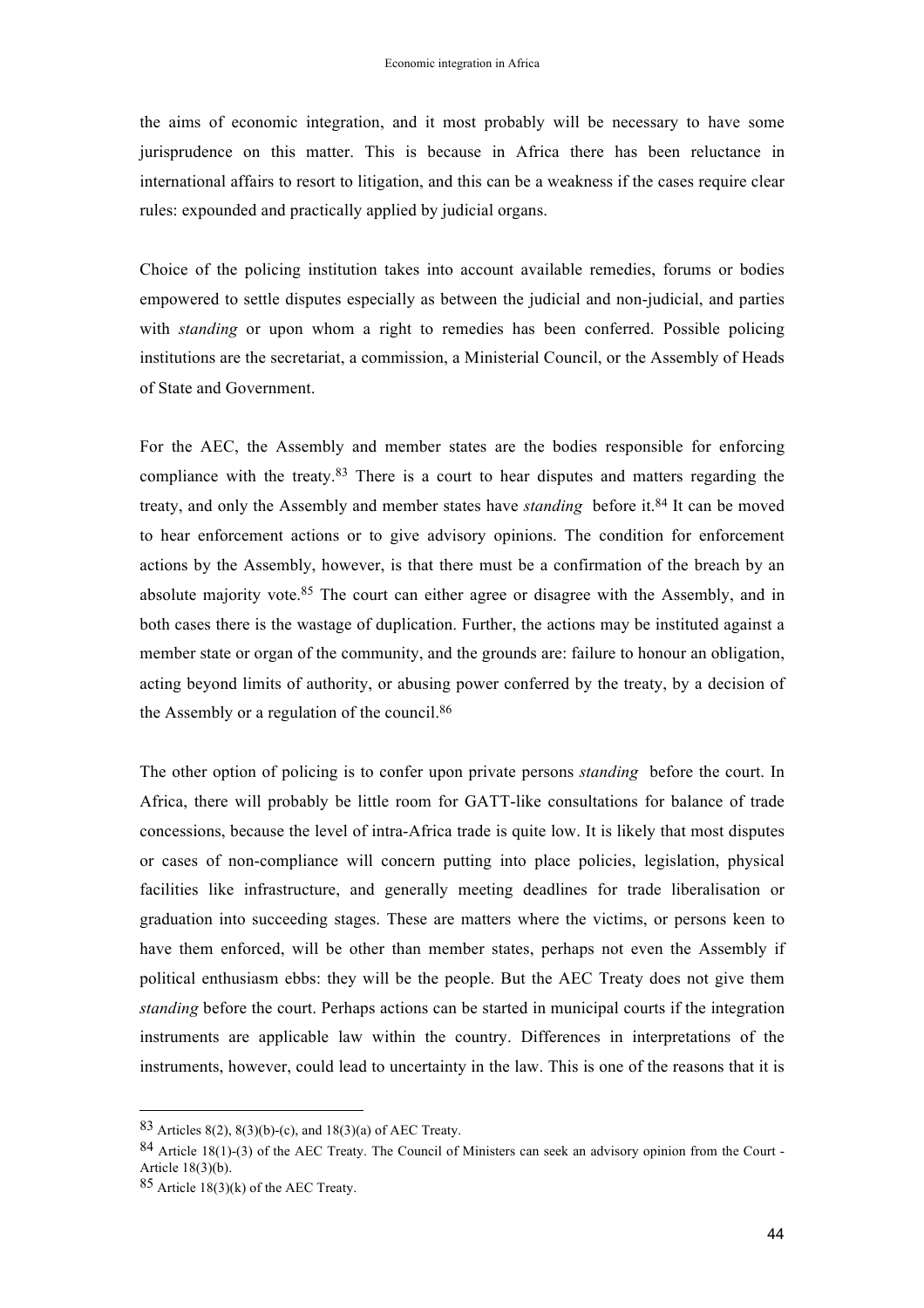usually found necessary to have references to community courts which generate a uniform or harmonising jurisprudence.

Having set out the tasks to be performed, the role of political organs in various integration projects will now be indicated, to assess their necessity and importance.

### **3.1.3 The role of political organs**

On the face of it, it is fairly sensible that political rather than technical organs have the role, of defining the direction that the project for integration is to take, of opening new paths and enlarging the spheres of activity, of settling difficult questions and acting as final arbiter. $87$ The reason for this can be that political organs are charged to act on behalf of the common good, and represent the will of the people, whereas technical organs lack such a mandate and therefore might not take good care of the common good. Further, in order for the project to have utmost political impetus, and attract the serious attention of governments, it is necessary that Heads of State and Government be in charge. In addition, this helps expedite decisionmaking, for they would otherwise have to be consulted anyway.

The scheme for African economic integration gives tremendous prominence to political leaders in the following manner. For the AEC and the RECs, the Authority or Assembly of Heads of State and Government takes the decisions, other organs merely making recommendations to it. Abuse of its duties, by inaction or wantonness through refusal to cooperate, leads to failure of or shortcomings in the integration process. It is not entirely correct that involvement of Heads of State and Government has always generated political impetus, for there is lack of evidence to that effect. The evidence held out by the history of economic integration in Africa, shows how they have defaulted on obligations, failed to meet deadlines, and been responsible for non-performance. Their concern has been to see to unilateral, national gains within the context of political responsibility at home in the shortterm, without being prepared to take the long-term view of regional gains from economic integration. This has pitted unilateralism against regionalism.

The major argument for their role in dispute resolution is that political solutions are reached. These are preferred to judicial remedies which make winners and losers, yet political leaders

86 Id.

<sup>87</sup> Dusan Sidjanski, Current problems of economic integration, the role of institutions in regional integration among developing countries, [Geneva: UNCTAD, 1974], p. 145.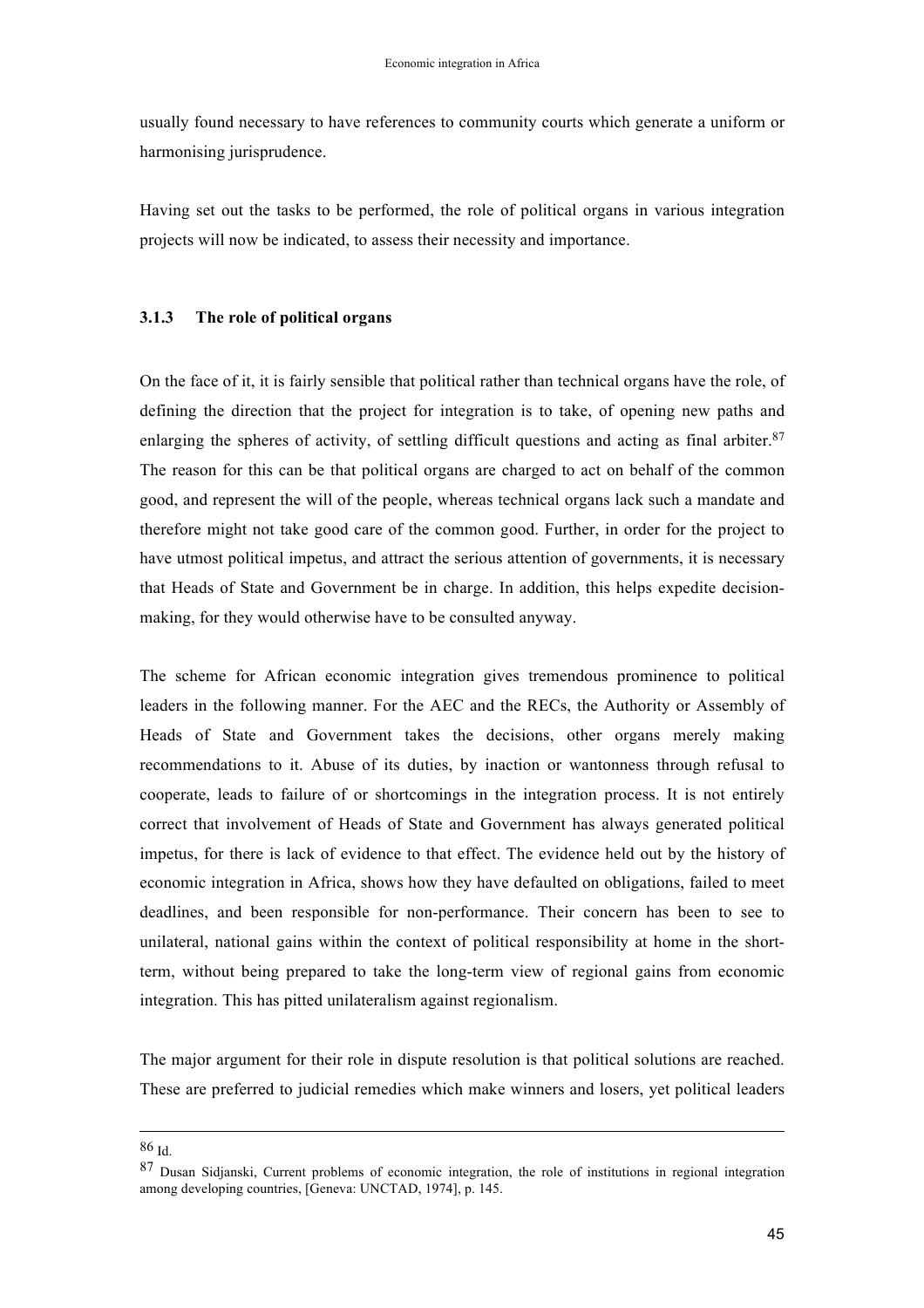stake their reputations in these disputes. Because political settlements have been resorted to in dispute resolution, a rules-based order has not emerged. Instead a power-based one operates, where the party with greater leverage carries the day. A power-based order, a result of having disputes subjected to political settlements, thus puts the weaker party in a precarious position. It does not produce a regime as such, and certainty is totally absent from the administration of the system. And it does not lead to creation of a definitive set of rules or a jurisprudence. What does is a rules-based order, that is, one where the rules are applied impartially by an independent body, usually a judicial one.

The case for a rules-based order has been made adequately. It features in the need for certainty, transparency, fairness and a constitutional order for international economic transactions.88 Though the function of diplomacy is never supplanted by operation of a rulesbased order, diplomacy and a power-based regime are inadequate where private persons wish to enforce an obligation or right under a treaty against their state and community institutions, or even against foreign governments, where their government does not always take up the cases. This suggests that private persons should have a right of audience in respect of these matters in municipal and community courts. Effectiveness of the community order depends largely on such a framework.

So, for political organs, it can be maintained that they initiate and constitute the integration process, and may boost the implementation stage through active involvement and keeping it high on the agenda of governments. The problem is how to ensure that the political organs will not instead sabotage the implementation through inaction, or a breakdown of comity between the member governments, once they have been put in the position where they have to approve all implementation measures and therefore where the implementation depends entirely on them. It seems proper that technical organs instead take charge of the implementation, leaving political organs with the sanction of employers, but subject to the ordinary protection afforded to employees of a fair hearing before an impartial body, in the event of allegations. Technical organs should be accountable to the overall political organs, only in order to ensure that technical organs do not in turn sabotage the process. But it is possible that political organs can fail to wield any real sanctions. It therefore remains ultimately upon the people to appropriate the integration process. It must be part of the democratic agenda of member states, and in this way, the political momentum will originate ultimately from a people interested and actively engaged in the integration process.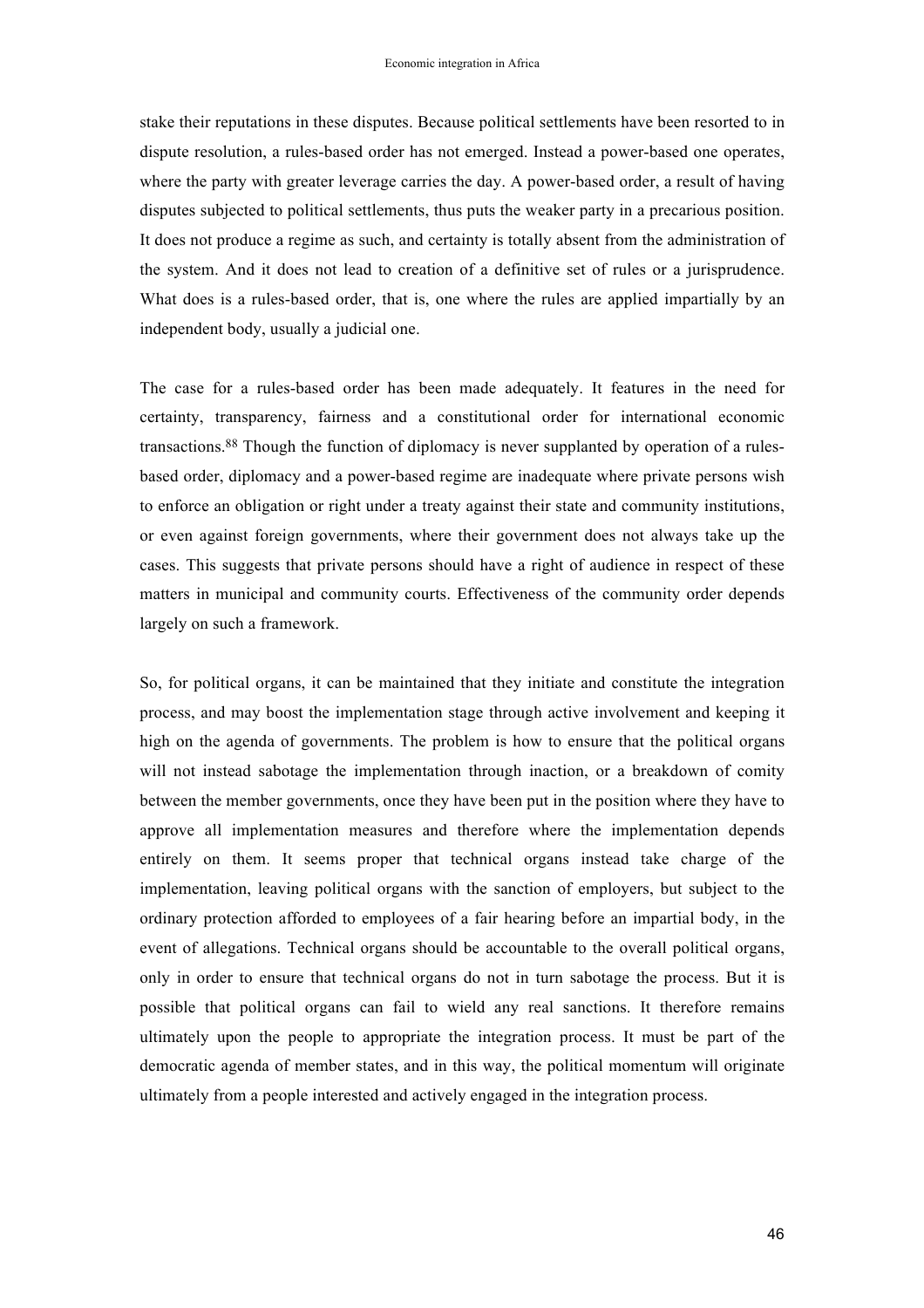#### **3.2 The structure of organs for the RECs**

The aim in this section is to set out the structure of organs created for the RECs, and indicate whether the treaties adequately address some major obstacles to economic integration in Africa relating to the structures for the RECs. The model adopted in African integration invariably puts the Assembly of Heads of State and Government at the helm, with ultimate responsibility for the projects. They approve stages and policies in implementation of the treaties, usually on recommendation from a Ministerial Council. Subordinate technical organs participate in proposing policies to the Ministerial Council. Regarding the obstacles arising from political factors and IFIs, much may depend on whether a democratic and panafrican political culture is evolving within the  $RECs<sup>89</sup>$ , either under or independently of instruments setting up the  $REG<sup>90</sup>$ ; and the extent to which member states of the REC are part of that culture and to which there are institutions to sustain or promote it, is relevant in considering how the RECs lead to the AEC. The manner in which other obstacles, for instance, of sharing benefits and costs and of the legal framework, are dealt with, can be discerned from the relevant instruments.91

### **3.2.1 Central Africa**

<sup>88</sup> E-U Petersmann, Constitutional functions and constitutional problems of international economic law, [Fribourg: University Press, 1991].

<sup>89</sup> Though, since the collapse of the USSR following the changes of *perestroika* and *glasnot* introduced by Mr Gorbachev then president [calling for realism and openness in facing national problems, and leading to widespread criticism of the communist system, and subsequent adoption of market reforms, with knock-on effects throughout communist Eastern Europe], and the related end of the cold war when the USA emerged as the sole super power, it has been widely believed that a democratic wind of change is blowing across Africa, and indeed many dictators were either forced or voted out of power, for instance, Mr Kenneth Kaunda of Zambia, Mr Milton Obote and Gen Tito Okello of Uganda [1985 and '86 respectively], Mr Mobutu of Zaire [renamed the Congo Democratic Republic] [July 1997], etc, there are in various countries very distressing circumstances, like of the elected government being denied assumption of power in Nigeria when the election result was annulled by the incumbent military government [1996] and Mr Abiola, the winner, unlawfully thrown into jail, or in Sierra Leone where the elected government was toppled on 25 May 1997, the coup leaders declining to step aside in the face of a unanimous condemnation by African leaders at the 33rd ordinary session of the OAU being held at that time, in Harare in Zimbabwe, and by the international community. One cannot therefore take it for granted that democracy has won the argument in Africa. Rather there are pockets of fledgling democracies, which need mutual support, and which are capable of positively influencing events in other African countries in identifying with and actively supporting democratic forces confronting dictators, while they form core groups of progressive democracies which can work towards a united Africa.

<sup>90</sup> At the moment, however, the treaties setting up the RECs have clear provisions for democratic governance: Article 4(g)-(j) of the ECOWAS Treaty, Article 4(c) of the SADC Treaty, and Article 6(e)-(h) of the COMESA Treaty; but the one for ECCAS stops at inter-state relations which are to be governed by good neighbourliness, non-interference and the rule of law, etc: Article 3 of the ECCAS Treaty.

<sup>91</sup> Mere provisions are not the answer. They have to be implemented, and herein lies the test of whether the provisions carry any weight with the member states.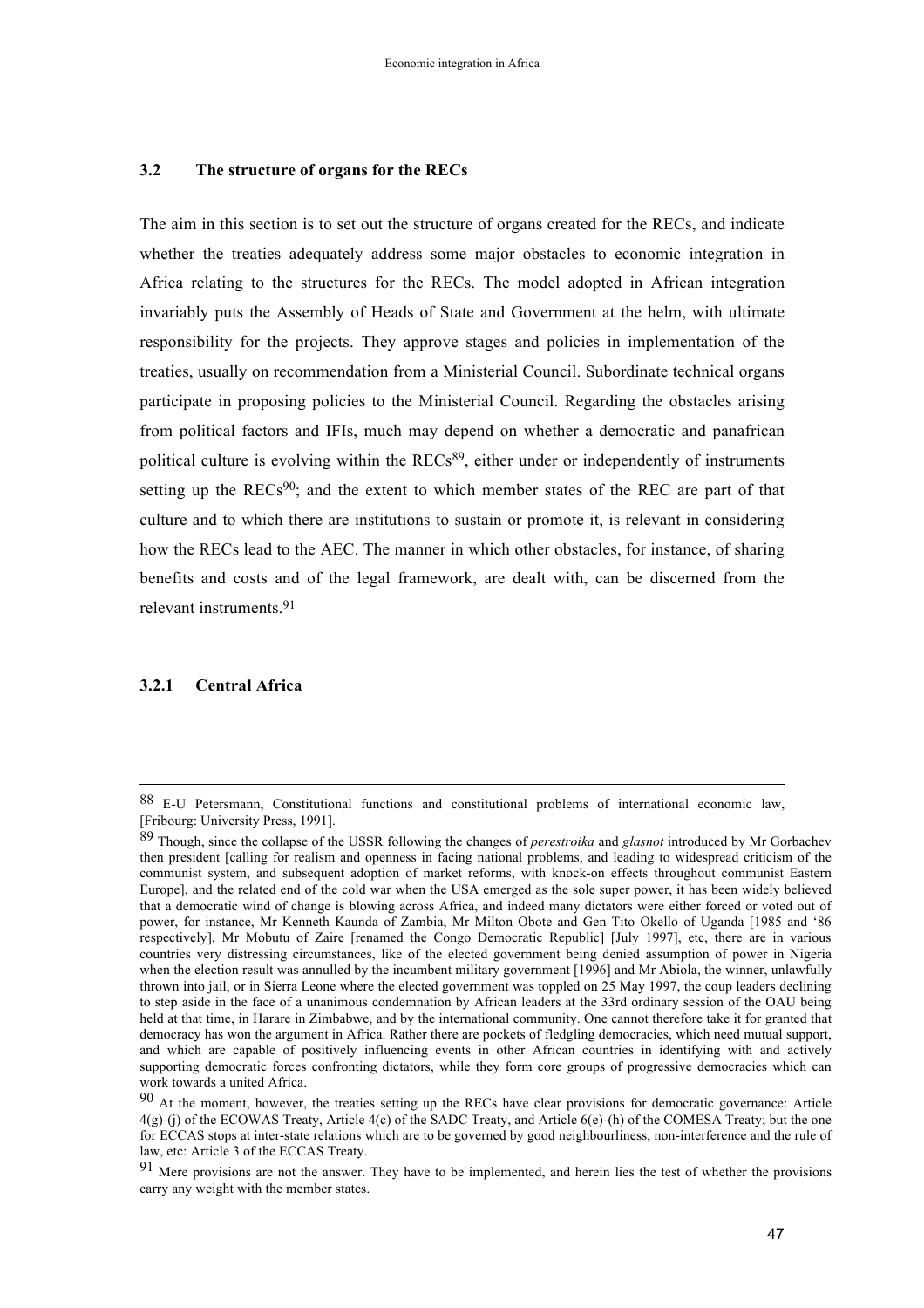In the ECCAS Treaty, chapter three provides for the organs. A Conference of Heads of State and Government is established<sup>92</sup> as the supreme organ of the community<sup>93</sup>. The Conference is responsible for implementing the aims of the treaty<sup>94</sup>, for instance through defining the basic policy and general attitudes of the community, and overseeing its operation<sup>95</sup>. A Council of Ministers is established<sup>96</sup>, constituted by the Ministers for economic development or any other minister appointed for the purpose by each member state97. Its powers include responsibility for the operation and development of the community, by: formulating recommendations for the Conference on any action aimed at achieving the aims of the community in the context of the general policy and basic attitudes defined and ordered by the Conference, and guiding activities of other subordinate institutions of the community.98

Apart from the secretariat, two technical bodies are created: the Consultative Commission<sup>99</sup> and Specialised Technical Committees<sup>100</sup>. The secretariat performs quite technical and specialised tasks, for its powers include: preparing and carrying out decisions and directives, and regulations; promoting development programmes and community projects; and carrying out studies for achieving aims of the community and making proposals $101$ . These are clearly executive functions, and this secretariat has a far more significant role than that ordinarily associated with secretariats in African economic integration. In practical terms, these provisions empower the secretariat to commission research, extract draft decisions and regulations, put them before the Council to be forwarded to the Conference, and then proceed to implement them upon approval by the Conference. In addition the Secretariat can play the public relations role to promote development programmes and community projects, following up compliance by national governments.

Technical Committees are to be established according to the various sectors and aspects of the economic integration set out in the protocols, and are to act according to the duties assigned them.102 It is expected that their work, like that ordinarily performed by technical committees, will entail application of specialised skills to community aspirations with a view to making

92 Article 8(1).

- 94 Article 9(1).
- 95 Article 9(2).
- 96 Article 12(1).
- 97 Article 12(2).
- 98 Article 13.
- 99 Article 23. 100 Article 26.
- 101 Article 20(2).

<sup>93</sup> Article 8(2).

<sup>102</sup> Article 26(1) and (2).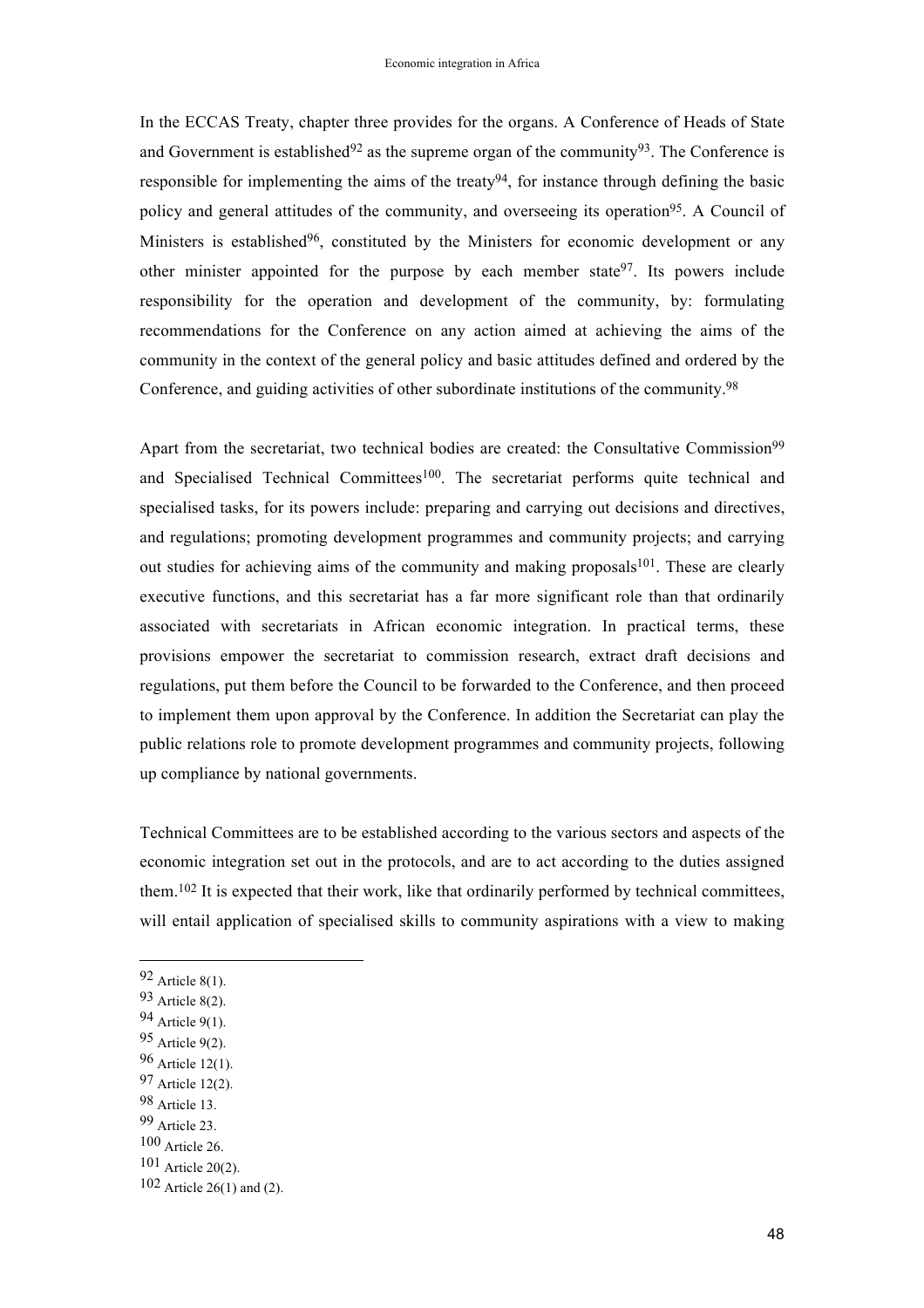proposals about the suitability and feasibility, and the manner of proceeding with, community projects and goals. A bridge is created between these committees and the Council which naturally should receive the work of the technical commissions. A Consultative Commission, composed of experts appointed by member states, is established $103$ , and its powers include responsibility for studying or investigating, under the Council's responsibility, questions submitted to it by other community institutions<sup>104</sup>. This means, as provided by paragraph  $(2)$ thereof, that it assists the council in the performance of its duties, and that it studies reports of Specialised Technical Committees and makes recommendations to the Council.

Perhaps this extra stage, of consideration by the Consultative Commission, affords a second opinion on the experts' work, before recommendations are formulated for approval by the Conference, and can be a positive step. The Consultative Commission deals mostly with reports of the Specialised Technical Committees, and the Conference and Council deal with matters initiated in these committees. But there can be cases where the Commission can be called upon to render expert advice to Council, as where there is no responsible technical committee. As it can hardly be expected that this Commission will have persons who are jacks of all trades, which would otherwise be a disservice in terms of the quality of the expertise applied in their functioning, the experts for each meeting or session should possess the relevant skills, without continuity in terms of a permanent staff.

The institutional framework set by the treaty shows that matters will reach the Conference as the last stage for purposes of the merely formal and procedural step of adopting them in the form of decisions or directives, for the Conference is to act by decisions and directives. This last stage does not alter in any substantive or substantial manner the nature of the recommendations from the Ministerial Council. The Conference has the role of defining the general policy and overseeing the operation of the community, but no doubt, this comes about in the manner of recommendations from the Council, and therefore from the Commission and the Committees; for since the general policy decision for economic integration, or, precisely, building a common market and then an economic union, has been taken and embedded in a treaty, what remains to be done by way of policy generation is implementation of that general policy through project formulation and execution, which is usually a matter requiring expert knowledge - the very reason that Committees are provided for.

<sup>103</sup> Article 23.

<sup>104</sup> Article 24.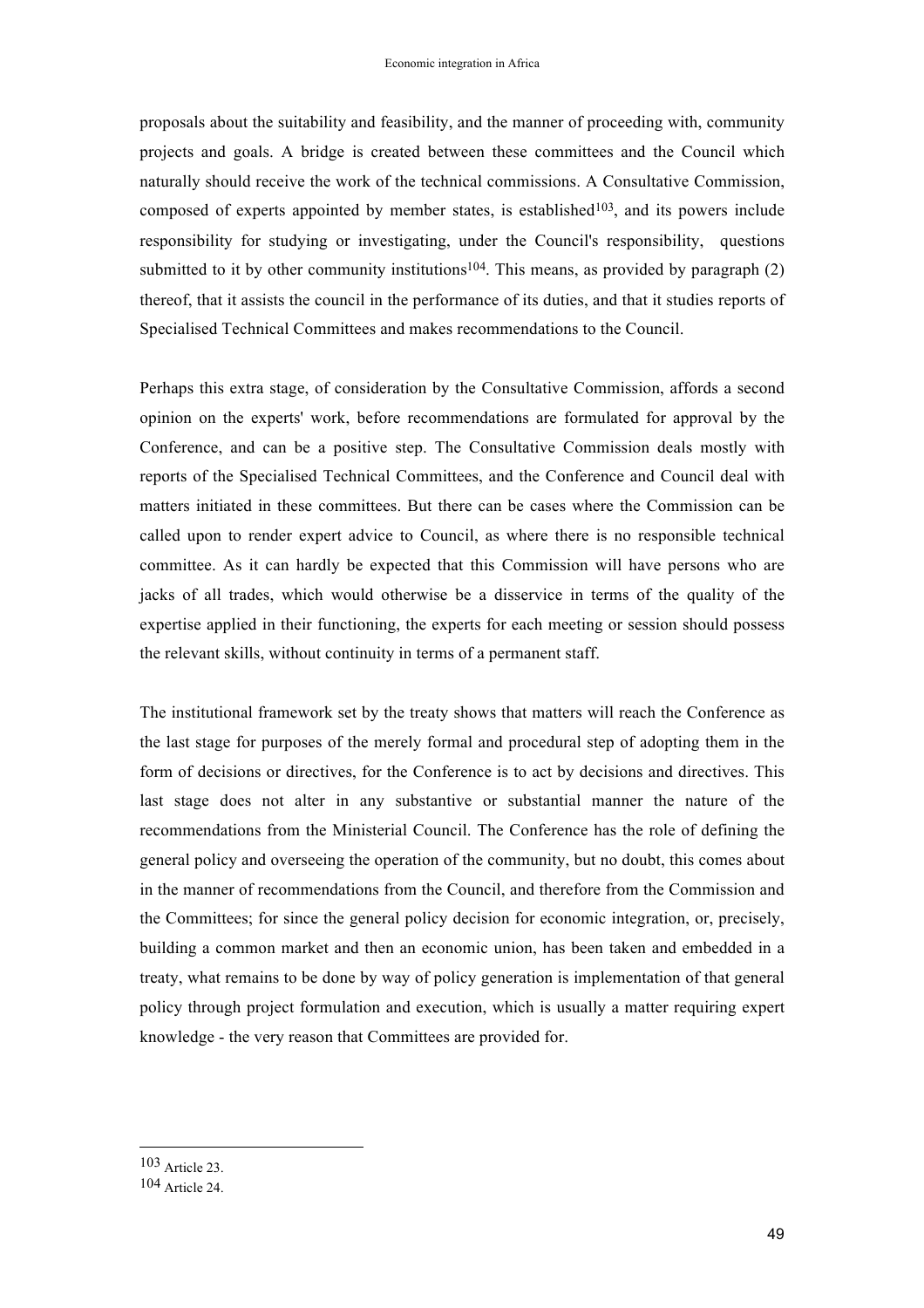#### **3.2.2 Southern Africa**

In the SADC Treaty, the Summit of Heads of State and Government is established as the supreme making institution.<sup>105</sup> The summit is responsible for the overall policy direction and control of the functions of the community, and for adopting legal instruments for implementing the treaty<sup>106</sup>. A Council of Ministers, consisting of one minister from each member state, is established.107 The role of the Council includes, responsibility for the functioning and development of the community, overseeing implementation of policies of the community and proper execution of its programmes, advising the summit on matters of overall policy, on the harmonious and efficient functioning of the community.<sup>108</sup>

A number of technical institutions are created. Commissions are created, to guide and coordinate co-operation and integration policies and programmes in designated sectoral areas, working closely with the Secretariat and being responsible and reporting to the Council.<sup>109</sup> Protocols are to provide the further particulars of their constitution. A Standing Committee of Officials composed of one permanent secretary or the equivalent officer per member state, preferably from the ministry of economic planning or finance, is also provided for.110 This is the technical advisory committee to the Council. In contrast with the ECCAS Treaty, it is specified that the standing committee is to be composed of representatives from the respective ministries of economic planning or finance. This does provide some certainty and continuity about the membership of the committee, but the areas of co-operation and integration deal with such complex matters that economics by itself is certainly insufficient, and it must be presumed that specification of those ministries means that the envisaged skills are economic or financial. In the case of central Africa, there is a possibility of flexibility according to the matter under consideration.

The secretariat is established, with consultational and coordinational functions<sup>111</sup>, and is the chief executive institution of the community<sup>112</sup>, being responsible for: strategic planning and management of programmes of the community; and co-ordination and harmonisation of the policies, strategies and policies of member states. The executive secretary has powers of

<sup>105</sup> Articles 9(1)(a) and 10(1).

<sup>106</sup> Article 10(3).

<sup>107</sup> Article 11(1).

<sup>108</sup> Article 11(2).

<sup>109</sup> Article 12.

<sup>110</sup> Article 13.

<sup>111</sup> Articles 14-15.

<sup>112</sup> Article 14(1).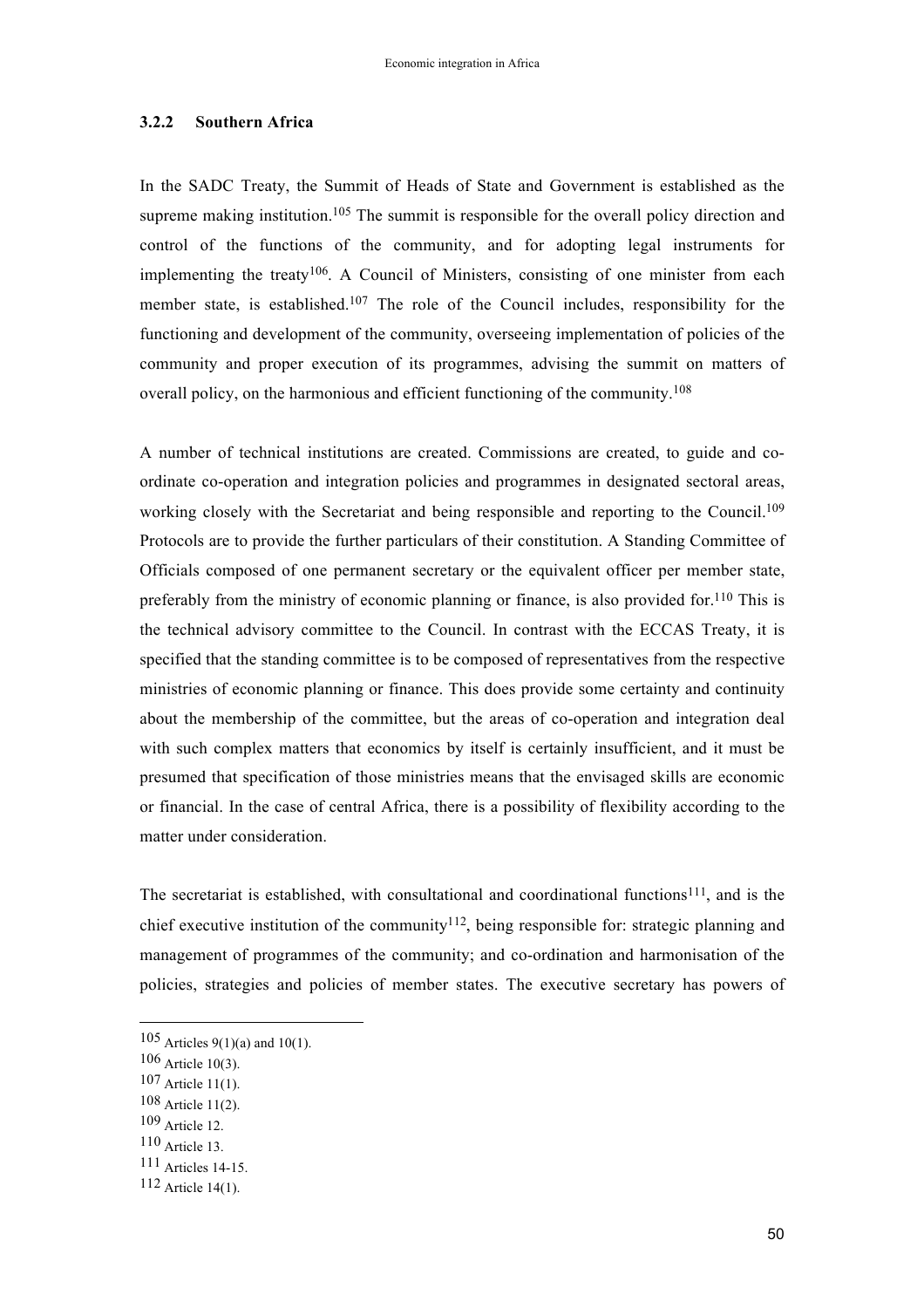consultation and co-ordination with governments and institutions of member states, and of undertaking measures aimed at promoting objectives of the community and enhancing its performance.113 The secretary is to liaise closely with the commission and other institutions, and guide, support and monitor the performance of the community in the various sectors to ensure conformity and harmony with agreed policies, strategies, and projects.

These functions entail more than just promoting integration policies. They are indeed executive, and this is a radical break with the traditional policy of relegating secretariats to administrative offices. It would appear that some traditionally ministerial functions such as management and co-ordination of policies, have been given to the secretariat. Indeed the Ministerial Council in this community performs the traditionally presidential functions, in effect policy.114 Rather than making recommendations, the Ministerial Council "advises" the summit on overall policy and efficient and harmonious functioning of the community.<sup>115</sup> This is a more involved engagement with the Heads of State and Government. No wonder that the summit's functions now are to "control" the functions of the community<sup>116</sup>, implying a merely restraining influence in the event of exigencies; and to "adopt" legal instruments for implementing the treaty<sup>117</sup>. Perhaps this envisages the mode of implementation of the treaty by means of future protocols, throughout the progressive stages since the major constitutive instrument, the treaty, is already in force. There is a problem caused by absence of provision for law-making powers for any other body, not even the Ministerial Council. Perhaps, this is the manner in which the summit retains control over the integration process, for in this way it retains approval powers over any policies it will be sought to give the force of law within the community.

The difference between this treaty and the ECCAS Treaty, relate to provisions for the roles of the Ministerial Council and the Secretariat, and the composition of the Standing Committee of officials whose equivalent in Central Africa is the Consultative Commission. In addition the role of Heads of State and Government varies slightly, but it is not obvious where they play a larger role. In southern Africa, they adopt the instruments, whereas in Central Africa the Ministerial Council too prepares instruments by way of regulations. But in Central Africa, the Ministerial Council makes only recommendations to the Conference, whereas in southern Africa it advises the Summit. The Summit plays a rather humble role compared to the

<sup>113</sup> Article 15.

<sup>114</sup> Article 11(2)(d)-(f).

<sup>115</sup> Article 11(2)(c).

<sup>116</sup> Article 10(2).

<sup>117</sup> Article 10(3).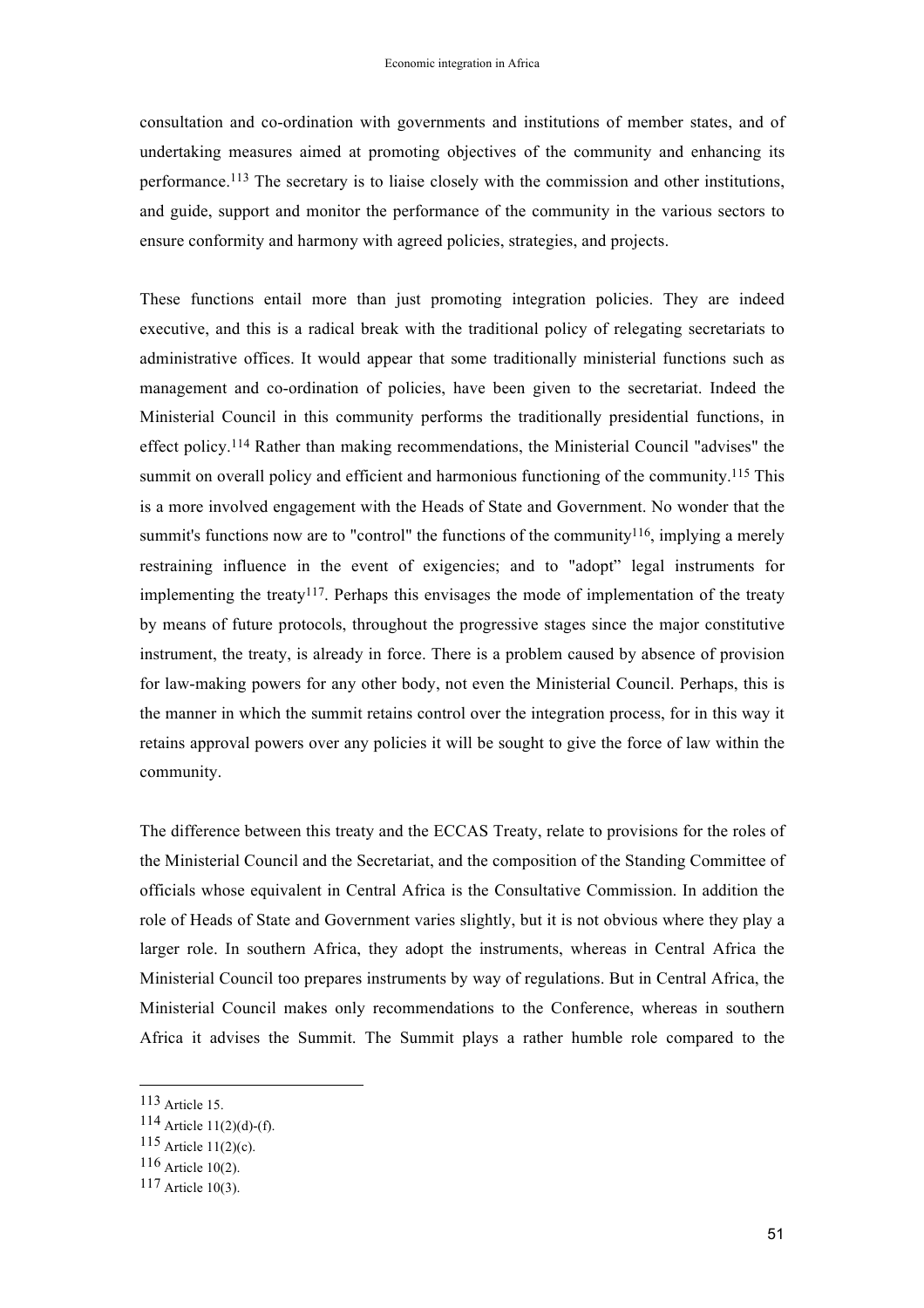Conference, for it can hardly be expected that it will decline to adopt instruments the Ministerial Council strongly advises it to. Besides, the tone of the functioning of the SADC Treaty, for instance, in its drafting, in the role of the secretariat - strategic planning and management of SADC programmes, and co-ordination and harmonisation of the policies and strategies of member states, seems to suggest that the process in southern Africa will be less legalistic, and policies rather than the form they appear in, will receive the regard of concerned parties. Overall, though, similar organs are established: one of Heads of State and Government, a Ministerial Council, a secretariat, unspecific technical committees and one advisory to the Ministerial Council.

## **3.2.3 West Africa**

The ECOWAS Treaty provides for the Authority, comprising the Heads of State and Government, which is responsible for the general direction and control of the community. It is empowered to take all measures to ensure the progressive development and the realisation of the objectives of the community by: determining the general policy and major guidelines, and giving directives, harmonising and co-ordinating the economic, scientific, technical, cultural and social policies of member states; overseeing the functioning of the community institutions, and following up the implementation of community objectives, among others.<sup>118</sup> The role of harmonising and co-ordinating policies of member states is in SADC performed by the secretariat.<sup>119</sup>

A Council of Ministers is established comprising, from each member state, the minister in charge of ECOWAS affairs and any other minister.120 The Council is responsible for the functioning and development of the community, by making recommendations to the Authority<sup>121</sup>, approving the work programmes and budgets of the community<sup>122</sup>, etc, and acts by regulations<sup>123</sup>. The Council is assisted by an executive secretary<sup>124</sup> and technical commissions125. The functions of the commissions include preparing community projects and programmes which they are to forward to the Council through the Secretary, ensuring harmonisation and co-ordination of projects and programmes of the community, and

l

120 Article 10.

<sup>118</sup> Article 7(1).

<sup>119</sup> Article 14(1)(f).

<sup>121</sup> Article 10(3)(a).

<sup>122</sup> Article 10(3)(g).

<sup>123</sup> Article 12(1).

<sup>124</sup> Article 17.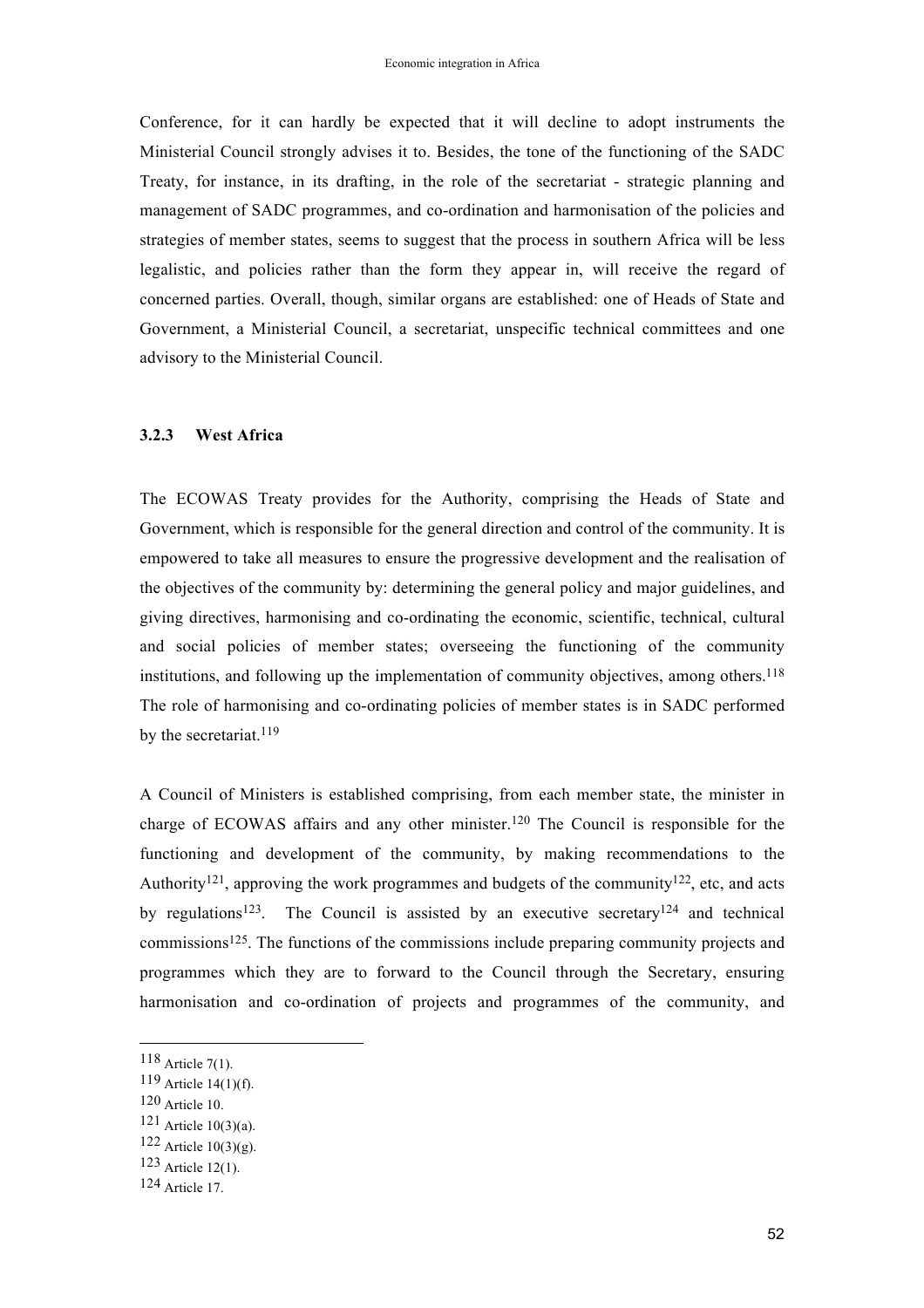monitoring and facilitating application of treaty provisions.126 The functions of the Executive Secretary include execution of decisions of the Authority and application of the regulations of the Council, promotion of community development programmes, convening sectoral ministerial meetings, preparation of draft budgets, and submission of proposals and preparation of studies for the efficient and harmonious functioning and development of the community.<sup>127</sup> There is provision also for a community parliament<sup>128</sup>, an economic and social council<sup>129</sup>, a Court<sup>130</sup>, and an arbitration tribunal<sup>131</sup>.

### **3.2.4 Eastern Africa**

The COMESA Treaty provides for the Authority composed of Heads of State and Government, as the supreme policy organ responsible for the general policy and direction, and controlling the performance of the executive functions of the common market and achievement of its aims and objectives<sup>132</sup>; as well as the Council of Ministers, consisting of Ministers designated by each member state<sup>133</sup>. The functions of the Council include, monitoring and keeping under constant review, and ensuring the proper functioning and development of the common market, making recommendations to the Authority on matters of policy, giving directions to subordinate organs, considering measures to be taken by member states for promoting the community aims, making recommendations to the Authority on designation of least developed countries of the community, and designating economically depressed areas of the community.134 These last two functions are not expressly included in the list of functions of the Ministerial Council.

The treaty provides for an elaborate system of technical organs. There is established a Committee of Governors of Central Banks, whose functions include development of programmes and action plans in the field of finance and monetary co-operation, monitoring and keeping under review those programmes and action plans, considering reports from the Technical Committee on financial and monetary affairs, and making recommendations and

- 126 Article 23.
- 127 Article 19.
- 128 Article 13.
- 129 Article 14.
- 130 Article 15.
- 131 Article 16.
- 132 Article 8.
- 133 Article 9(1).
- 134 Article 9(2).

<sup>125</sup> Article 22.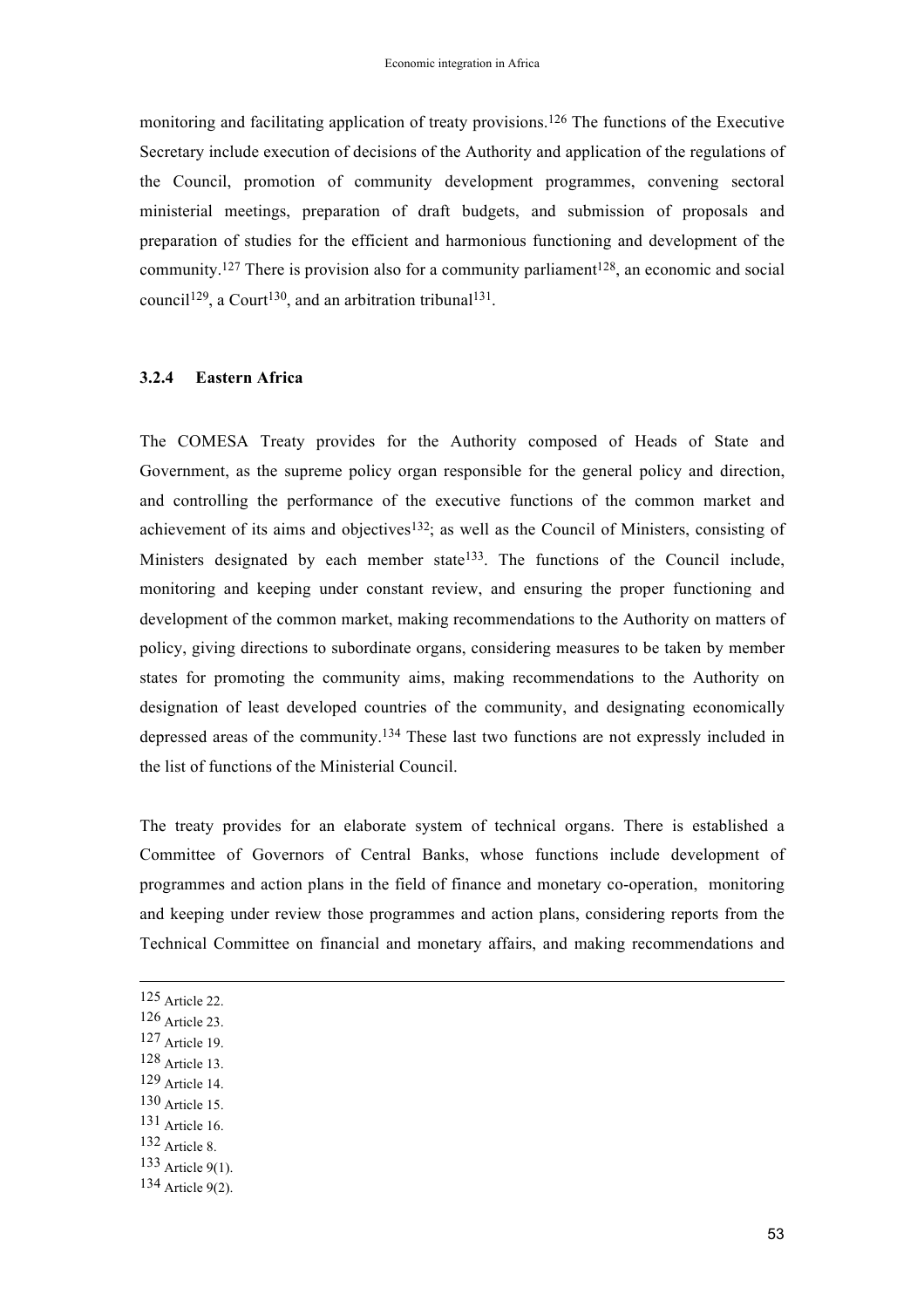reports to the Council on the implementation of financial and monetary co-operation.135 For matters other than the monetary and financial, there is established an Intergovernmental Committee, composed of permanent or principal secretaries, whose functions include, development of programmes and action plans in all sectors of co-operation except that of finance and monetary affairs; and monitoring, reviewing and ensuring the proper functioning of the common market.136 This is a good way to cater for political considerations, for technical personnel at the level of bank governors and permanent secretaries, will likely go about integration processes including both technical and political considerations.

There are also technical committees<sup>137</sup>, whose functions include responsibility for preparation of a comprehensive implementation programme, and monitoring and keeping under constant review the implementation of co-operation programmes with respect to each sector<sup>138</sup>. The role of the Committee of Governors of Central Banks and the Intergovernmental Committee, it would appear, is different in that these organs implement the programmes drawn by technical committees, and consider reports from the technical committees on that implementation. Thus the actual responsibility for implementing the integration falls upon the governors and permanent or principal secretaries. Indeed these are the senior civil servants of government, and take responsibility for the technical matters of the ministries. Their part in the process of integration can be expected to contain excesses of political expediencies. If, however, they are in practice restricted to making recommendations to the Ministerial Council, and meeting to draft for that council its recommendations to the authority, which can in fact happen, they will certainly lack the confidence and responsibility to forge ahead with the process, awaiting the long process of final approval by the authority, of minute matters, before beginning to operate; but the treaty provisions clearly provide otherwise. The intention seems to be to remove the Authority from details of the implementation.

There are several enforcement mechanisms. In addition to the usual functions of an executive secretariat, the Secretary General has a policing role<sup>139</sup>, with power to consult with an errant government, and cause the matter to be referred first to the Bureau of the Ministerial Council and then to the Council or the Court. Such an enforcement measure is quite unprecedented in Africa, and the real test of efficacy will be in the sanctions to secure compliance with orders finally made. Second, a member state can commence an action against another member state

<sup>135</sup> Article 13.

<sup>136</sup> Article 14.

<sup>137</sup> Article 15-16.

<sup>138</sup> Article 16(a).

<sup>139</sup> Articles 19(8)(f) and (h), and 25.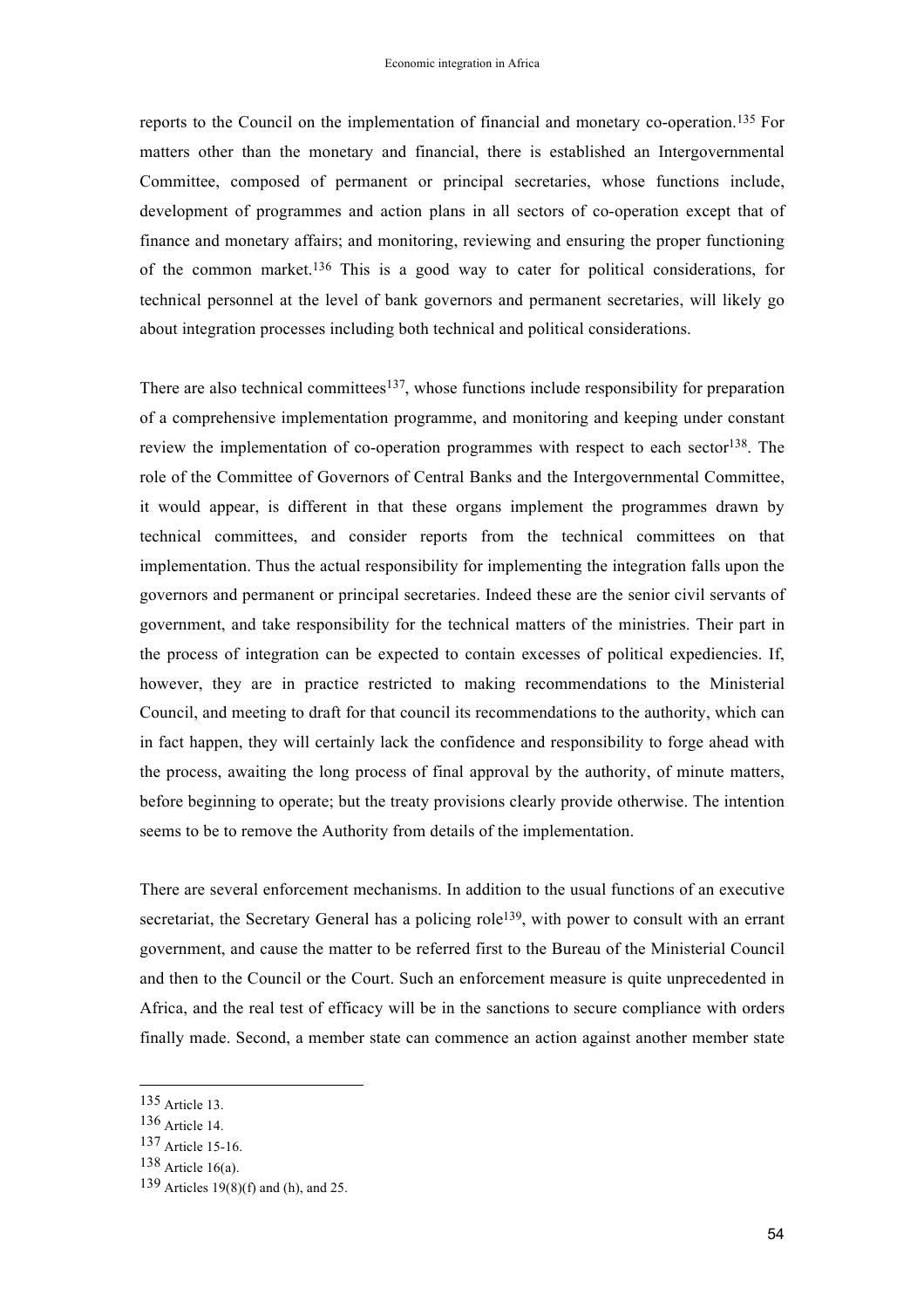or the council.140 Third, legal and natural persons have *standing* before the Court to start actions against the Council or a member state, but the proviso is that for actions against a member state, local remedies should be exhausted first.<sup>141</sup> This proviso has led to a conclusion that legal and natural persons do not have any *standing* before the Court.<sup>142</sup> The argument is that as the Court does not exercise appellate jurisdiction in respect of actions commenced in municipal Courts, and as actions against member states must start in municipal Courts, decisions of the municipal Courts will in effect bar access to the common market Court. But an action in the common market Court against a member state is clearly permitted under Article 26, and reference to appellate jurisdiction is uncalled for, save that the action will be premature before completion of local remedies.

# **4. OBSTACLES IN THE INTEGRATION INSTRUMENTS**

#### **4.1 Regional customs unions and common markets – ECOWAS as an illustration**

All the RECs aim for elimination of barriers to trade followed by adoption of common external  $\text{tariffs}^{143}$ , and for freedom of movement of capital, services, and persons<sup>144</sup> and for common policies in several sectors<sup>145</sup> largely reflecting those spelt out in the LPA and AEC Treaty, especially food and agriculture, industry, transport and communications, tourism, science and technology, energy and natural and human resources, and money and finance. These are the usual attributes of customs unions and common markets. The treaties set time frames for achieving the objectives. For instance, the ECCAS Treaty, concluded in 1983, provided for achieving a customs union within 12 years in three four-year stages.<sup>146</sup> The COMESA Treaty aims for a customs union within 10 years of its entry into force, that is, of 1994.147 These time frames have been missed. The time frames set under the RECs, and the entire structure of the organs for regional co-operation and integration, have some disturbing implications for the process of integration set out in the AEC Treaty.

<sup>140</sup> Article 24.

<sup>141</sup> Article 26.

<sup>142</sup> Kenneth Kiplagat, *Legal Status Of Integration Treaties And The Enforcement Of Treaty Obligations: A Look At The COMESA Process*, [1995] 23(2) Denver Journal of International Law and Policy, p. 259.

<sup>143</sup> Butt the moment in SADC only a FTA is aimed for - Art 3 of the Trade Protocol.

<sup>144</sup> Articles, 4(2)(a)-(e), 27, 29, 40, 41 and 42 of ECCAS Treaty, 3(2)(d), 35, 37, 53, 54, and 59 of 1993 ECOWAS Treaty, and  $4(1)(a)$ ,  $45$ ,  $47$ ,  $81$  and  $164$  of COMESA Treaty.

<sup>145</sup> Articles, 4 of ECCAS Treaty, 21 of SADC Treaty, 3(2)(a) of 1993 ECOWAS Treaty, and 4 of COMESA Treaty. 146 Article 6.

<sup>147</sup> Article 45. The COMESA Treaty aims also for transition from the common market into the Economic Community for Eastern and Southern Africa, at a date to be determined by the Authority - Article 177.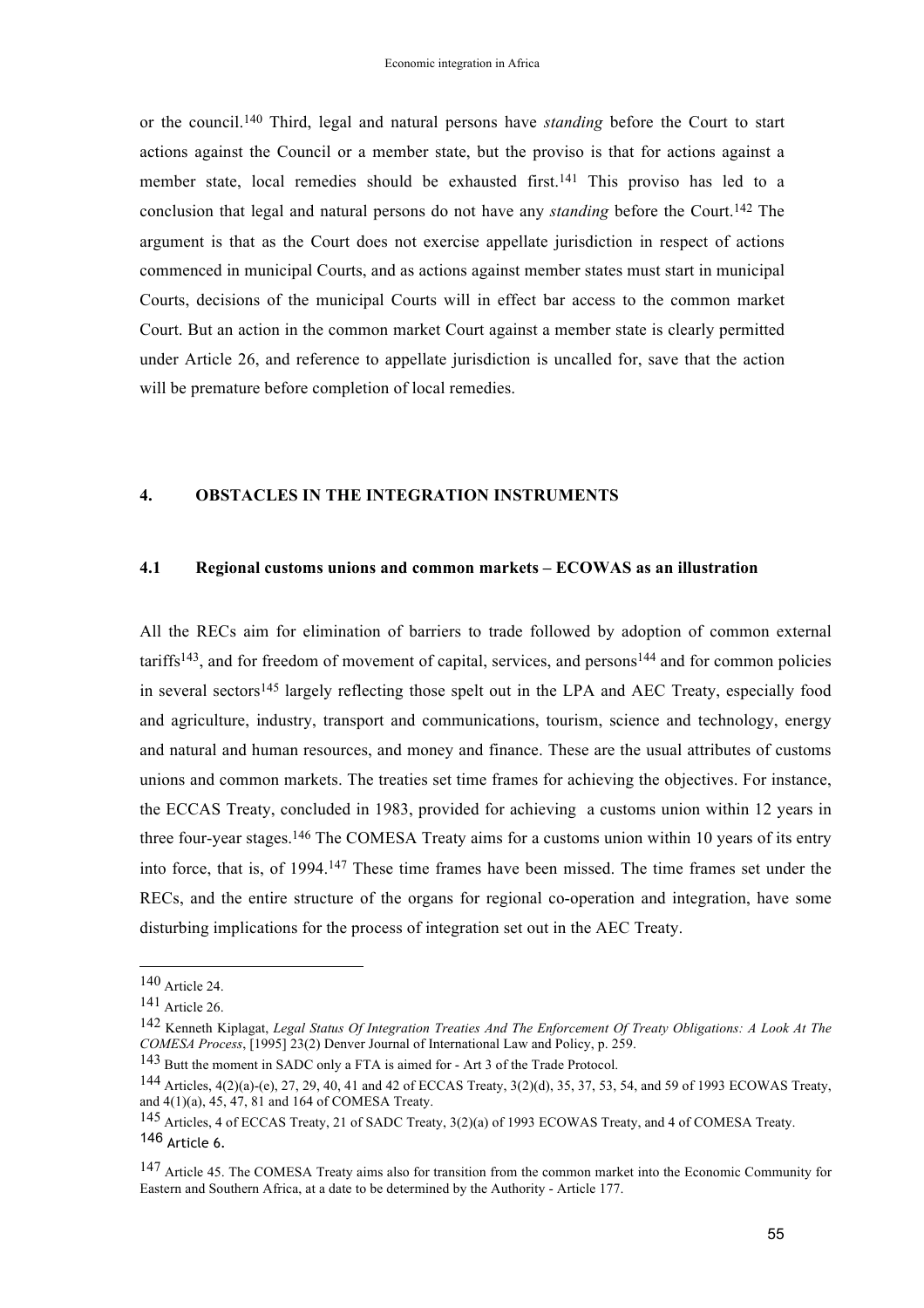ECOWAS was set up by a treaty concluded on 28 May 1975 at Lagos<sup>148</sup>, but re-established by another concluded at Cotonou on 24 July 1993 as the revised treaty of ECOWAS149. The 1975 Treaty created a community to "promote co-operation and development in all fields of economic activity ... for the purpose of raising the standard of living of its peoples, of increasing and maintaining economic stability, of fostering closer relations among its members and of contributing to the progress and development of the African continent".150 Implementation of this objective included, elimination of tariff and NTBs on imports and exports<sup>151</sup>, adoption of a common external tariff<sup>152</sup>, abolition of barriers to free movement of persons, services and capital<sup>153</sup>, and adoption of harmonised policies and common projects in various sectors such as agriculture, transport and communications, energy, industry, and money and finance<sup>154</sup>. Therefore, though unstated, the 1975 Treaty set out to create a customs union, and gradually, a common market and perhaps an economic union.<sup>155</sup> These aims and sectoral coverage were recast under the 1993 Treaty making them more systematic and detailed, putting a different gloss on the treaty.<sup>156</sup>

The 1993 Treaty clearly specifies that "the aims of the Community are to promote co-operation and integration leading to the establishment of an economic community ..."157, which entails "harmonisation and co-ordination of national policies and promotion of integration programmes, projects and activities<sup>158</sup> ..., establishment of a common market<sup>159</sup>, [and] establishment of an economic union<sup>160</sup>". The treaty specifies activities for each of those stages, following the now standard characterisation of the stages of economic integration – free trade area, customs union, common market, and economic union.161 Thus to form the common market, tariff and NTBs are to be abolished to create a  $FTA^{162}$ , a common external tariff is to be adopted<sup>163</sup>, and barriers removed to freedom of movement of persons, goods, services and capital, and to the right of residence and

<sup>148</sup> 14 ILM 1200 [1975]

<sup>149</sup> ECOWAS Doc.ECW/LEX/IV/2A/Rev.3. See also 8 RADIC 189 [1996].

<sup>150</sup> Article 1(1) and 2(1).

 $151$  Article 2(2)(a) and (b).

<sup>152</sup> Article 2(2)(c).

 $153$  Article 2(2)(d)

<sup>154</sup> Article 2(2)(e)-(h).

<sup>155</sup> There are further and relatively detailed provisions on common policies and projects, in Articles 33-49.

<sup>156</sup> Even in matters such as the titles of the Heads of State and Government, the treaties are quite different, the 1975 one reflecting a region rife with military governments, whereas the situation was quite different in 1993. But the likelihood of coup d'etats seems to be ever present after a short period of optimism at the beginning of the 1990s.

 $157$  Article 3(1).

<sup>158</sup> Article 3(2)(a).

<sup>159</sup> Article 3(2)(d).

<sup>160</sup> Article 3(2)(e).

<sup>161</sup> Bela Balassa, *The theory of economic integration*, [Richard D Irwin, 1961], pp. 1-3.

 $162$  Sub-paragraph (i).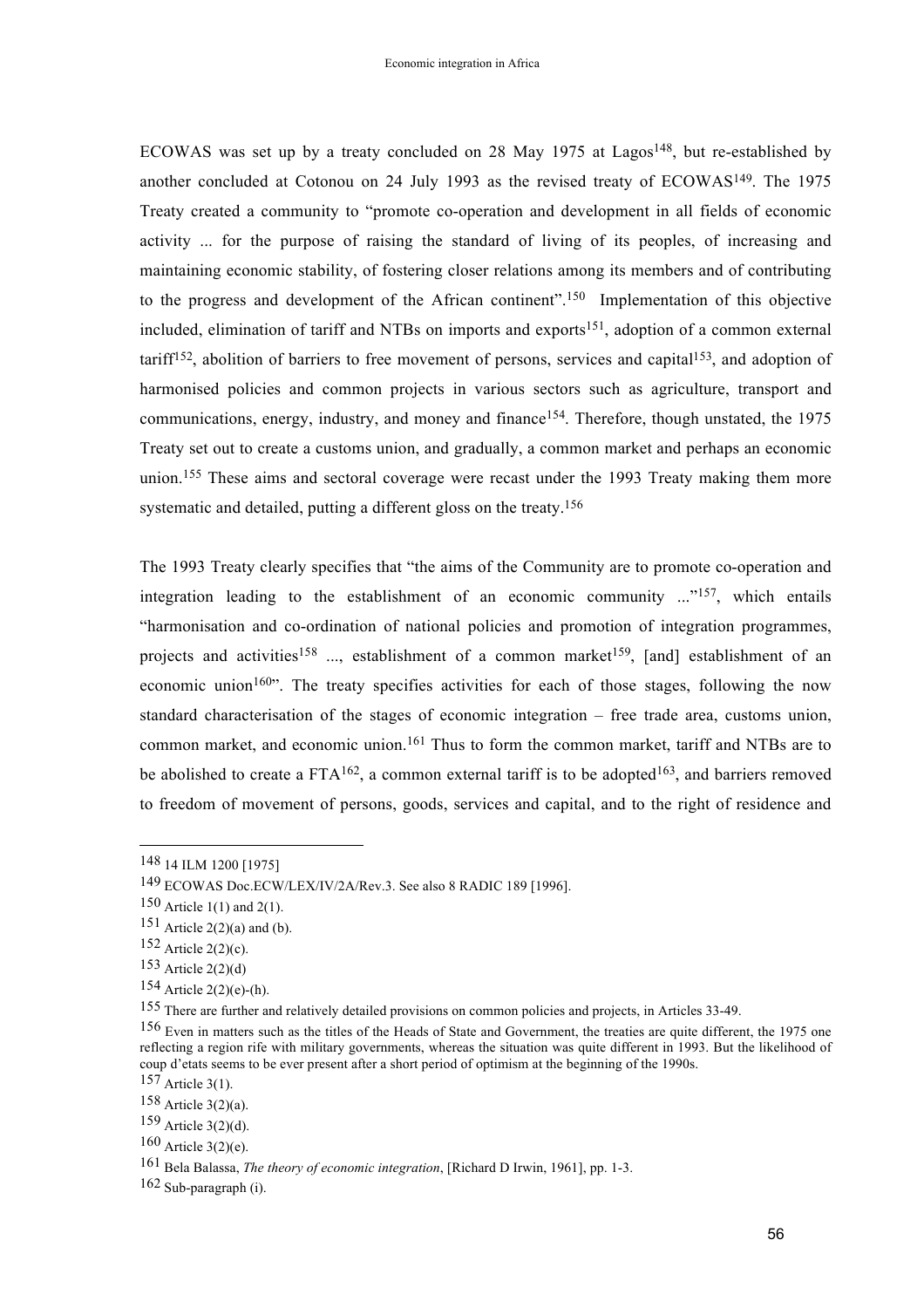establishment164. For the economic union, common policies in the economic, financial, social and cultural sectors are to be adopted, and a monetary union established.165 Other related matters are included in the activities for integration, such as, creation of an enabling legal regime, harmonisation of investment codes into a community code and of standards and measures, facilitation of information flow among rural populations and women and youth organisations, and "socioprofessional organisations such as associations of the media, business men and women, workers, and trade unions".166

The legal aspects of an enabling regime and harmonised investment codes, together with the overall regime for the common market, if successfully implemented can provide an integrated legal framework that continually generates a tangible regional market supporting long-term commercial decisions made in view of the regional income, supply of skills and resources, and of legal certainty and stability. A functional technical committee devoted to the task of putting forward the necessary instruments, greatly improves the prospects for achieving the economic union. It is to be hoped that the technical commission on Political, Judicial and Legal Affairs, Regional Security and Immigration<sup>167</sup>, and charged with monitoring and facilitating application of the 1993 Treaty and the protocols168, will be given the political recognition and backing to play its proper role in the integration process. The involvement of civil society envisaged and given prominence among the aims and objectives, suggests a willingness by the political leaders to actively involve the public. An active and *vigilante* public could prod the leaders on, and generate a political momentum translating into active community organs duly performing their designated roles.

But within the framework of the AEC Treaty<sup>169</sup>, ECOWAS as the building pillar or bloc for the West Africa region<sup>170</sup>, is supposed to become a customs union by the year 2017 and join the other RECs to form a continental customs union within 25 years from 1994 when the AEC Treaty entered

<sup>163</sup> Sub-paragraph (ii).

<sup>164</sup> Sub-paragraph (iii).

 $165$  Paragraph (e).

<sup>166</sup> Article 3(2)(h), (i), (j) and (l)

<sup>167</sup> Article 22(1)(f).

<sup>168</sup> Article 22(2)(c).

<sup>169</sup> Article 6 of AEC Treaty.

<sup>170</sup> Article 2(1) of the 1993 Treaty, provides that ECOWAS is ultimately the sole REC for West Africa for the purposes of building the AEC. At the 33rd ordinary session of the OAU, the Assembly requested members of each region to identify the economic community to serve as the regional pillar for purposes of the AEC: see Article 6 of *the Decision on the AEC* ref. AHG/AEC/Dec.1 (XXXIII) Rev.1. 9 RADIC 477 [1997] at pp. 488-489. in view of Article 2(1) of the 1993 Treaty, ECOWAS may be considered duly constituted, and to be recognised under the AEC Treaty, as the regional pillar. But given the aims for total integration and the closer ties between some Sub-RECs, such as, the Franco-phone Economic and Monetary Union of West Africa comprising Benin, Burkina Faso, Cote d'Ivoire, Guinea Bissau, Mali, Niger, Senegal, and Togo; and the Mano River Union comprising Guinea, Liberia and Sierra Leone, it seems that this ECOWAS position is in practice being challenged despite the limited membership of the rival Sub-RECs: Please see *West Africa* magazine, 14-20 July 1997 p. 1125. The important thing, though, is recognition by the AEC organs for purposes of the AEC, which ECOWAS has already secured.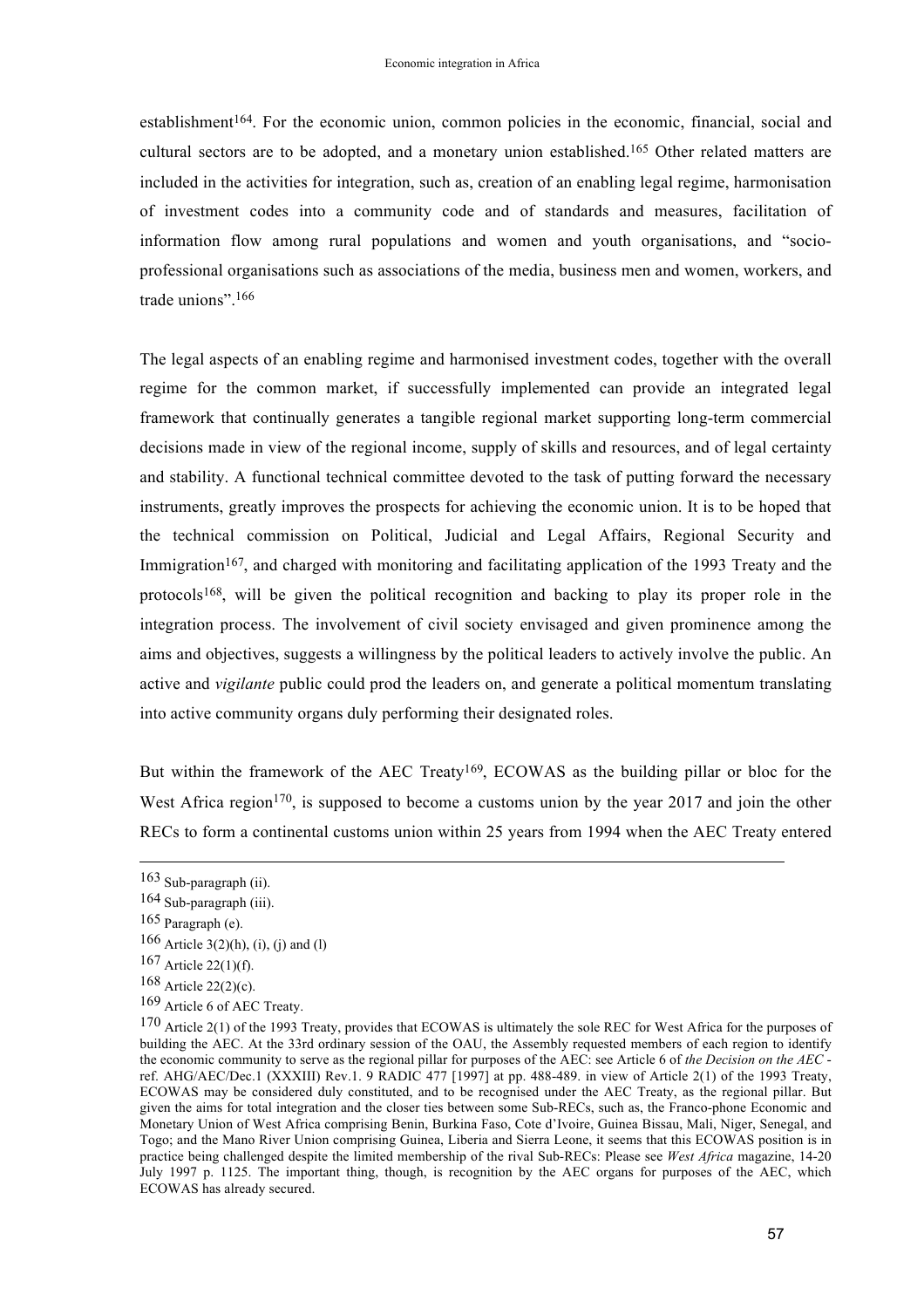into force, a continental customs union by the year 2019171. This is not provided for in the stages set out in the 1993 Treaty.172 The scheme is that a customs union is to be established within 10 years from 1 January 1990, the date the ECOWAS Trade Liberalisation Scheme, adopted in 1983 by the ECOWAS Heads of State and Government under the 1975 Treaty, was launched<sup>173</sup>: a customs union by the year 2000, and the economic union within the succeeding 5 years<sup>174</sup>. On the face of it, therefore, the two schemes are at variance, for not conforming to the same time frames. But it can be argued that the scheme under the AEC Treaty does not prohibit faster progress at the regional level. Also, faster progress at the regional level does not constitute a legal barrier to complying at the designated time with the AEC time frames. Thus ECOWAS may attain the status of a common market, followed by that of an economic union well before the deadlines set under the AEC Treaty, and in time accordingly comply with the transitions provided for. Thus ECOWAS, though an economic union, could join a continental customs union when required under the AEC Treaty, while proceeding faster with the regional projects and activities under the 1993 Treaty.

Alternatively, as the time frames under the AEC Treaty are maximum periods, it could be that in practice all the RECs can proceed well ahead of those deadlines, perhaps being ready for a continental customs union ahead of the AEC schedule. Grounds for such a prospect would include, a process actually harmonised at the continental level with all the RECs following a common or coordinated trade liberalisation timetable. Such a timetable is still absent in Africa, and according to the AEC Treaty which provides for it, it is to be drafted during the second stage of forming the AEC175, which is set to begin in the year 1999 after the first stage - establishing and strengthening the RECs - ends. Another ground could be evidence of a charted, concrete, and on-schedule progress towards regional customs unions. However, formation of a regional customs union can give rise to strong regional protectionism against other RECs, the reluctance to eliminate barriers to trade with other RECs deriving legal support from the time-frames under the AEC Treaty itself if the union is formed before the target year 2017 and if the AEC Assembly has not endorsed completion of the prior three stages supposed to lead to the continental customs union and approved the transitions.176 The AEC Secretariat ought to collate progress of the various RECs, in the absence of a functioning committee on RECs177, so it can be determined whether to move on to succeeding stages well ahead of the AEC stages and the relevant approvals made by the Assembly.

<sup>171</sup> Article 6(2)(d) of the AEC Treaty.

<sup>172</sup> Article 3(2) of the 1993 Treaty.

<sup>173</sup> Articles 35 and 54 of the 1993 Treaty.

<sup>174</sup> Articles 54 and 55 of the 1993 Treaty.

<sup>175</sup> Article  $6(2)(b)(i)$  of the AEC Treaty.

<sup>176</sup> Article 6(4) of the AEC Treaty.

<sup>177</sup> Article 25(1) of the AEC Treaty creating technical committees does not establish one on the RECs. Paragraph (2) thereof, though, provides that the Assembly can restructure the committees or establish others, and it is to be hoped it will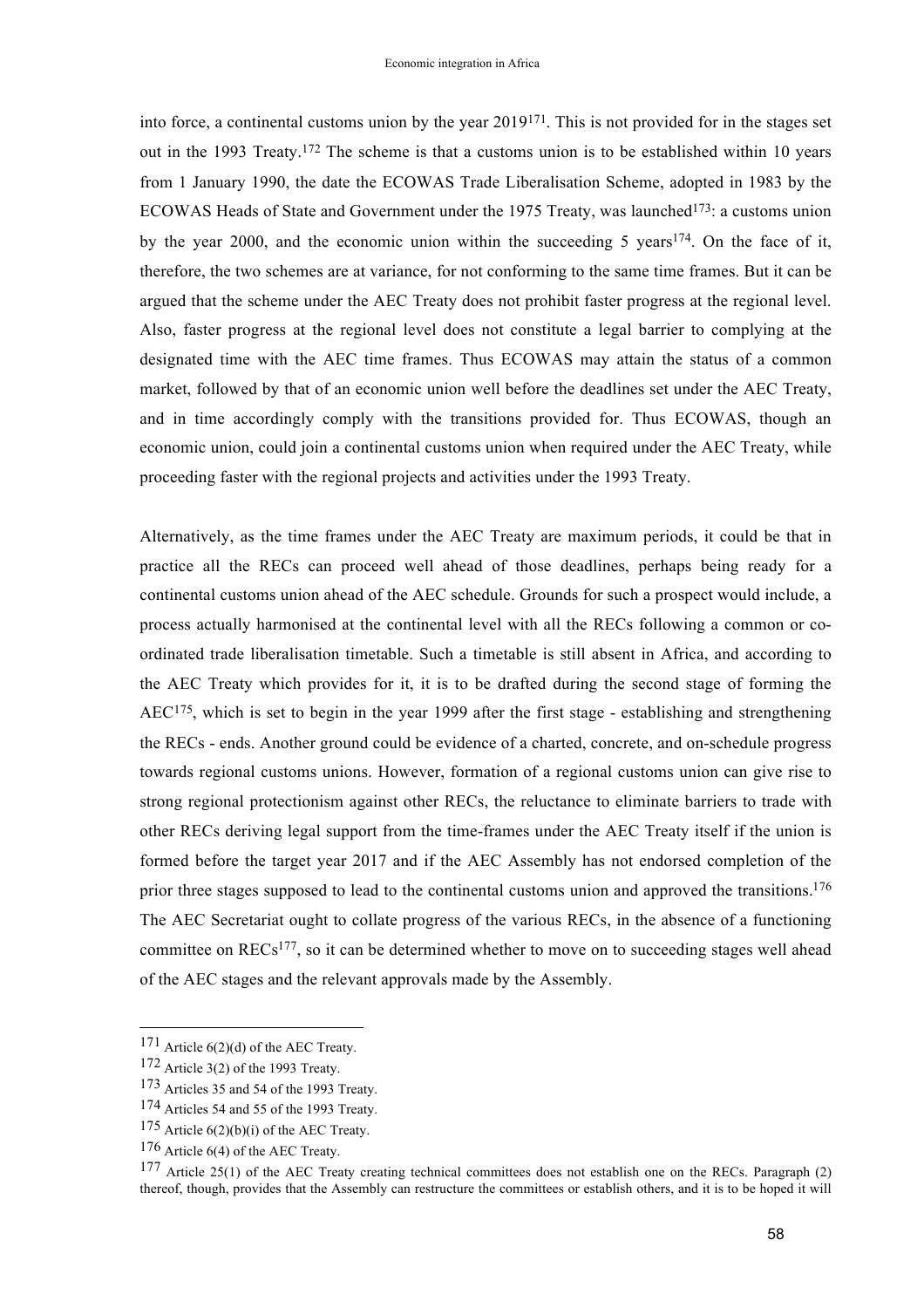The arguments thus far, for the position that formation of ECOWAS can proceed under the 1993 Treaty without in substance detracting from the AEC framework, could be resorted to, for practical considerations perhaps of political convenience, if RECs remain unattended to by the organs of the AEC. But strictly speaking, the 1993 Treaty detracts from the AEC framework, in so far as the elimination of tariff and NTBs within ECOWAS is not in accordance with the trade liberalisation timetable provided for under the AEC Treaty.178 The AEC Treaty specifically provides that the trade liberalisation to form regional FTAs as a prelude to adoption of the common external tariff to form the regional customs union, is "through the observance of the time-table for the gradual removal of tariff barriers and non-tariff barriers to [regional trade]".179 The timetable is to be adopted during the second stage, in respect of "regional and intra-Community trade and for the gradual harmonisation of customs duties in relation to third states".180 In the absence of such a timetable, and without reference to it at all in the 1993 Treaty, it cannot be that trade liberalisation under the 1993 Treaty is in accordance with that timetable.181 Indeed, the ECOWAS treaties were adopted prior to the entry into force of the AEC Treaty, that is, before 1994. In the preamble to the 1993 Treaty, reference is made to the LPA and the target there to form an AEC by the year 2000, and then to the AEC Treaty which sets the different date of the year 2028 or 2030, that is, the period of 34 or a maximum of 40 years from the year of entry into force of 1994.182 Perhaps reference to the AEC Treaty was a mere formality without belief in its efficacy, and without regard to the framework set out there or the trade liberalisation time-table provided for. Such a trade liberalisation timetable covering all the RECs would facilitate harmonisation of the regional activities.

Similarly, under the 1993 Treaty, the economic union is to be formed within 15 years from 1990, that is, by the year 2005183, whereas under the AEC Treaty, there is no provision for a regional economic union, not even a regional common market. Rather there is provision for a continental common market, to be formed within 29 years from 1994, that is, by the year

be used as the case for a committee on RECs seems abundantly clear, unless the committees established under the Protocol on RECs begin and continue to effectively function.

<sup>178</sup> Article 6(2)(b) and (c) of the AEC Treaty.

<sup>179</sup> Article 6(2)(c) of the AEC Treaty.

 $180$  Article  $6(2)(b)(i)$  of the AEC Treaty.

<sup>181</sup> If the definition of "intra-Community trade System" in Article 1 of the AEC Treaty is adopted, which refers to Article 33(1) dealing with trade within the individual RECs, intra-community trade may be construed to refer to intra-REC trade. With such an interpretation, the trade liberalisation time-table would refer to those adopted by the various RECs, and the scheme in Article 3(2) of the 1993 Treaty would amount to one. But the interpretation in Article 1 of the AEC Treaty, is clearly modified by the provision in Article  $6(2)(b)(i)$  which refers to regional and intra-community trade, thus drawing a distinction between intra-REC trade and intra-AEC trade respectively; and further, reference is made to third states, that is, to non-AEC members. Therefore, the trade liberalisation time-table envisaged is one for all the RECs in forming FTAs. 182 Article 6(1) and (5) of the AEC Treaty.

<sup>183</sup> Article 54(1) of the 1993 Treaty.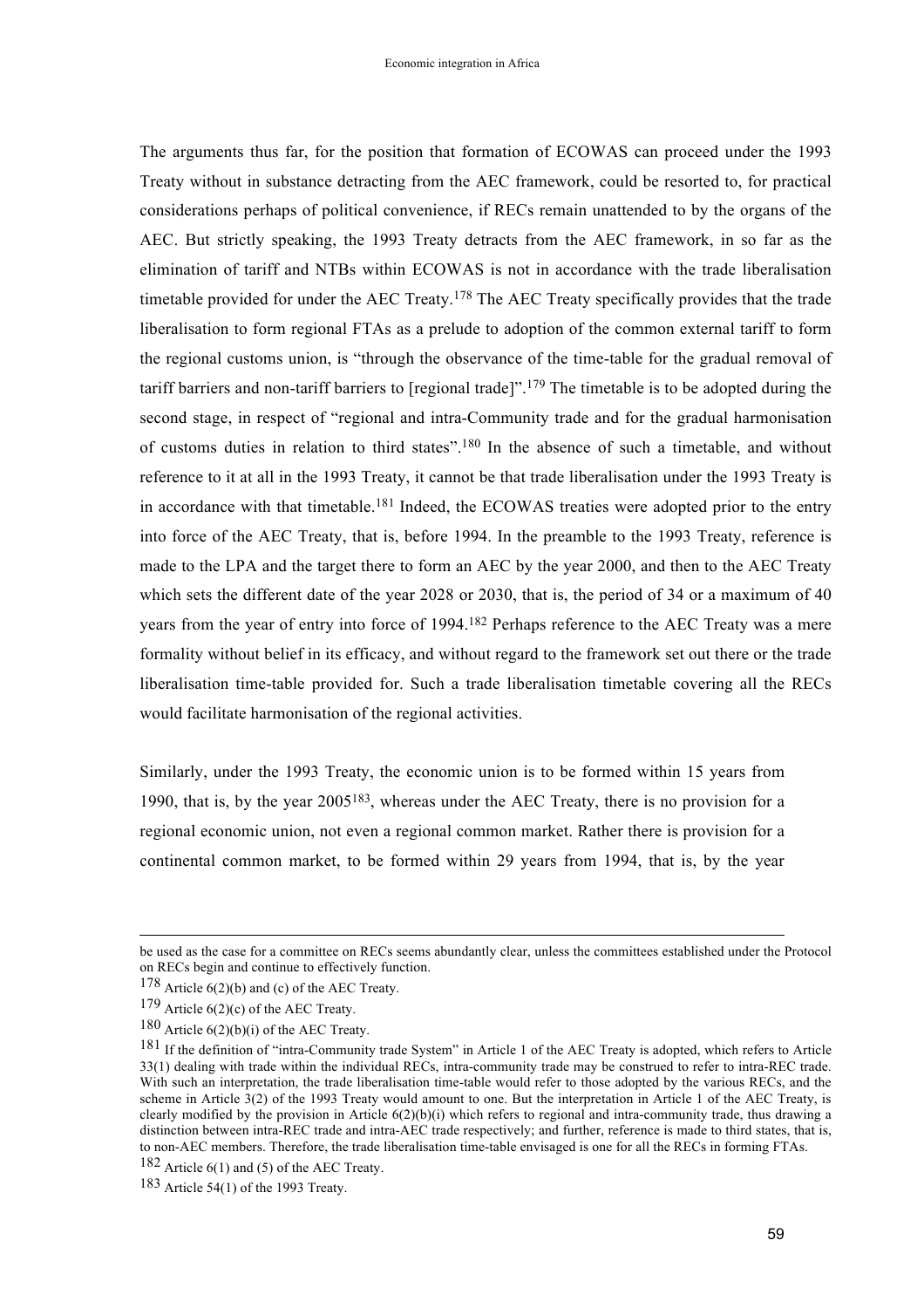2023.184 Absence in the AEC Treaty of provision for a regional economic union, means that the scheme under the 1993 Treaty for creating a regional economic union, is not pursuant to the AEC Treaty. With a developed regional system of sector co-operation by the time of establishment of the economic union, formation of the African Common Market and economic union will likely be problematic, as the mechanisms for sectoral co-operation under the various RECs will likely be different. There are practical considerations as well. The sectoral co-operation will likely entail massive non-AEC investment on a long-term basis, most probably with stringent conditions attached regarding matters of management, purchase of inputs, marketing of products, intellectual property, and so on. The conflicts inherent in this scenario can ruin the entire scheme of the AEC for sectoral co-operation if the investors disagree with the harmonisation and co-ordination required under the AEC framework. The AEC technical committees on the sectors, must get actively involved at once with the RECs, so that the process of co-ordination and harmonisation begins straight away. Under the AEC Treaty185 and ECOWAS186, the process of sectoral integration is required to begin well before the stages set for formation of the common market and the economic union respectively. Fortunately most of the sectors covered are common to all RECs and the AEC, especially food and agriculture, industry, science and technology, transport and communications, energy, education, money and finance, tourism, and natural resources and the environment.

### **4.2 The differing legal framework for RECs**

The RECs are each proceeding under a legal framework in many ways distinct and different, in respect of details such as rules of origin and criteria for preferential treatment under the community regime<sup>187</sup>, product coverage for trade liberalisation<sup>188</sup>, sources of funding community operations and organs189, and powers and functions of community organs established. The RECs will be able to integrate to form a continental customs union and common market, if a common or harmonised

<sup>184</sup> Article  $6(2)(e)$  of the AEC Treaty.

<sup>185</sup> Article  $6(2)(b)(ii)$  of the AEC Treaty.

<sup>186</sup> Articles 25-53 of the 1993 Treaty.

<sup>&</sup>lt;sup>187</sup> Rule 2 of the ECCAS protocol on Rules of Origin, annexed to the treaty, in addition to the usual methods of place of consignment and classification, substantial transformation, and equity holding, includes a power for the Council of Ministers to draw a list of products deemed to originate in a member state on account of their importance for the development of the member states:  $r. 2(1)(b)(iv)$ .

<sup>188</sup> The lists are typically drawn subsequent to conclusion of treaties, whereas they should be an integral part of the negotiating process, if the treaty is to comply with the requirement in Articles XXIV GATT and Article V of GATS for substantial coverage of the intra-community trade.

<sup>189</sup> Thus whereas under Articles 28(1) of the SADC Treaty and 79(4) of the ECCAS Treaty, the community budget is funded by contributions made by members, under Articles 168(1)-(2) of the COMESA Treaty and 72 of the 1993 ECOWAS Treaty a common market/community levy is imposed in addition to members' contributions [Articles 166-167 and 73 respectively].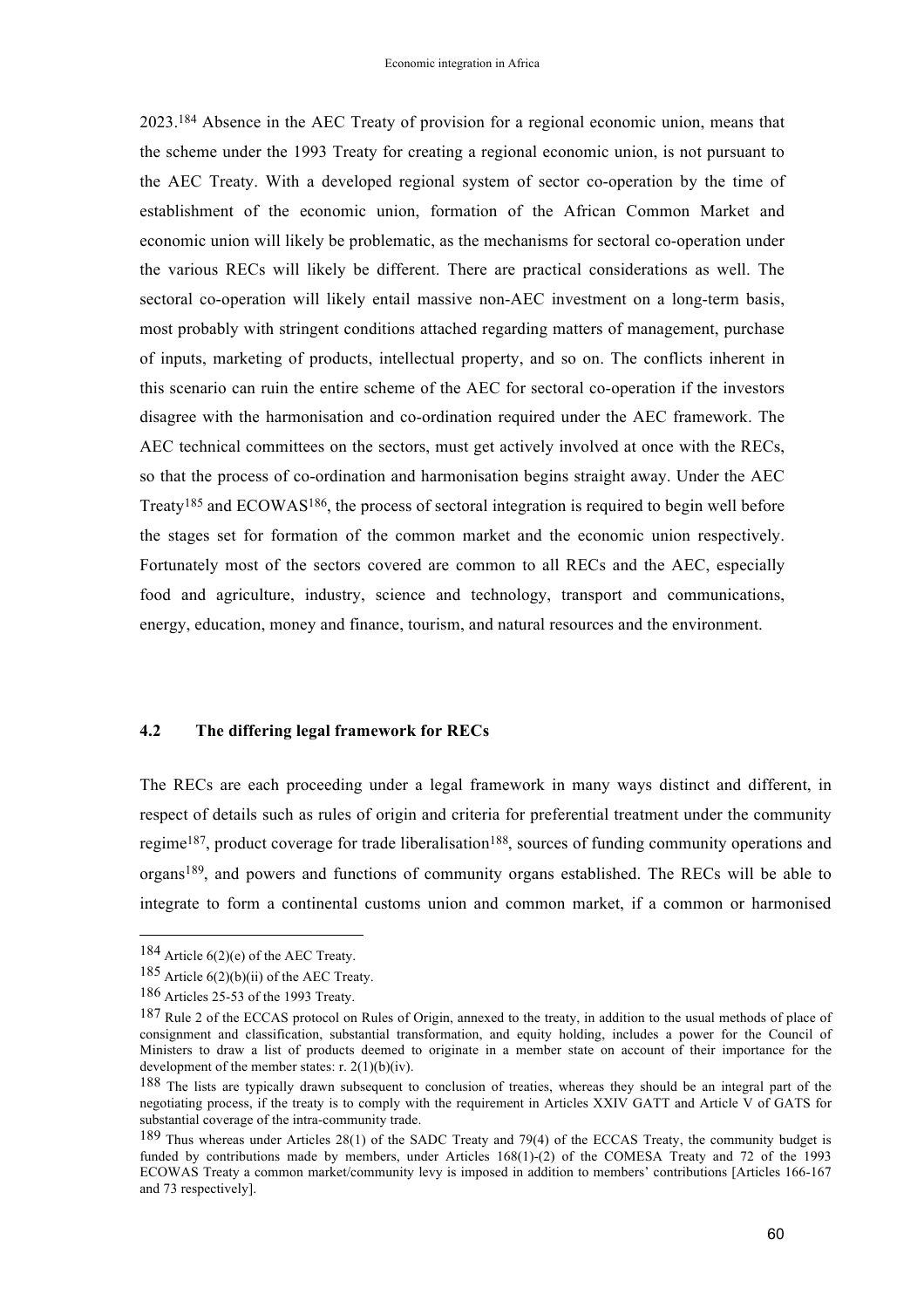regime in all those areas has been agreed, otherwise the multiplicity of conflicting rules would be inconsistent with the very idea of freedom of movement or common policies.

Regarding the organs, though, there are at least two options. At the adoption of the continental customs union, or common market, organs established under RECs could be dissolved on the ground that jurisdiction under the AEC vests in AEC organs which then take over. If this happens, any inconsistencies in powers of and in organs created under RECs, will not feature after the transition. The other option, is for the RECs to then function as divisions of the AEC, on practical considerations that running the whole AEC from one station at the AEC headquarters in Addis Ababa, would require a bureaucracy exceeding Africa's resources, and that therefore organs of the RECs such as the Courts, technical committees, and secretariats, not perhaps the Assembly and Ministerial Councils, be subordinate organs of corresponding AEC organs. The RECs would maintain their organs, functioning under relevant AEC instruments. In both cases, differences in organs created and their functions, will not constitute fundamental obstacles to the transitions, provided a harmonising instrument can put REC organs under appropriate AEC organs. But such an instrument would be unnecessary if the RECs had uniform organs, for these would simply be designated as subordinate to AEC organs, and would at once start functioning as such even within the RECs before adoption of a continental customs union or common market, with the benefit of spreading out the financial burden and of locating the organs out in the field enabling an effective reach. Uniform organs would politically strengthen the AEC process, due to clear channels of coordination and interaction.

A problem with difference in organs created, is that citizens of RECs may enjoy different rights and benefits. For instance, the ECCAS<sup>190</sup>, ECOWAS<sup>191</sup> and COMESA<sup>192</sup> Treaties establish proper community Courts, and the ECOWAS Treaty in addition provides for an Arbitration Tribunal<sup>193</sup>, whereas SADC provides for only a Tribunal<sup>194</sup>. Under the COMESA Treaty, the Court can hear references from member states, the Secretary General, legal and natural persons, national Courts, the Authority and the Council.<sup>195</sup> On the other hand, the ECOWAS Court is established<sup>196</sup> to ensure observance of law and the principles of equity in interpretation and application of the Treaty197, and to deal with disputes against member states or community institutions, referred under Article 56 of

<sup>190</sup> Article 16.

<sup>191</sup> Article 15 of the 1993 Treaty.

<sup>192</sup> Articles 19-44.

<sup>193</sup> Article 16 of the 1993 Treaty.

<sup>194</sup> Article 16.

<sup>195</sup> Articles 24-26, 30 and 32.

<sup>196</sup> The protocol on the ECOWAS Court, A/P.1/7/91, was adopted by the Authority at the 14th session held from 4-6 July 1991 at Abuja.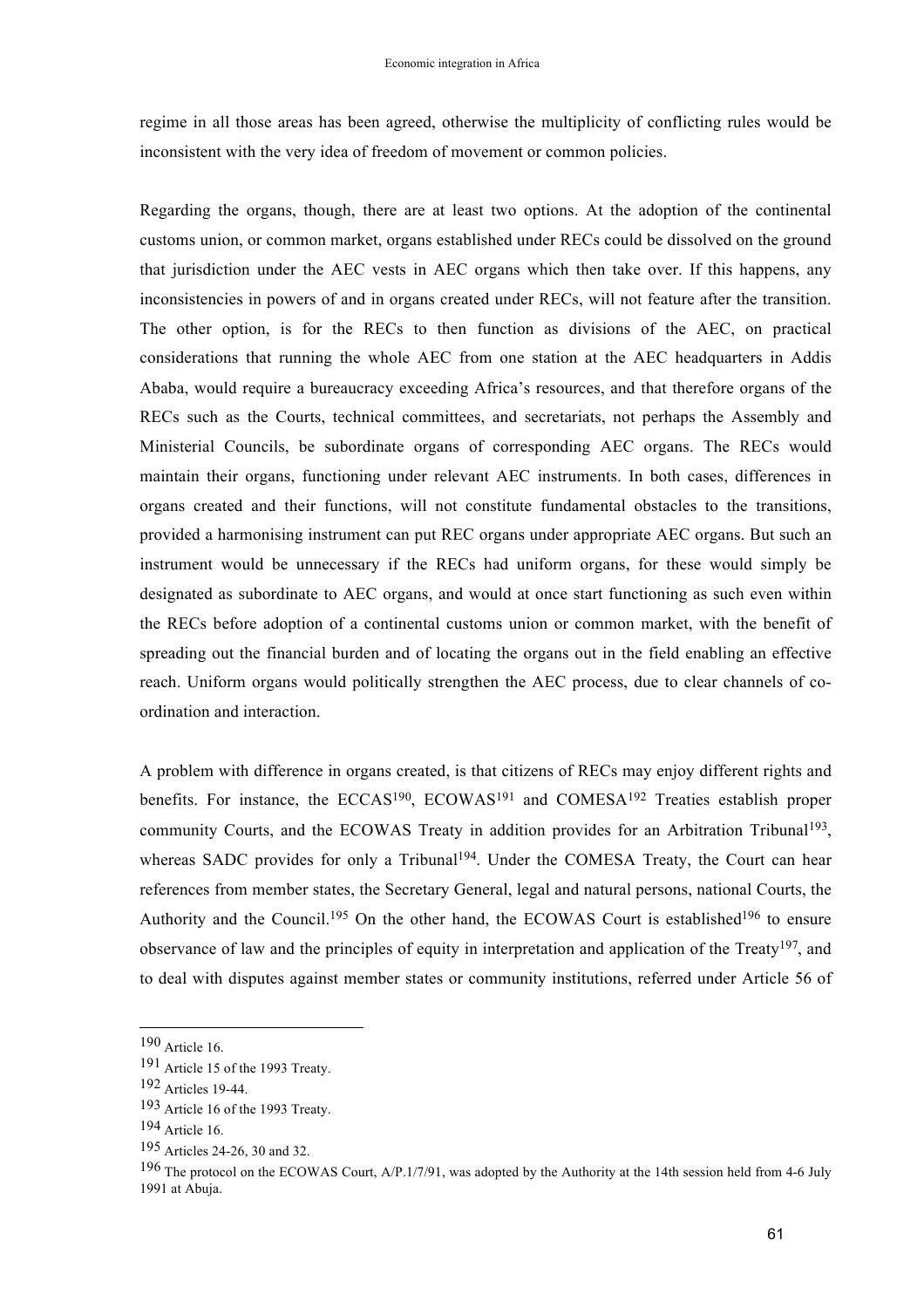the Treaty<sup>198</sup> by member states or the Authority<sup>199</sup>, and express advisory opinions requested by the Authority, Council, a member state, the Executive Secretary or any other institution<sup>200</sup>. A member state may institute proceedings on behalf of its nationals.201 The Court has exclusive jurisdiction over disputes on interpretation and application of the Treaty.202

Regarding participation of civil society in policy making for the integration process, the COMESA Treaty provides for the Consultative Committee of the Business Community and Other Interest Groups<sup>203</sup>, constituted by the relevant representatives<sup>204</sup>, which takes part in the proceedings of the Technical Committees and makes recommendations to the Intergovernmental Committee205. Apart from the Intergovernmental Committee consisting of Permanent or Principal Secretaries, and 12 Technical Committees on very specific matters departing from the amalgamating approach under the AEC<sup>206</sup> and ECOWAS<sup>207</sup>, provision is made for the Committee of Governors of Central Banks<sup>208</sup>. Under the 1993 ECOWAS Treaty, a Community Parliament<sup>209</sup> and a Committee of West African Central Banks<sup>210</sup> are provided for, and it is intended that the media play a role in the community process<sup>211</sup>. The COMESA and ECOWAS treaties apparently provide for the participation of civil society to a greater extent than the other RECs. The ECCAS Treaty creates the Consultative Commission consisting of experts appointed by member states, to study and investigate questions submitted by community institutions, assist the Council of Ministers, and study reports of the technical committees, which are established under the protocols to the  $Treatv^{212}$ , making recommendations to the Council213. The SADC Treaty provides for a Standing Committee of Officials constituted by Permanent Secretaries or officials of equivalent rank214 to function as a technical advisory committee, responsible and reporting to the Council of Ministers215, and for

204 Article 18(1).

- 205 Article 18(3)(d).
- 206 Article 25(1).
- 207 Article 22(1) of the 1993 Treaty.
- 208 Article 13.

- 210 Article 52.
- 211 Articles 65-66.
- 
- 212 Article 26.

<sup>197</sup> Article 9(1) of the protocol.

<sup>198</sup> This is a reference to the 1975 Treaty, which should be considered unfortunate given that the 1975 Treaty was superseded by that of 1993. 199 Article 9(2) of the protocol.

<sup>200</sup> Article 10(1) of the protocol.

<sup>201</sup> Article 9(3) of the protocol.

<sup>202</sup> Article 22(1) of the protocol.

<sup>203</sup> Article 18.

<sup>209</sup> Article 13.

<sup>213</sup> Articles 23-24.

<sup>214</sup> Article 13.

<sup>215</sup> Article 13(2) and (3).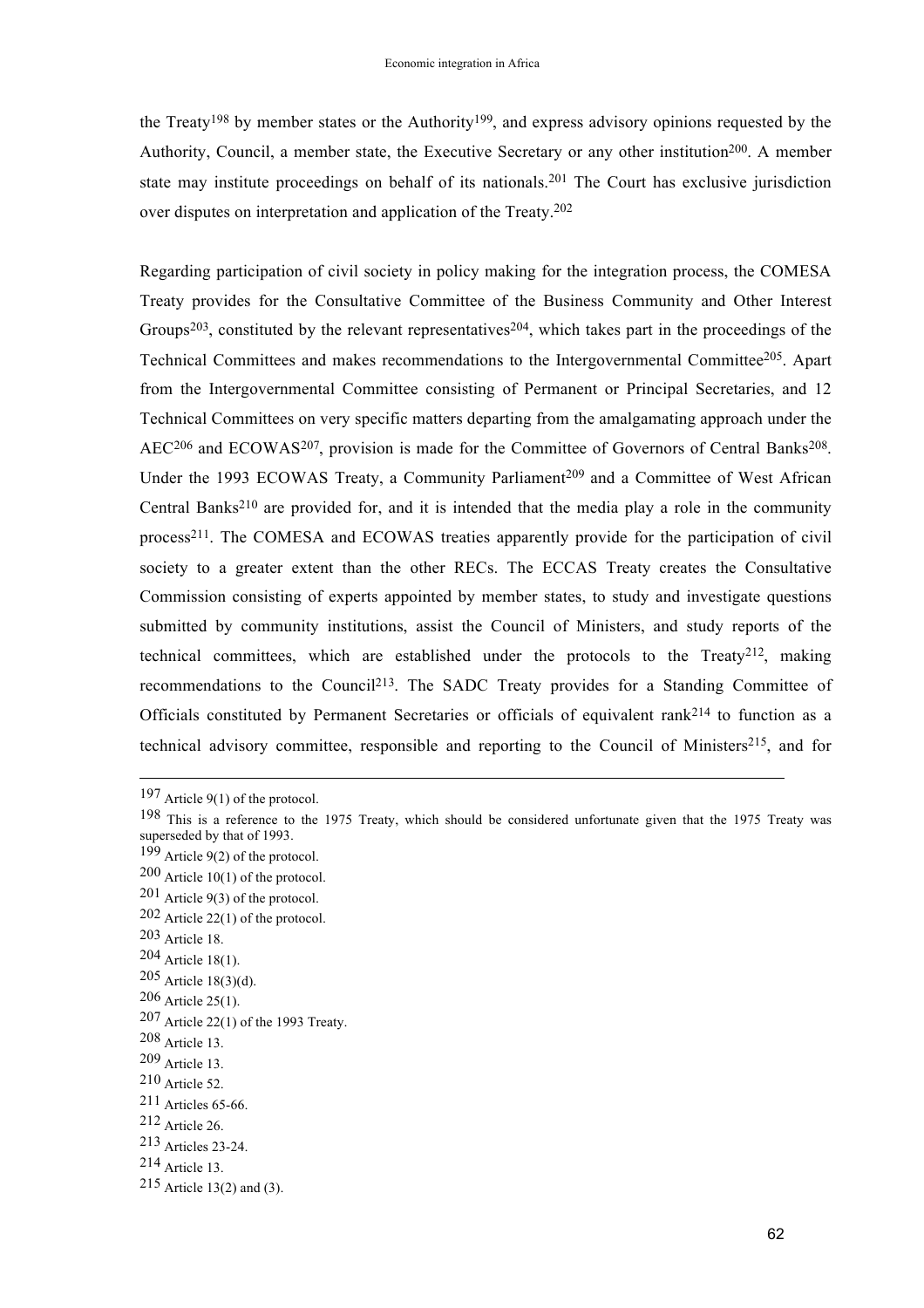technical commissions which are to be specified in a protocol<sup>216</sup>. The SADC Treaty seems to embody the least involvement of civil society.

These differences in involvement and rights do not foster a community feeling at the continental level, and may enhance a regionalism that can subsequently undermine the aims of African unity generally and of the AEC. In addition, a more involved interpretative role for courts with such varying jurisdiction, can lead to REC and AEC jurisprudence developing at variance. And it would be manifestly improper for the REC Courts/Tribunal to be part of the AEC Court, perhaps as registries exercising jurisdiction under both the AEC Treaty and the relevant REC treaties, when they have such differing jurisdiction.

The East African Community as presently constituted is a revival of the East African Community that collapsed in 1977.217 Since inception in March 1996, astounding progress has been made, such as harmonisation of fiscal and monetary policies through convertibility of the currencies, pre- and post-budget consultations, reading of budgets on the same day<sup>218</sup>, agreement on macro-economic goals, consultations between the central banks and revenue authorities, tax agreements, and establishment of a mechanism of co-operation for the capital and securities regulatory authorities. Measures taken to promote trade and investment include, establishment of an umbrella organisation for national private sector organisations, introduction of an East African passport and an inter-state pass, removal of road checks from designated routes, and reciprocal opening of border crossing points. Other achievements relate to, co-operation in the area of infrastructure, such as completion of a digital transmission project, cross border communications, strengthening and involving civil society through forming regional professional organisations (the East African Law Society and the East African Business Council) and holding regional level cultural activities and trade fairs<sup>219</sup>

On 2 March 2004 the Heads of State and Government of the Kenya, Tanzania and Uganda<sup>220</sup> eventually<sup>221</sup> signed the protocol establishing the East African Customs Union. The customs

<sup>216</sup> Article 12.

<sup>217</sup> A good account of the fall of the East African Community is Sam Tulya-Muhika's Lessons from the Rise and Fall of the East African Community (Kampala: Friedrich Ebert Foundation, 1995).

<sup>218</sup> But this has not been done consistently. In 1997, for instance, the budget for Uganda was read on 12 June, whereas those for Kenya and Tanzania on 19 June. See *African Research Bulletin*, "East African Budgets", June 16-July 15 1997, p. 13063.

<sup>219</sup> *Joint Communiqué of the heads of state* issued on 29 April 1997, on a meeting to review the progress made [Commission for East African Co-operation, Arusha Tanzania]; and *the East African Standard* Newspaper of 26 March 1997.

<sup>220</sup> Mwai Kibaki, Benjamin Mkapa, and Yoweri Museveni, respectively.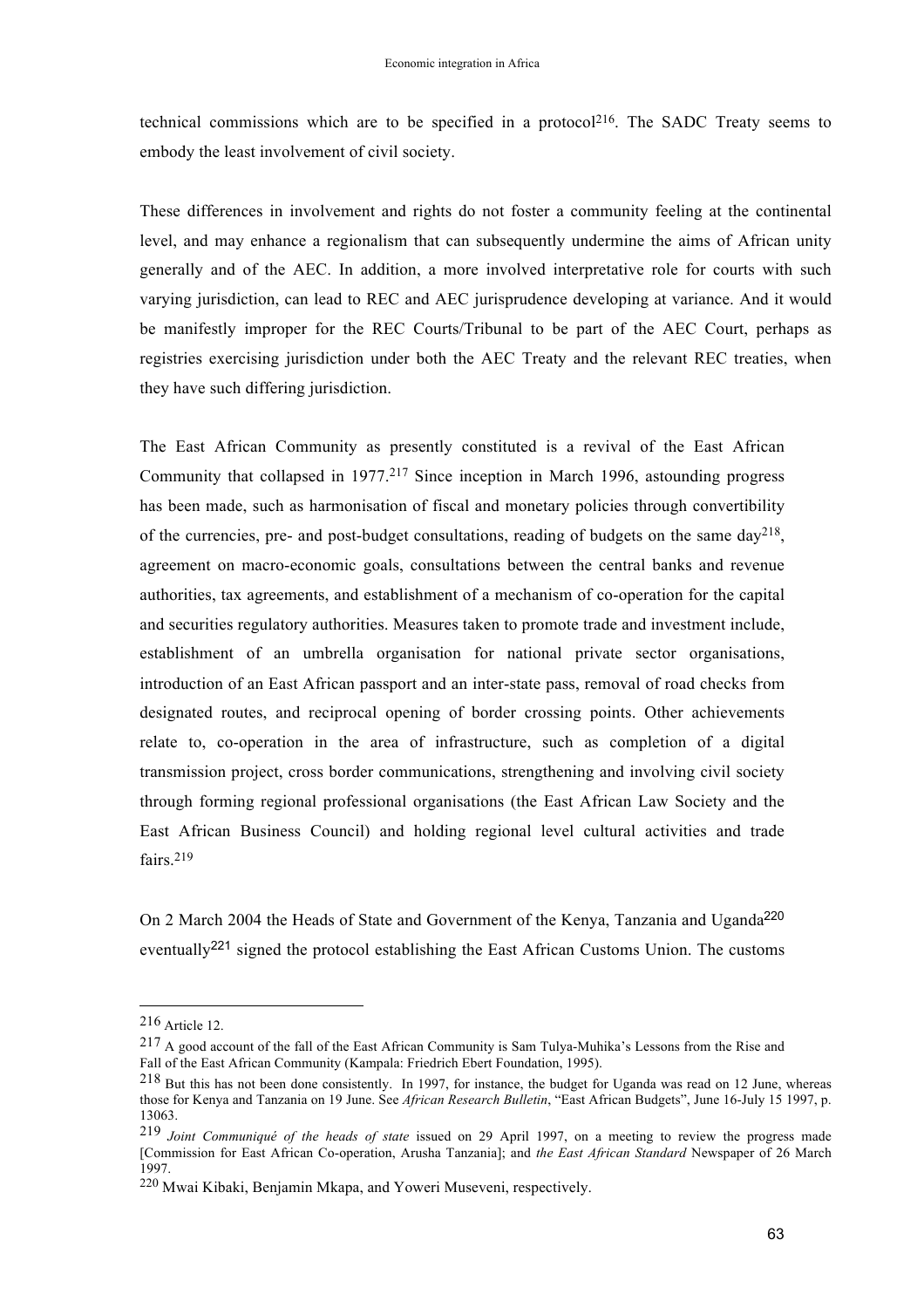union adopted a common external tariff. The common external tariff was simplified into three categories on: 0 per cent on raw materials, 10 per cent on intermediate products, and 25 per cent on finished products. Uganda's proposal for a (0-7-15 band was not accepted though this lower band would have been comparably better in terms of consumer prices and competitiveness. On the whole the common external tariff raises Uganda's low tariffs and lowers Kenya's high tariffs. Uganda was given a five year transition period for the common external tariff to apply, mainly because some of its raw materials were classified as intermediate products on which the tariff would increase. This would immediately make Uganda's products expensive and therefore uncompetitive, causing problems for the producers. In addition, provision was made for the possibility of suspending the application of the common external tariff when its application causes injury to a domestic industry. The challenge now is how the East African Community will contribute towards the economic integration of Africa as a whole, including within COMESA, SADC, and the AEC; bearing in mind that as a customs union the East African Community countries are to maintain a common external trade policy against all third countries of the world including those in Africa, and that the three countries are not members of the same African regional economic communities (Tanzania is not in COMESA while Kenya ad Uganda are, Kenya and Uganda are not in SADC while Tanzania is). There should not be a big problem if the common external trade policy of the East African Community will be similar or co-ordinated with those to be adopted by COMESA, SADC and other regional economic communities as well eventually as the AEC; which will require close co-ordination and the supportive political will on the part of all governments in the region. It will mean also that the East African countries must strengthen their negotiating capacity and stand out as a bloc within the region and the continent; in order for its positions to be known and its concerns to be taken into account in the way forward with African economic integration.

### **4.3 Relations among the RECs**

l

Though ECOWAS had been established in West Africa in 1975222, and the LPA and FAL calling for an African economic community adopted in 1980223, concrete progress towards economic

 $221$  The signing had been postponed at twice due to differences on key provisions on which negotiations continued. These included the possibility of giving Tanzania and Uganda certain exceptions in view of Kenya's comparably advantageous position in the industrial sector. 222 14 ILM 1200 [1975].

<sup>223</sup> OAU, *The Lagos Plan of Action for the Economic Development of Africa*.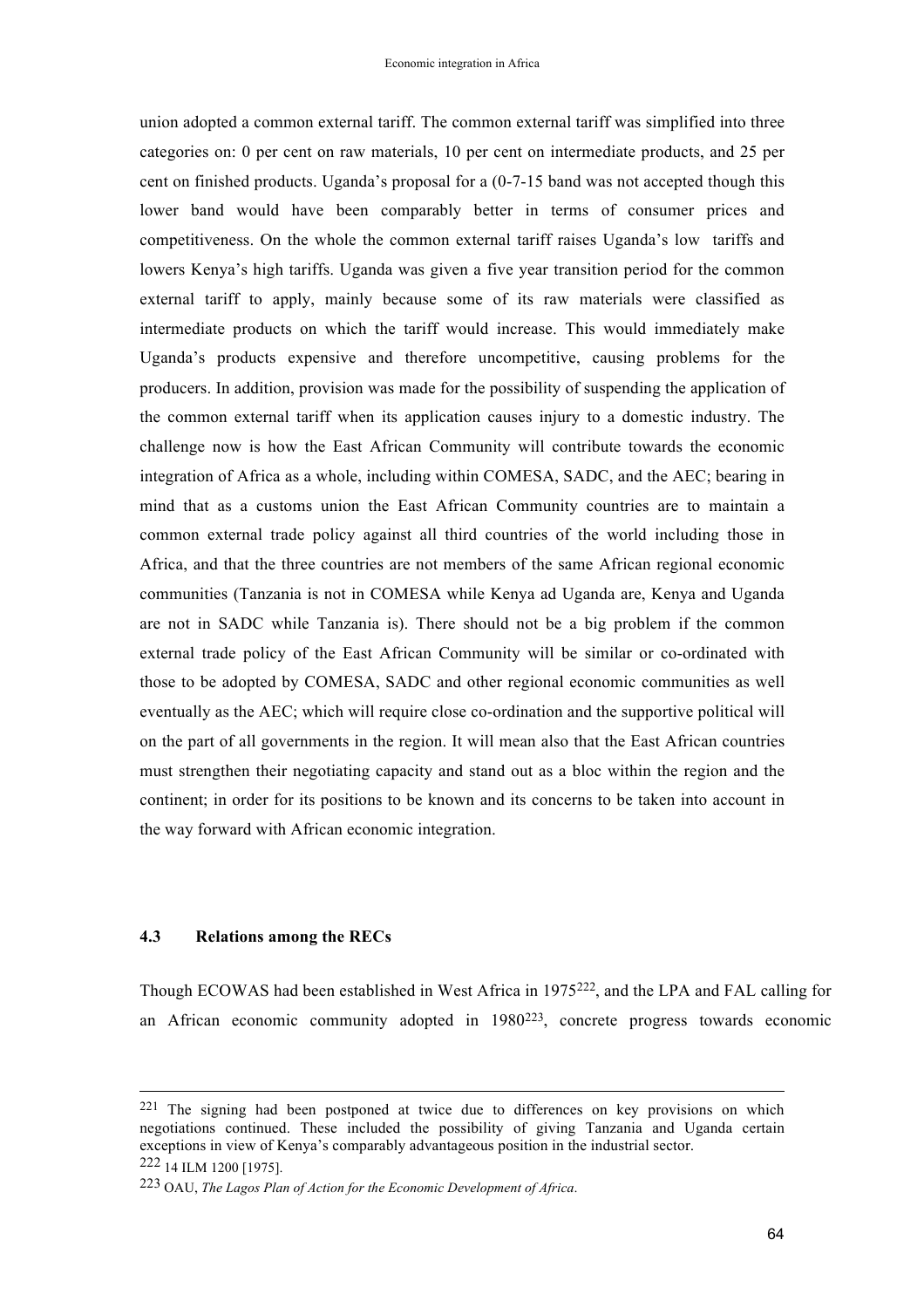integration in Africa was gradual. The land marks included the Abuja conference of 1987224, the recommendation in the 1989 World Bank Report for economic integration<sup>225</sup>, conclusion of the AEC Treaty in 1991226, and support in various UN programmes such as the System-wide Special Initiative for Africa. This dragged out process may have affected provisions on relations among RECs; those established later in time have better provisions on relations with others.

The ECCAS Treaty, concluded in 1983, lacks any specific provisions on relations with other RECs. It has provisions on "relationships of member states with other groups and third states"<sup>227</sup>, and on "co-operation between the community and third states"228, but none on a link between ECCAS and other RECs as such. Member states may join other regional or subregional groups, but then have to inform the secretary and provide copies of the instruments<sup>229</sup>, and other African states can apply to the Conference to enter co-operation agreements with ECCAS. The Conference is required to take advice from the Council, and to be unanimous for the application to succeed, when a co-operation agreement can then be concluded and submitted for ratification by the member states.230 Such cooperation agreements can be concluded with individual REC members, but there would be no basis within the ECCAS Treaty for amalgamation with other RECs. A separate instrument would be necessary, perhaps on the basis of the recitations and objectives in respect of contributing to the development of Africa as a whole.231

The SADC Treaty concluded in 1992, takes into account the LPA and FAL, and the AEC Treaty. The SADC and the member states may conclude co-operation agreements with other states, regional and international organisations whose objectives are compatible with SADC's.<sup>232</sup> The approach under the ECOWAS and COMESA treaties is similar, in reciting the AEC Treaty and providing for co-operation agreements233, but these treaties have more elaborate and clearer provisions on the relation with the AEC and other RECs. The COMESA Treaty states that the ultimate objective is to implement the AEC Treaty. It provides for a protocol on the relation between the AEC and the RECs, regard to the AEC Treaty in implementing the COMESA Treaty, conversion of COMESA or its successor into an organic entity of the AEC, and co-ordination of COMESA and AEC activities

<sup>224</sup> Adebayo Adedeji, et al, *The Challenge of African Economic Recovery and Development*. Frank Cass, 1991.

<sup>225</sup> Landell-Mills, et al, *Sub-saharan Africa: From Crisis To Sustainable Development*, [World Bank, 1989], p. 152. 226 30 ILM 1241 [1991].

<sup>227</sup> Article 86.

<sup>228</sup> Article 89.

<sup>229</sup> Article 86(1) and (2).

<sup>230</sup> Article 89.

<sup>231</sup> Preamble, and Article 4(1).

<sup>232</sup> Article 24(1).

<sup>233</sup> Articles, 79 of the 1993 ECOWAS Treaty, and 179 of the COMESA Treaty, which are more or less identical.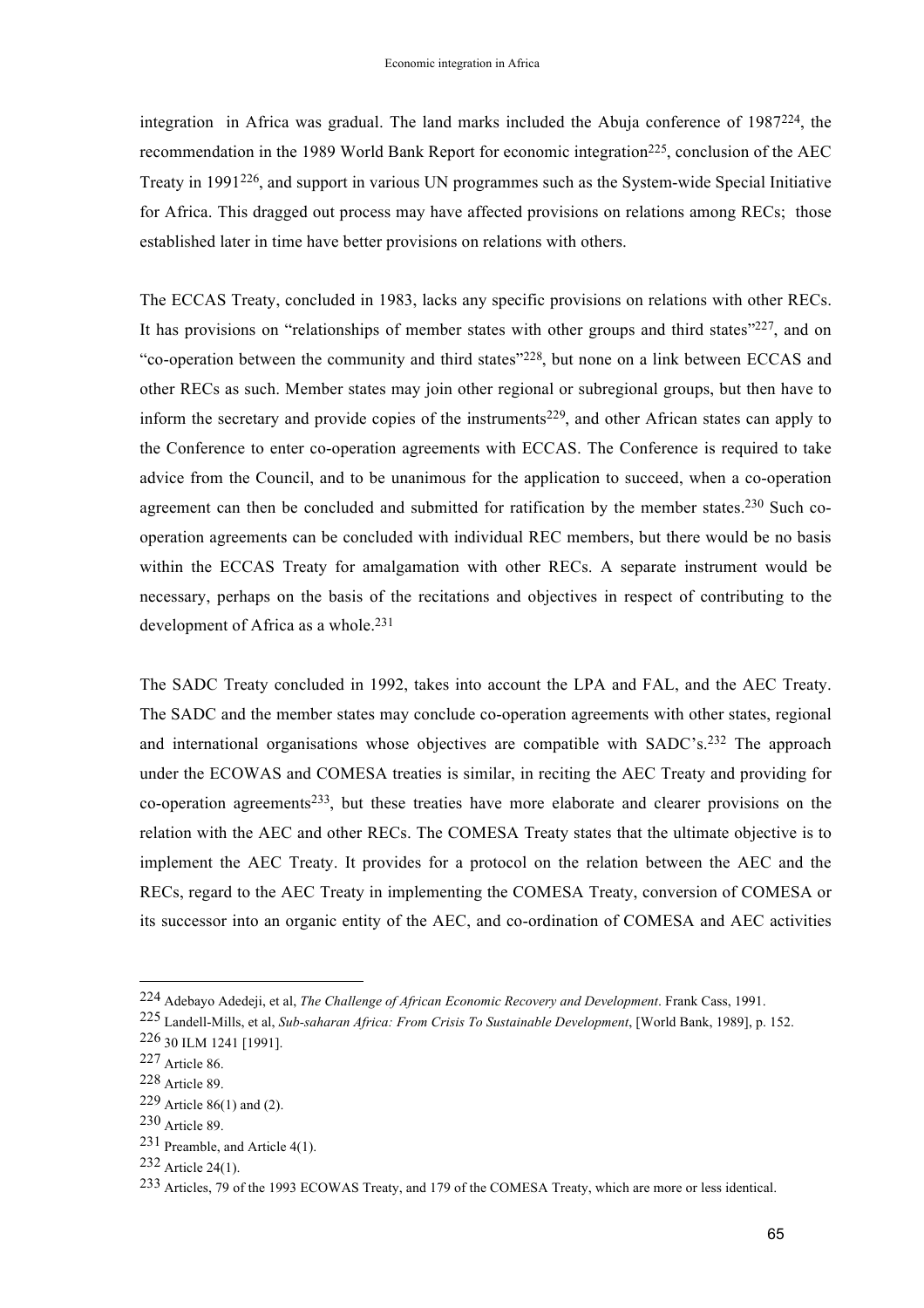by the secretary who is to report to the COMESA Council from time to time.234 This is a clear basis for conforming progress with COMESA to the entire scheme of the AEC Treaty. The 1993 ECOWAS Treaty also provides for progress towards the integration of the African continent.235

The COMESA approach, in specifically providing for a conversion, is the better scheme though; but apparently sceptical of the time frames set by the AEC Treaty, provision is made that the conversion will be "at a time to be agreed upon between the Common Market or its successor and the AEC"236. Besides, the aim of the conversion is stated as making COMESA "an organic entity of the AEC". If the ultimate aim of the COMESA Treaty is to implement the AEC Treaty, COMESA is already an organic entity of the AEC, for the AEC Treaty provides that the RECs are the building blocs for the AEC. But if by "organic entity" is meant integration with other RECs, the time for the integration, or "the conversion" as the COMESA Treaty would have it, is set at the year 2019 when the continental customs union would be created through the adoption of a continental common external tariff by the regional customs unions, and not left to further agreement, but a clear timetable is necessary. That the timetable on the process towards this continental customs union and common market is still pending could be accounted for by absence of an AEC or continental organ co-ordinating and harmonising activities among the RECs and between the RECs and the AEC, actively and visibly; and by a shortcoming on political commitment to single-mindedly pursue the establishment of the AEC.

# **4.4 Equity in the integration process**

The looming problem of sharing benefits and costs of economic integration, is addressed in the treaties by provision for equity, preferential treatment, and/or a development fund.237 In the ECOWAS Treaty, there is provision for creating "a Fund for Co-operation, Compensation and Development of the Community<sup>"238</sup> and for a protocol to spell out its status, objectives and functions239. The Fund has been established.

The ECCAS Treaty sets out in the preamble that progress will be made only by taking account of the situation and interests of every state, and recognises the different levels of economic development of

<sup>234</sup> Article 178.

<sup>235</sup> Article 78.

<sup>236</sup> Article 178(1)(c) of the COMESA Treaty.

<sup>237</sup> Articles, 75 of ECCAS Treaty, 25-26 of SADC Treaty, 21 of ECOWAS Treaty, and 143-150 of COMESA Treaty.

<sup>238</sup> Article 21(1) of the 1993 Treaty.

<sup>239</sup> Article 21(2) of the 1993 Treaty.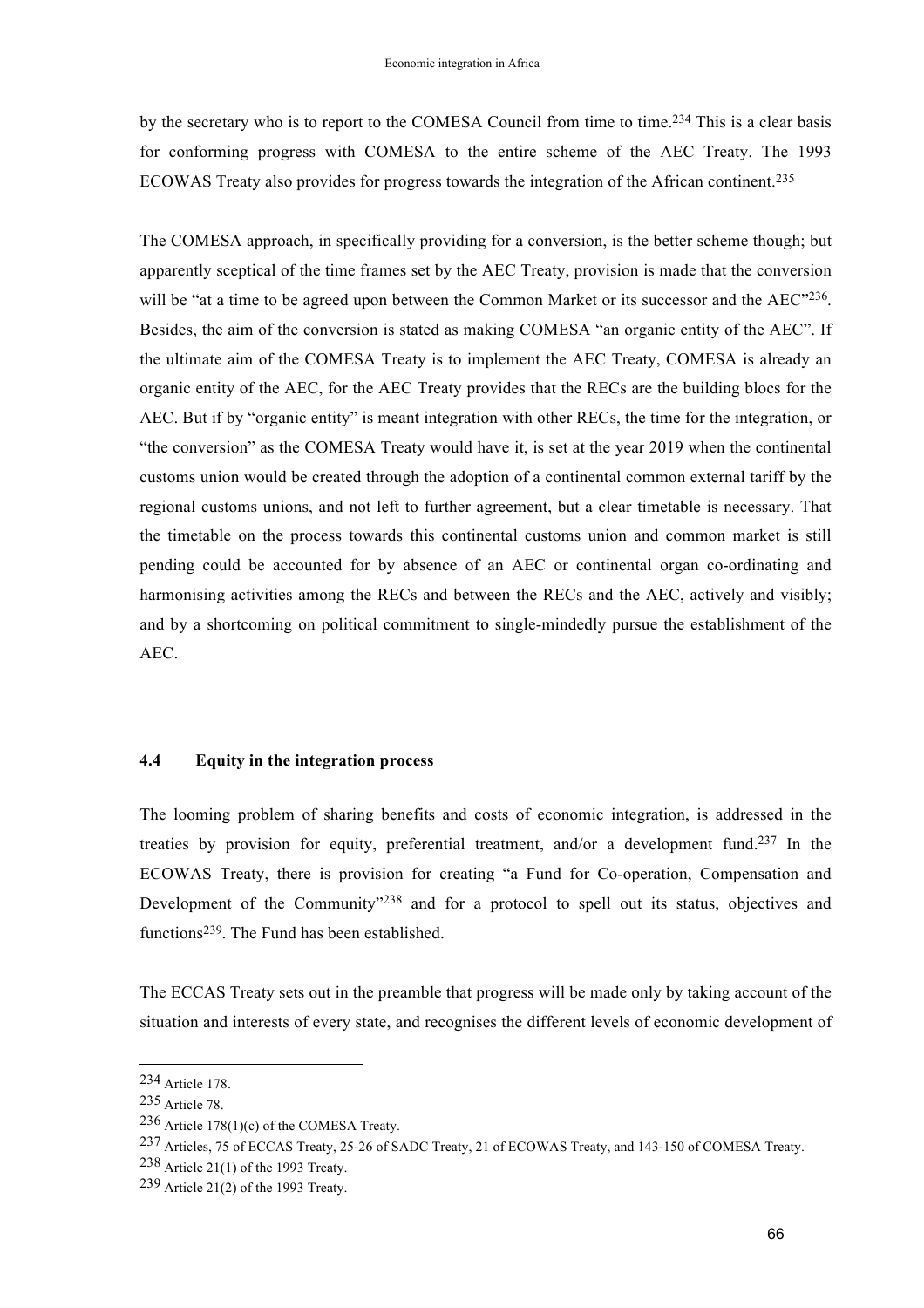the members. The objectives include "the rapid development of States which are fully or partly landlocked and fully or partly islands and and/or belong to the category of least developed countries".<sup>240</sup> A special regime is provided for these countries. Members agree to grant them special treatment and support all measures to promote their economic and social development<sup>241</sup>, as ordered by Council<sup>242</sup>. The Protocol on the situation of land-locked, island, part-island, semi-land-locked and/or least developed countries<sup>243</sup>, establishes a Committee of experts responsible for questions relating to these countries<sup>244</sup>, consisting of one or more representatives of each member state<sup>245</sup>, charged with achieving the objectives of the protocol<sup>246</sup>, for the development of these countries and helping them participate fully and effectively in the development of the community<sup>247</sup>, and with undertaking studies and making appropriate recommendations to the Council248 which is then to put proposals to the Conference and other member states concerning the measures to be taken and the projects to be implemented<sup>249</sup>. Further, a Community Co-operation and Development Fund is established<sup>250</sup>, "to provide financial and technical assistance to promote the economic and social development of member states in the light of the various economic and other conditions within the community" and to finance projects<sup>251</sup>. These conditions, in view of the underlying principles and the objectives, include the level of economic development. A considerable institutional framework is thus provided for redressing the problem, but the approach takes a country as a whole, and this can result in disregarding the state of depressed areas within the country.

In COMESA, an institutional framework is provided for least developed countries and economically depressed areas<sup>252</sup>, which are so designated by the Council<sup>253</sup>, aiming to strengthen the capacities of those countries and areas through new investments and technologies, special programmes and projects to improve the supply side, to strengthen relevant national and regional bodies implementing programmes and projects of the common market<sup>254</sup>; to develop adequate and reliable infrastructure through completion of missing inter-state links, and development of adequate inter-

242 Article 73.

l

- 243 Annex XVIII to the treaty.
- 244 Article 5(1).
- 245 Article 5(2).
- 246 Article 5(3)(a).
- 247 Article 2(b).
- 248 Article 5(3)(b).
- 249 Article 6.
- 250 Article 75.
- 251 Article 76.

254 Article 144.

<sup>240</sup> Article 4(2)(h).

<sup>241</sup> Articles 71-72.

<sup>252</sup> Article 144-150.

 $253$  Article 9(2)(j).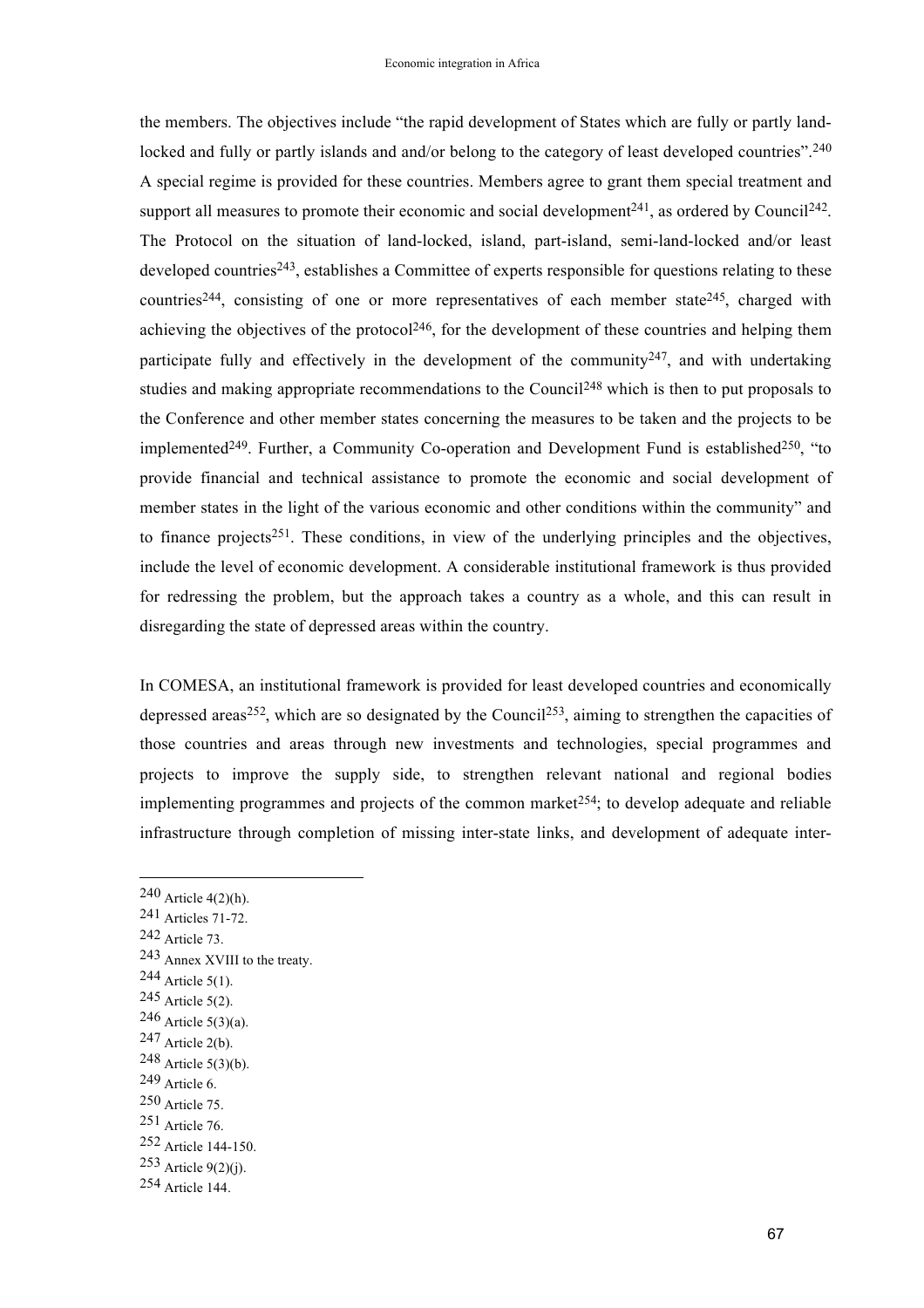state telecommunications facilities and training facilities<sup>255</sup>; give special consideration to these countries and areas in the sectors of industry, energy, agriculture, and services, through improvement of the investment climate, support services and programmes, and so  $\text{on}^{256}$ . A special fund for cooperation, compensation and development, is established for "special problems of under-developed areas and other disadvantages arising from the integration process".257 In addition, there are provisions for investment promotion and protection in terms of treatment of foreign investors, safeguards in the event of expropriation, and the right to remit earnings<sup>258</sup>; and member states undertake to publicise their investment incentives and opportunities<sup>259</sup>. In this way, an appropriate regime can attract investment into least developed countries and depressed areas. But there can arise excessively competitive investment regimes, leading to an irrecoverable loss of revenue in, for instance, tax holidays and subsidisation. In ECOWAS, national investment codes are to be harmonised<sup>260</sup>, and this can be a way of keeping the incentive regimes reasonable.

The SADC Treaty does not state that the Community Fund is to be applied to the problem of sharing benefits and costs. Rather, the provisions are general, that the community resources may be made available to member states to pursue treaty objectives<sup>261</sup>. The sources of the fund are contributions of member states, income from community enterprises and other receipts.262 These provisions ought to be understood in the light of the principle of equity, balance and mutual benefit which applies to the whole treaty in general<sup>263</sup> and specifically to areas of co-operation<sup>264</sup>, and of the first objective which clearly aims to "achieve development and economic growth, alleviate poverty, enhance the standard and quality of life of the peoples of Southern Africa and support the socially disadvantaged through regional integration"265, thus making provision for redressing social injustice manifested in depressed areas. The approach under SADC and its predecessor, of allocating responsibility for particular sectors to member states<sup>266</sup>, is meant to enhance this principle. Besides, the Annotated Theme Document for the 1993 SADC Annual Consultative Conference, recognised that the benefit of all members is necessary for a viable community.267 Though the Trade Protocol provides for

255 Article 145.

- 256 Articles 146-149.
- 257 Article 150.
- 258 Article 159.
- 259 Article 160.
- 260 Article 3(2)(i).
- 261 Article 25(4).
- 262 Article 26.
- $263$  Article 4(d).
- 264 Article 21(1).
- $265$  Article  $5(1)(a)$ .
- 266 Article 11(2)(f).

<sup>267</sup> Paragraphs 2.4.1 and 2.4.2. Source: SADC Secretariat, Gaborone, Botswana.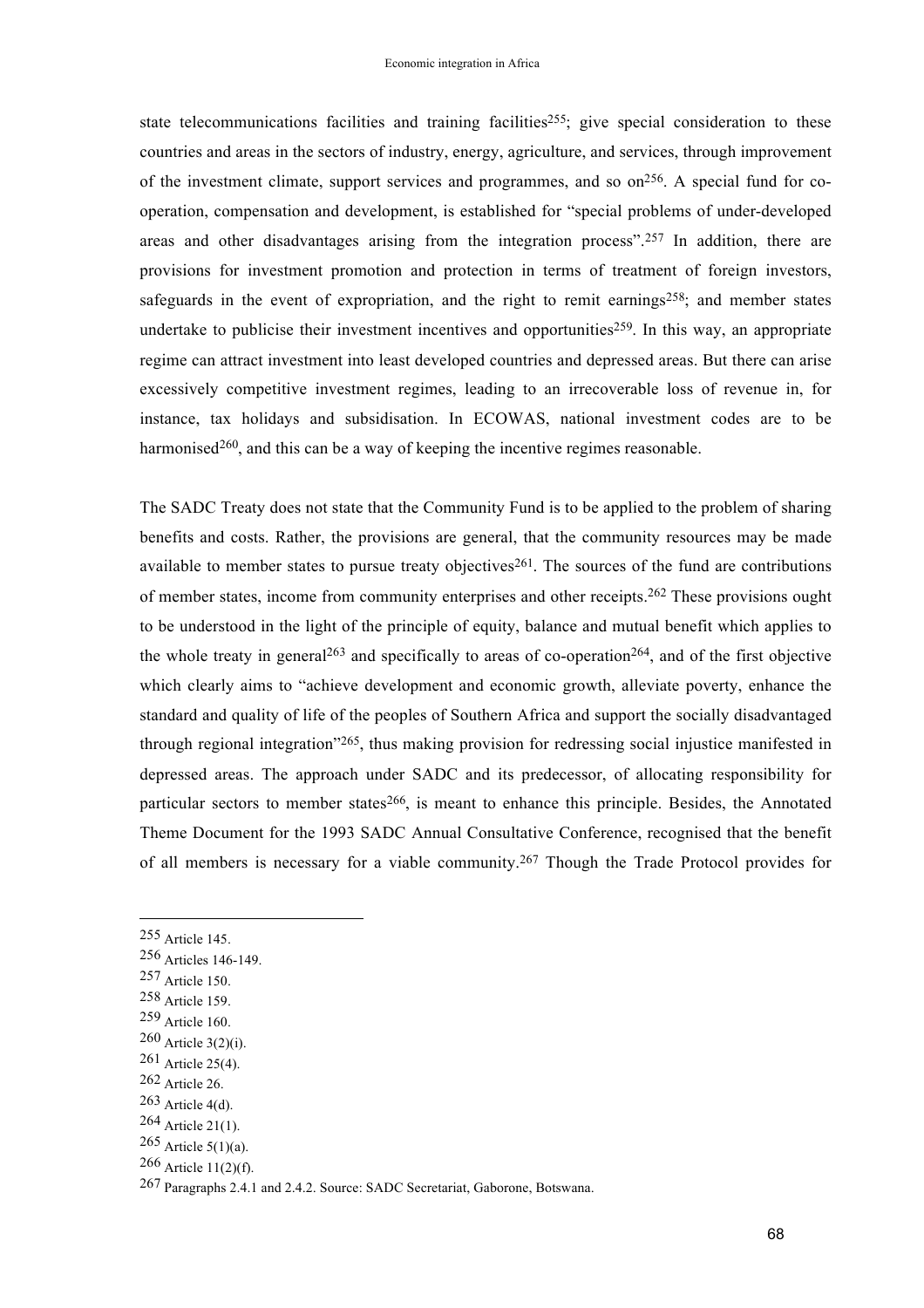protection of infant industries<sup>268</sup> and phased elimination of trade barriers<sup>269</sup>, the entire regime remains rather general, lacking a specific implementation mechanism. This approach, requires redress to be initiated by those responsible for depressed areas, or members losing out, which presupposes responsible governments concerned about social justice. Perhaps specific community organs, and explicit provisions on particular remedial actions, would have provided a consistent, more reliable and clearer basis, in addressing the problem of sharing benefits and costs.

That all RECs have provisions on this matter reflects the importance of addressing this problem. The very viability and survival of the community depends on the extent to which member states stand to gain remaining in the community. It is nevertheless realistic to envisage dissatisfied members, and to provide an exit option on appropriate terms that do the least harm to the community, taking account of good neighbourliness and the potential market of the departing member. Also there ought to be leading or core countries in the community interested in maintaining as large a market, actual and potential, as possible, and which therefore steer the community in consideration of all members. These core countries would be strong economies with governments out to promote and close to the private sector. There is therefore need for a voluntary and informal assumption of responsibility for an equitable sharing of benefits, by leading economies within the community.

#### **5. CONCLUSIONS: ADDRESSING THE OBSTACLES**

## **5.1 An appropriate African model**

As perhaps the only vital role for political leaders is conclusion of instruments given that technical organs are established to deal with the actual process of economic integration, and as the instruments concluded can set out in detail the process of the integration, making provision for the stages, and rules and policies that apply, the practical relevance of the organs of Heads of State and Government can be de-emphasized. The extent to which instruments set out in detail the rules and manner of the integration to follow, determines the degree to which political leaders will be required to conclude further instruments, especially where specific and general powers are granted to other organs, created for the purpose, to fill gaps left and those which arise. If the aim is to free the process of economic integration from political leaders, it will be necessary and important to make detailed provision for the manner of the integration, and appropriately empower technical organs to run the project.

<sup>268</sup> Article 21.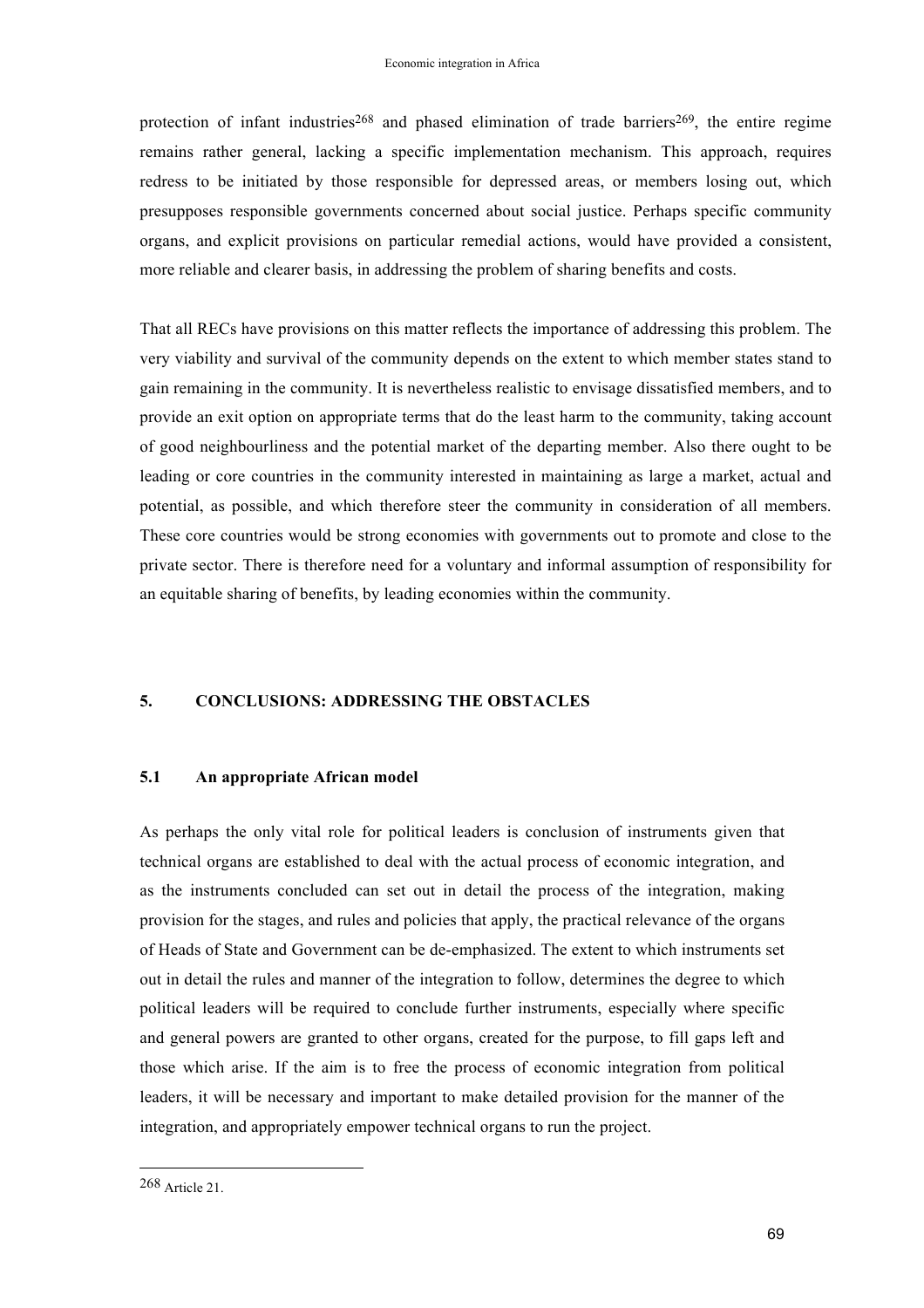By and large, economic integration is a technical matter, and can appropriately be implemented by technical organs. Political organs should participate at the level of ministerial meetings or committees, and not at that of Heads of State and Government, and further effective power should be shifted downwards from political to technical organs. The relation between the technical organs and the Ministerial Council is that recommendations of the former should normally be implemented. Technical organs and the secretariat can in fact be elevated to function as the policy making and policing organs respectively, once the treaties have been concluded by political authorities, provided there is provision for the member states to be appropriately represented on the organs, for instance through resident missions where the secretariat is located or officials from capitals. It is in this way those obstacles related to political factors like frequent and extra-legal changes in government and shorttermism of political leaders, can begin to be addressed. The treaties for the RECs have stuck with the model giving undue prominence to the organ of Heads of State and Government, and in this manner not taken the crucial change to remove the integration process from the vagaries of Africa's political leaders.

However, excluding political leaders could run the risk of IFIs dealing directly with them to get governments to pursue policies without reference to the integration objectives. It seems necessary, then, for the treaties to provide that the community organs put in charge of harmonising, developing and implementing national programmes in specified sectors or areas, reserve the jurisdiction to deal with IFIs in matters of funding programmes or making recommendations for policies to be pursued in those sectors or areas, including the monetary and financial. The legal basis for such provisions could be that integration entails a surrender of a degree of sovereignty, and if indeed the governments create community organs empowered to carry on the development of certain domains of economic activity, it must be taken that sovereignty in those domains has been pooled into those community organs. Provisions such as those of the COMESA Treaty, that IFIs can come in for purposes pursuant to the treaty, and only those whose aims are compatible with the policies, programmes and activities of the common market<sup> $270$ </sup>; or those of ECOWAS requiring, for co-operation agreements, prior approval by the Council<sup>271</sup>; are appropriate, but could be more specific in regulating the dealings.

<sup>269</sup> Part IV of the Protocol.

<sup>270</sup> Article 181(2). Article 24 of the SADC Treaty is similar.

<sup>271</sup> Article 83 of the 1993 Treaty.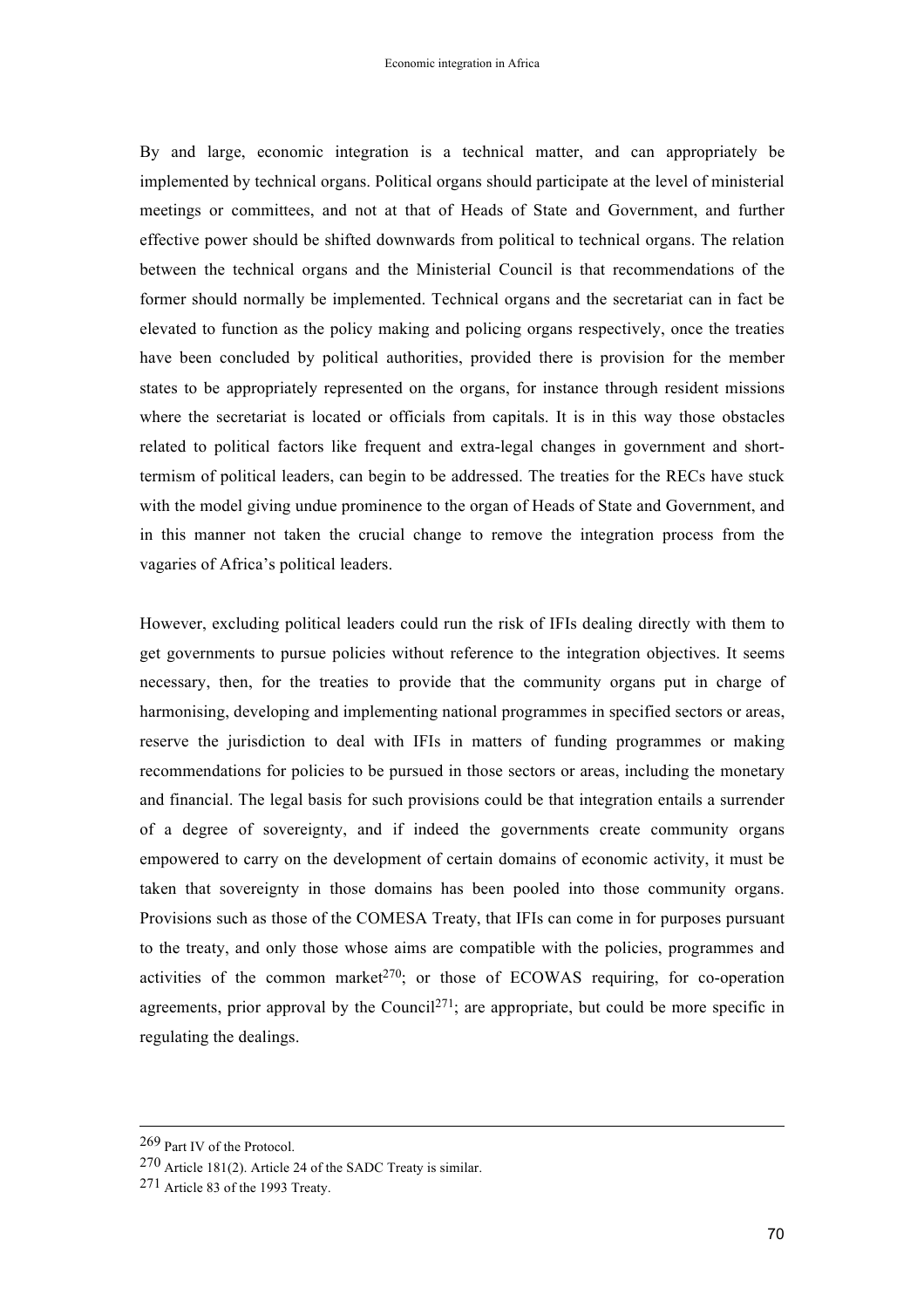Solutions to obstacles concerning foreign markets, will depend on the extent to which the community framework achieves regional markets, and to which the private sector as well as community projects can begin to develop those regional markets. It is a gradual process, involves inculcation of commitment to the development of Africa, dissemination of awareness of opportunities in the regional markets, and availability of market leaders helps. The sector co-operation must create a framework to enhance the communications and transport, and the general physical and social infrastructure.

Courts of law, at national and regional levels, enjoying the usual independence, have to be disposed to evolving a jurisprudence that promotes harmony in the application and interpretation of the laws of the region, and that promotes economic integration as articulated in the relevant instruments but with a flexibility that responds to the times, so that development is not hampered by legal anachronisms. Steering clear of a political course will be tricky, but more activist attitudes can be kept within manageable limits by use of *amicus curiae* and experts so that informed decisions can be reached.

The success of economic integration in Africa will depend on the extent to which the question of equitable sharing of benefits is addressed. A good legal framework for ensuring an equitable sharing of benefits, provides a clear conceptual and interpretational basis for the case for equity, and has elaborate provisions spelling out appropriate measures, embodying the negotiated deal agreed by all the members. It spells out the criteria for qualifying for the preferential treatment, instead of deferring it to the time of action, for otherwise deserving cases may fail and candidates disagree with the criteria applied, leading to loss of confidence in the scheme. A good framework has an institutional structure to adopt and secure implementation of the measures, instead of relying on unlikely initiatives from dissatisfied members or areas. This structure, though, should contain an emphasis on initiatives by community institutions being co-opted by the dissatisfied members or depressed areas, through provision for joint action with designated national or local authorities, and for prior consultation with these latter authorities so the scheme remains relevant to efforts in those areas.

Some of these conditions feature in some RECs. For instance, the SADC Treaty carries the principle of equity and mutual benefit, but lacks concrete provisions applying that principle. The ECCAS Treaty contains undertakings and creates an organ, but does not indicate the criteria for selecting the least developed areas, neither does the COMESA Treaty though the Council is appointed to designate underdeveloped and depressed areas. These shortcomings are likely to pose problems in administering the schemes. As equitable sharing of benefits is a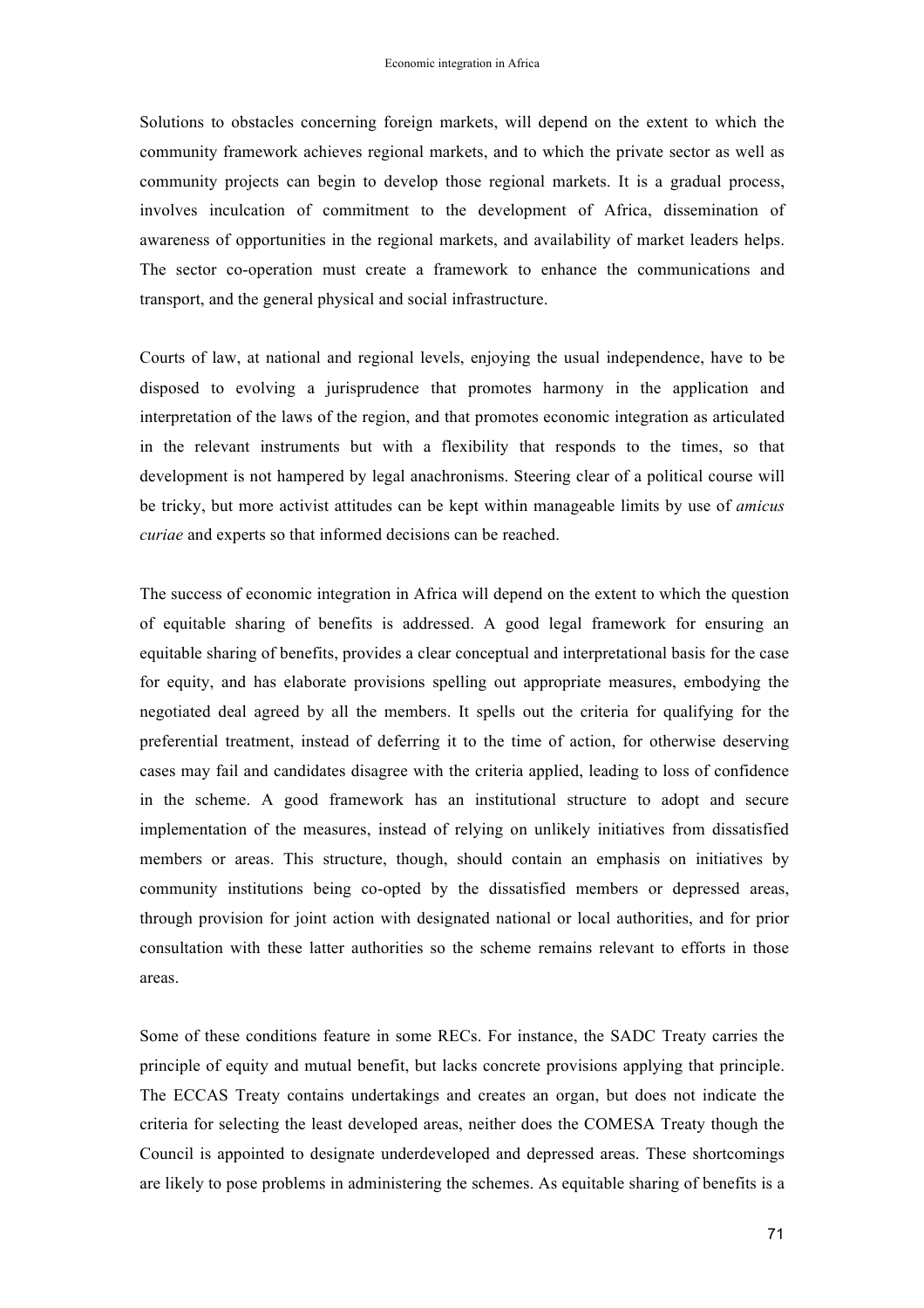cornerstone of success, it is proper that there be a concerted effort at the continental level to devise a comprehensive scheme properly thought through. The question of acceptable sources of funding for these schemes must be answered, and realistic objectives set in view of that answer, in order to avoid unfulfilled expectations. A thorough emphasis on, and co-ordinated, national regimes for promoting investment in depressed areas are appropriate.

## **5.2 Elements of the way forward for a country – the case of Uganda**

The Ministry of Foreign Affairs and the Ministry of Tourism Trade and Industry are the line ministries for economic integration in Africa. If one wanted to gauge how seriously Uganda takes economic integration, including regional trade and investment, a good indicator could be the priority accorded to these ministries especially in terms of resource allocations under the national budget. There is no doubt that allocations to these ministries must be increased.

Uganda needs to realise afresh that as a country it is far too small in the international arena, and should not pretend to punch above its weight. Solidarity with other African countries should be an important strategy in international relations including in forums such as the WTO, the Cotonou Arrangement, and AGOA. Also, the people of Uganda are in the end Africans, and will face the same fate that Africans face in humankind's long history.

The domestic consultative processes for formulating trade and investment policy should be strengthened and should give significant priority to African economic integration as a source of important regional markets. The Inter institutional Trade Committee, the apex advisory body on trade policy with representation from the public, private and civil society sectors, does not have legal status in the country and has no official resources to fund its activities. This anomaly must be addressed. The entire consultative processes should squarely include the element of regional markets in Africa as an integral part of the search for foreign resources and markets.

Africa at the moment needs leaders to lead its economic development. Mandela did not quite rise to the occasion and Nyerere passed away after helping to establish the South Commission / South Centre now based in Geneva. Families need to rise to the occasion by assisting to turn out children that will lead Africa. But also government needs to provide a framework for this to happen; particularly by teaching specialised subjects on African integration at all levels of learning and establishing a national philosophy for the people and Africa at large to live full lives and to celebrate God's Africa.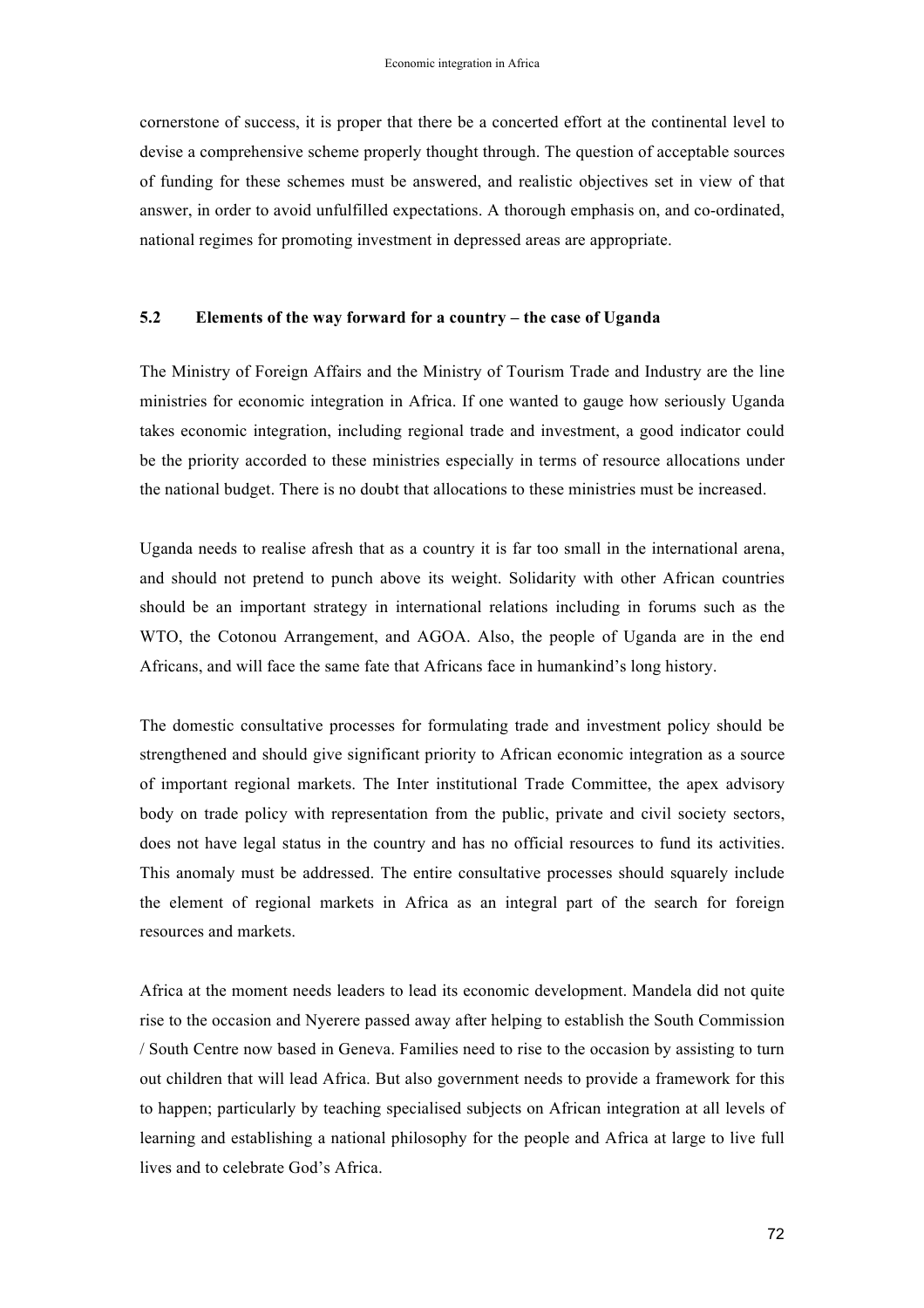## **5.3 Way forward for civil society**

Poverty eradication is a core component of African economic integration. All the instruments, both at the continental and regional levels, contain provisions on co-operation in key sectors including food and agriculture, industry, science and technology, transport and communications, energy, education, money and finance, tourism, and natural resources and the environment. Further, there is clear realisation that equity in sharing the benefits of economic integration is necessary for the success of the process, and in this regard the instruments provide for assistance to depressed areas or disadvantaged areas. Poverty eradication programmes require resources and advocacy, and direct engagement with stakeholders including the poor themselves, among other things. In partnership with the public and private sectors, civil society organisations have a fundamental role to play building upon the existing institutional framework provided under the instruments and also charting out other appropriate ways to intervene.

The treaties establishing the African Union/ AEC, COMESA, ECOWAS and to some extent ECCAS, provide for the involvement of civil society in the activities of the technical committees. The committees initiate policy and make recommendations to the higher political organs. This provision for civil society involvement should be taken up and actively utilised. The specific activities of civil society could include representation in the meetings of the committees as observers, but perhaps more importantly the volunteering of papers and documentation that can inform the activities of the organs. The documents however would have to be well researched and balanced in order for them not to be taken lightly, bearing in mind that civil society advocacy is still looked at with some scepticism in certain governmental circles.

In their activities within Africa as a whole, civil society organisations should include African economic integration among their priorities particularly in the areas of poverty eradication, trade, peace and security, democracy and governance, environment, natural resources, infrastructure, and education. Development and empowerment will not be sustainable if restricted to isolated incidents; they are most likely only to be sustainable when Africa as a region provides the appropriate conditions. Regional development is sustainable because it is mutually reinforcing.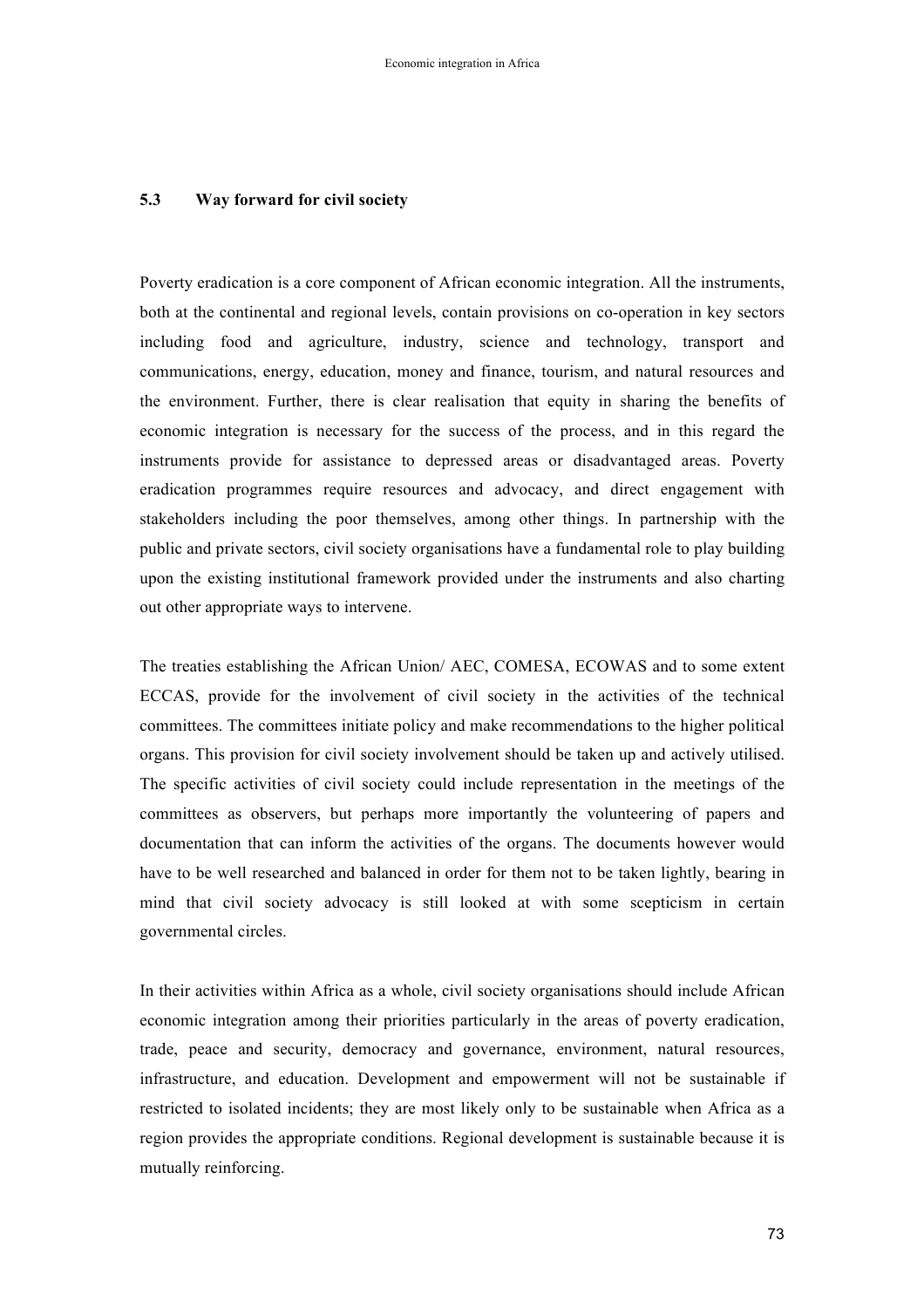Economic integration in Africa